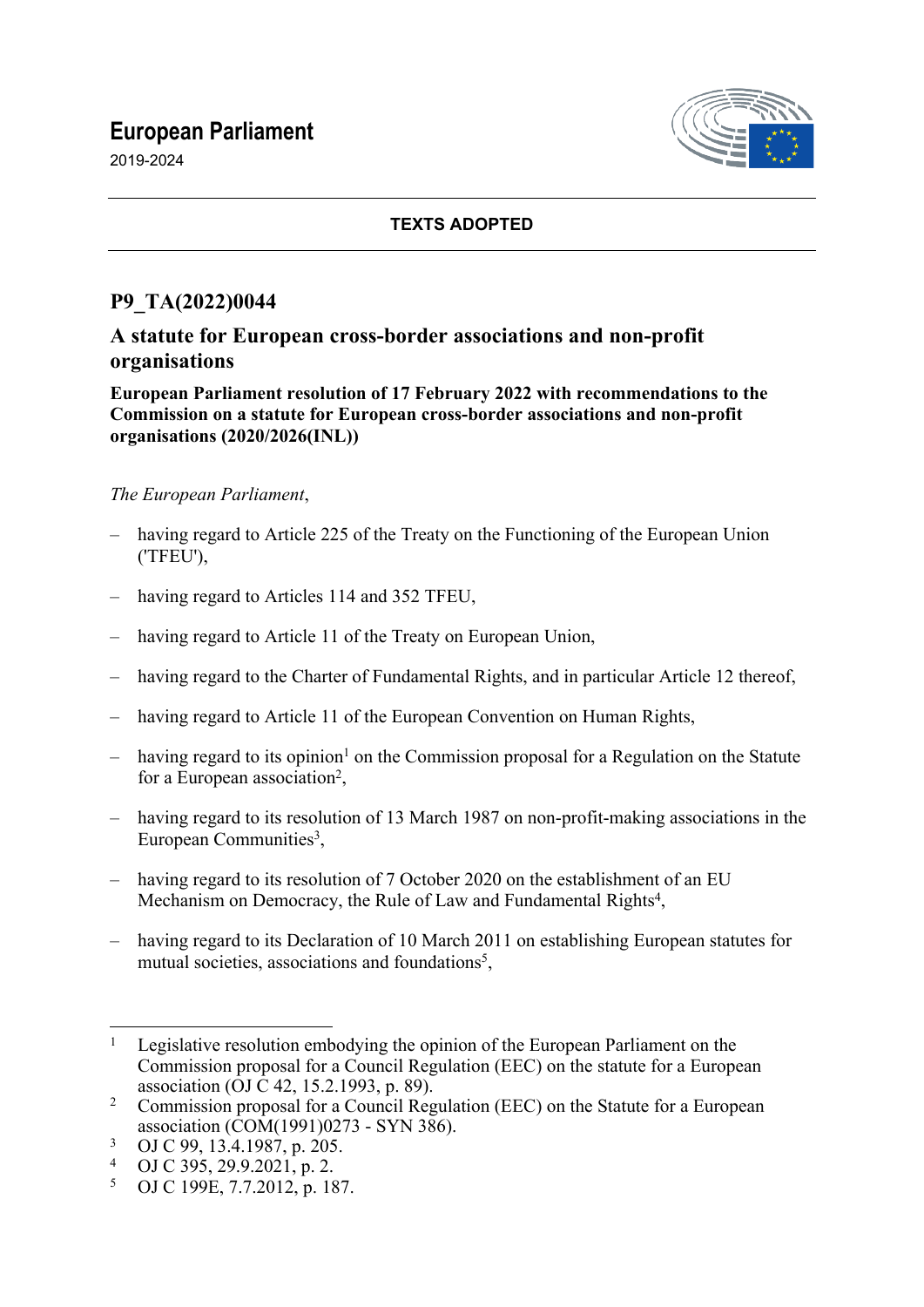- having regard to the EESC Opinion on "European Philanthropy: an untapped potential (Exploratory opinion at the request of the Romanian Presidency)",
- having regard to the Joint Guidelines on Freedom of Association (CDL-AD(2014)046) adopted by the European Commission for Democracy Through Law (Venice Commission) and the OSCE Office for Democratic Institutions and Human Rights (ODIHR),
- having regard to Rules 47 and 54 of its Rules of Procedure,
- having regard to the opinion of the Committee on Culture and Education and the Committee on Civil Liberties, Justice and Home Affairs,
- having regard to the report of the Committee on Legal Affairs (A9-0007/2022),
- A. whereas Article 63 TFEU together with Articles 7, 8 and 12 of the Charter of Fundamental Rights of the European Union (the 'Charter') enshrines the freedom of association at all levels and protects non-profit organisations against discriminatory, unnecessary and unjustified restrictions regarding the financing of their activities;
- B. whereas the term "non-profit organisation" should, for the purpose of this resolution, be understood to reflect the multitude of forms of non-profit organisations in the Union, both membership and non-membership based, for example associations, philanthropic organisations, organisations whose assets are allocated to the pursuit of a specific aim, such as foundations, and other, similar organisations;
- C. whereas the European Court of Human Rights has recognised that the State has a positive obligation to secure the enjoyment of the right to freedom of association and found, in its judgment of 21 October 2005, *Ouranio Toxo and Others v. Greece<sup>1</sup>*, that "genuine and effective respect for freedom of association cannot be reduced to a mere duty on the part of the State not to interfere"; whereas in its judgment in Case C‑78/18<sup>2</sup> , the Court of Justice of the European Union (CJEU) held that freedom of association does not only include the ability to create or dissolve an association but also covers the possibility for an association to act in the meantime;
- D. whereas non-profit organisations are fundamental to representing the interests of citizens and civil society, including by providing services in often unprofitable areas of the social sector, encouraging participation in social life and defending the rights of minorities; whereas, furthermore, they play a key role in anticipating and tackling socio-economic challenges as well as in closing the gaps in services and economic activities, alongside national, regional and local governments;
- E. whereas non-profit organisations often make use of and promote the freedom of expression, in particular in relation to promoting the public interest, support active participation in democratic life, and function as schools of democracy;
- F. whereas the COVID-19 crisis has highlighted the vital role of non-profit organisations in helping people face the many difficulties, thereby guaranteeing social cohesion; whereas,

<sup>1</sup> Judgment of the European Court of Human Rights of 21 October 2005, *Ouranio Toxo and Others v. Greece*, n. 74989/01, ECLI:CE:ECHR:2005:1020JUD007498901.

<sup>2</sup> Judgment of the Court of Justice of 18 June 2020, *Commission v Hungary*, C-78/18, ECLI:EU:C:2020:476, par. 113.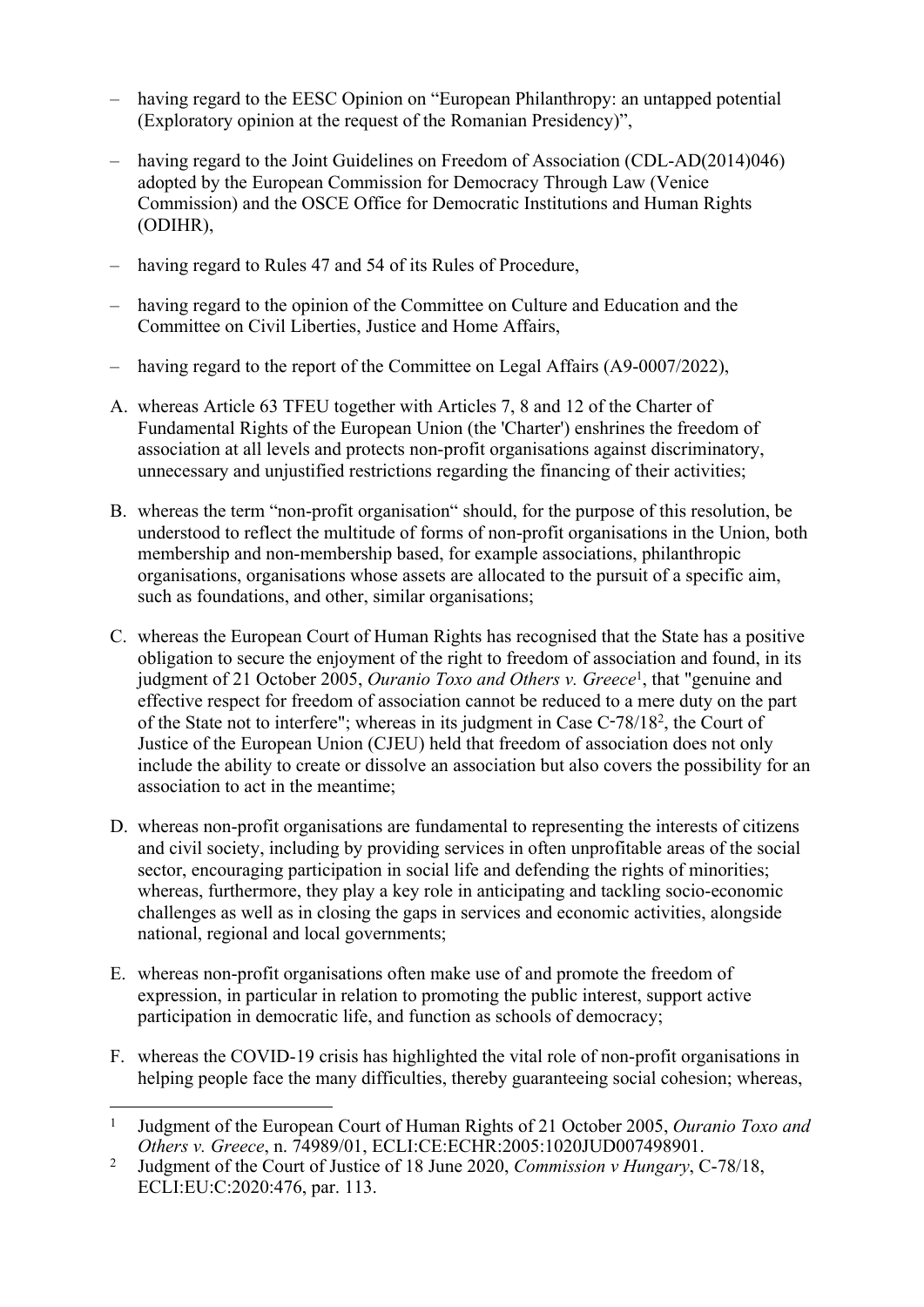however, their status has been shaken by the COVID-19 crisis notably due to it interrupting their activities and also creating new needs and missions;

- G. whereas European democracy depends on civil society and representative organisations being able to function freely and across borders; whereas the essential role of civil society and representative organisations in contributing to democracy is considered a fundamental value of the Union, as recognised, in particular by Article 11 of the Treaty on European Union ('TEU'), and requires the existence of an open, transparent and structured dialogue;
- H. whereas non-profit organisations are an integral part of the Union's civil society and include philanthropic organisations, such as foundations that contribute to and facilitate the work of individuals, and non-profit organisations for the public interest;
- I. whereas reliable statistical information on non-profit organisations is scarce or not readily available;
- J. whereas the European statutes for European Companies, European Cooperative Societies or European Parties are not suitable for enabling non-profit organisations to co-operate cross-border;
- K. whereas businesses, commercial undertakings and economic interest groupings have the possibility of forming a European Economic Interest Grouping;
- L. whereas public bodies can create a European Grouping of Territorial Cooperation;
- M. whereas a European Statute for Association should be open to organisations and persons that want to engage in exchanges and mutual learning across borders;
- N. whereas Parliament's call for national statistical registers for social economy actors does not cover organisations outside the social economy;
- O. whereas many non-profit organisations play a full part in the economy and in the development of the internal market, by engaging in some economic activity on a regular basis; whereas the volume of cross-border financial flows between associations or nonprofit organisations has increased considerably in the last decade;
- P. whereas nowadays the awareness among policymakers and civil society about the potential of non-profit organisations in terms of provision of services, citizen engagement and social innovation has increased; whereas their potential is probably untapped in a wide range of areas such as education, culture, health care, social services, research, development aid, humanitarian assistance and disaster preparedness;
- Q. whereas the socio-economic potential of non-profit organisations in the European Union is constantly increasing, with employment opportunities being created in a wide range of sectors;
- R. whereas non-profit organisations play a key role in supporting individuals to actively participate in democratic life;
- S. whereas the vast majority of the activities of non-profit organisations are carried out at national level, although an increasing number of non-profit organisations are operating across borders, thereby strengthening the social cohesion between Member States at a societal level, especially in border regions which comprise nearly 40 % of Union territory;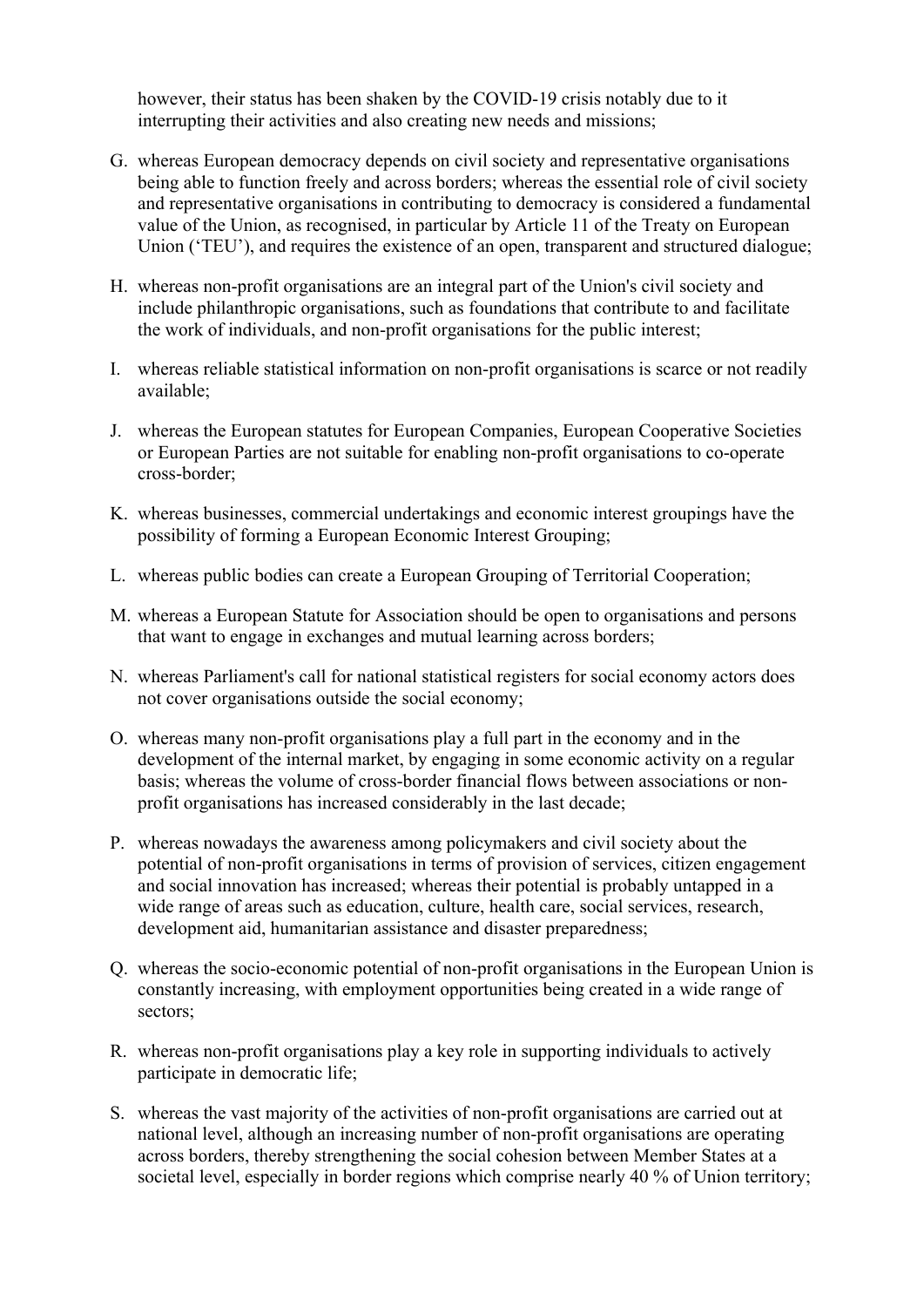- T. whereas cross-border non-profit organisations, in particular, contribute greatly to the achievement of the Union's objectives and develop many and varied activities of general interest with a transnational relevance which benefit the general interest in different fields; whereas this includes but is not limited to the protection and promotion of fundamental rights and values, environmental protection, education, culture, social work and development aid;
- U. whereas, despite the burgeoning numbers of cross-border non-profit organisations in the European Union, there is no harmonised pan-European legislative framework allowing them to operate and organise themselves properly at cross-border level;
- V. whereas, at present, in the absence of Union regulation of non-profit organisations, their cross-border activities are characterised by cultural, judicial and political disparities deriving from national law;
- W. whereas Parliament stressed as early as 1987 the need to introduce an appropriate European Regulation for European non-profit organisations in its resolution of 13 March 1987 on non-profit-making associations in the European Communities;
- X. whereas any organisation benefiting from a European statute or from European common minimum standards should act in favour of the promotion and the implementation of the Union's common values and objectives enshrined in the Treaties and in the Charter;

#### *Current situation*

- 1. Notes that non-profit organisations lack a legal form at Union level to put the representation of civil society interests on an equal footing with that of commercial undertakings and economic interest groups for which a legal form at Union level has long been established;
- 2. Observes that legal, cultural, political and economic differences between Member States continue to make the cross-border activities of non-profit organisations very complex, and that the current administrative and fiscal treatment of the cross-border activities of such organisations results in higher transaction costs than at national level;
- 3. Emphasises that the current legal framework at Union and national level is insufficient to establish and support a strong pan-European civil society, the existence of which is necessary for democracy; thus, identifies the need to introduce a new legal form, namely that of European Association, including rules on the establishment, transparency, accountability and governance of a European association;
- 4. Underlines the importance of ensuring coordination at Union level, avoiding fragmentation and supporting a harmonised approach across the Union with regard to the European Association, through a designated European Associations Board; to this end, calls on the Commission to examine the different options and put forward a proposal for the most appropriate form and status for such a European Associations Board, in which all Member States are represented and which has well-defined decision-making powers;
- 5. Believes that Union legislation supporting non-profit organisations is also needed for the completion of the internal market;
- 6. Stresses that, even though the freedom of movement and of establishment is enshrined in the Treaties, the fundamental right of association is still not fully supported and promoted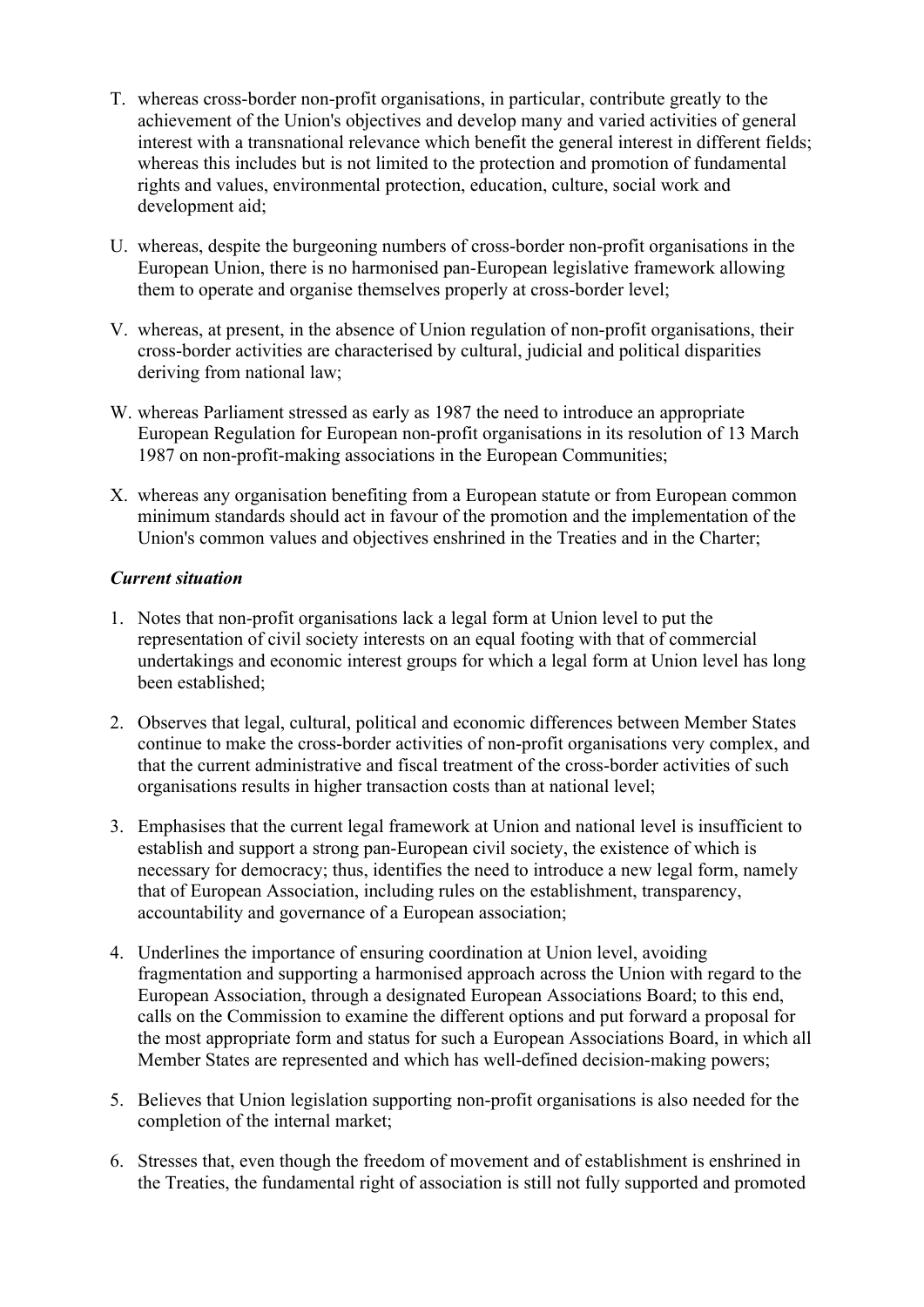under various jurisdictions of the Member States because of the lack of appropriate organisational forms and lack of equal treatment of existing forms throughout the Union, which, on the one hand, hinders transnational activities and projects, cross-border missions and the mobility of civil society, and, on the other hand, causes legal uncertainty;

- 7. Regrets the lack of an instrument to further facilitate the freedom of movement for nonprofit organisations, regardless of the Member State in which they have been established, or where their members reside, in particular by removing legal and administrative hurdles;
- 8. Stresses that, due to the lack of approximation of practices, non-profit organisations that operate across the Union often face unjustified restrictions such as fees, formalities, and administrative and other hurdles, which put their day-to-day activities at risk and discourage such organisations from extending their missions across borders; underlines that such hurdles also lead to a significant increase of workload due to the need to follow many different administrative procedures in more than one Member State;
- 9. Deplores the fact that, in a number of Member States, non-profit organisations were left out of pandemic-response relief schemes;
- 10. Stresses that the lack of approximation of practices also leads to an uneven playing field due to the different market conditions and other obstacles that non-profit organisations face in different Member States, for example when opening bank accounts, raising and accounting for foreign funds, accessing public benefit measures and schemes, benefitting from certain kinds of financial or tax treatment, or hiring staff, in particular when hiring across borders, which should be facilitated in line with the freedom of movement of workers;
- 11. Calls on the Commission to look into the different forms under which non-profit organisations operate in the Member States and to draw up a comparative analysis;
- 12. Points out that non-profit organisations contribute to innovation, research, economic development, and job creation, in particular in the social, entrepreneurial, technology and cultural sectors;
- 13. Recognises the contributions of non-profit organisations to certain strategic goals of the Union, such as combating the climate crisis, tackling the digital transformation, and recovering from the COVID-19 pandemic; underlines that achieving those goals will be impossible without the contribution of civil society promoting those issues throughout Europe, in particular with regard to the implementation of the necessary policies at local, regional, national, and Union levels, while respecting the interests and rights of those affected;
- 14. Regrets that data are scarce or outdated; requests the Member States to regularly provide disaggregated data and the Commission to create reliable and frequently updated statistical resources, based on established methodology ensuring transparency and comparability, and to make it possible for such data to be included in Eurostat, on crossborder activities and contributions; points out that, according to the 2017 study commissioned by the EESC, "Recent evolutions of the social economy in the European Union", out of a total of 13,6 million paid posts in cooperatives, mutual societies, associations, foundations and similar entities in the European Union, 9 million stemmed from employment in associations and foundations , making them the leading source of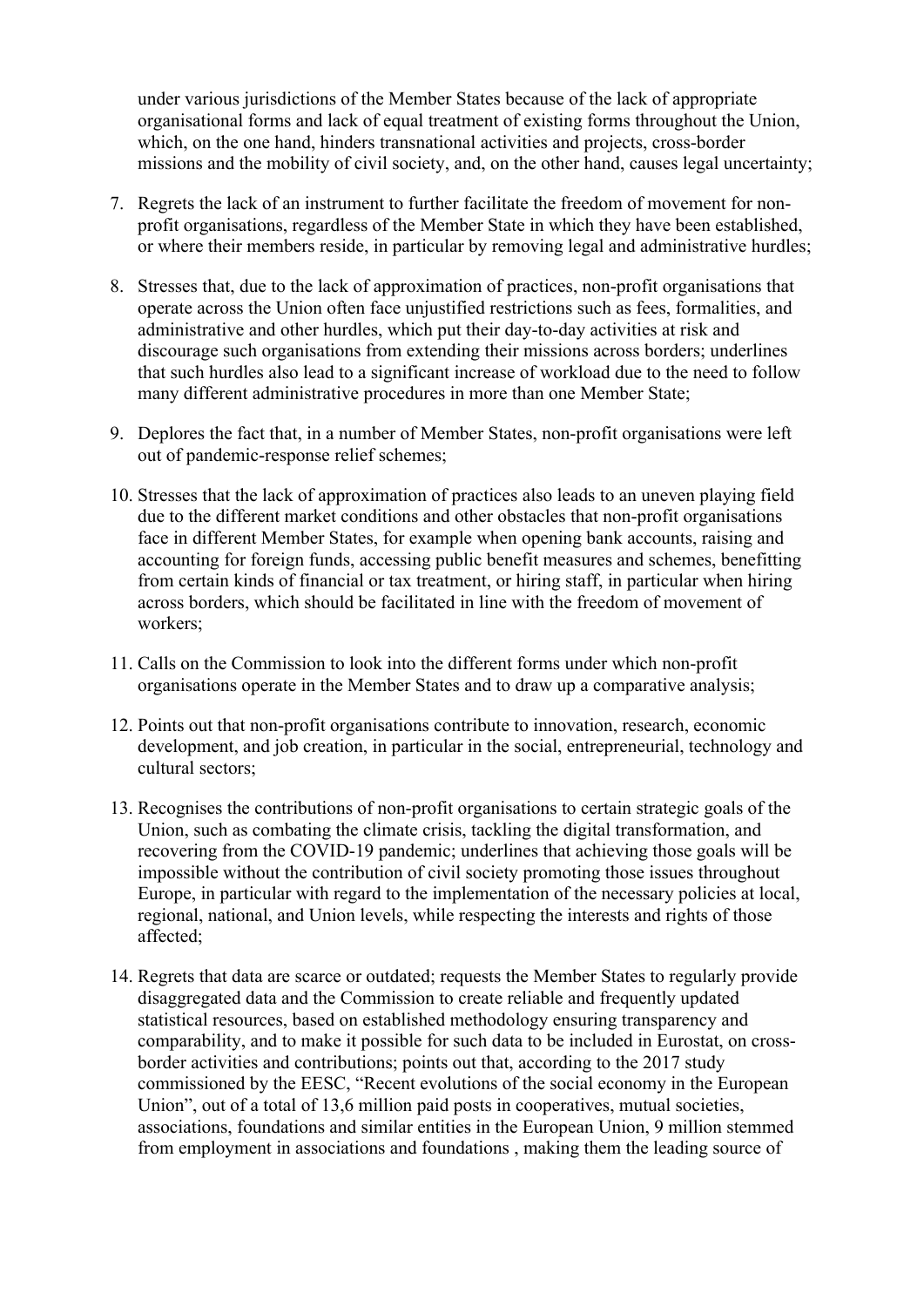employment in that sector; highlights the fact that this also shows the importance of the availability of more data that concern a field greater than the social economy;

- 15. Regrets that the Commission and the Member States have not brought forward legislation to secure an enabling environment in which it is possible for non-profit organisations to contribute to the functioning of the internal market, and to ensure free flow of capital across borders, and that a statute for a European Association has not been established despite several attempts, and numerous calls by civil society and by Parliament;
- 16. Welcomes the upcoming Social Economy Action Plan and considers that, as only certain non-profit organisations are operating in the social economy, that Action Plan needs to include recommendations on how to overcome cross-border barriers, and needs to be complemented by separate legislative initiatives aimed at supporting non-profit organisations;
- 17. Considers that, due to their particular character, the proposed legal instruments must not have an impact on the regulation of political parties; furthermore, recalls that the Union respects the status of churches, religious organisations or communities, as well as philosophical or non-confessional organisations under national law; underlines that this does not preclude organisations whose values and aims are informed by a religious, philosophical or non-confessional belief, such as faith-based, charitable non-profit organisations, from benefitting from the scope of those proposed instruments; points out that trade unions in several Member States are given a special beneficial status and that trade unions should therefore be excluded from the proposed instruments; points out that persons wishing to set up an association are free to make use of the provisions under the proposed regulation and take up the form of a European Association; notes that the proposed Directive on minimum standards is to apply to all non-profit organisations in the Union;

### *Safeguarding civil society and the freedom of association*

- 18. Expresses its concern at the hindrances faced by non-profit organisations across the Union, and at disparities deriving from national laws, regulations or administrative practices or policies; points out that this may negatively affect civil society, unduly restrict fundamental rights, especially the freedom of association, of expression, and of information, and dissuade non-profit organisations from extending their activities across borders;
- 19. Duly takes into account the possibilities that digitalisation and the internet provide to facilitate the exercise of the right to freedom of association, for example by making registration and the formation of non-profit organisations easier and readily available online;
- 20. Emphasises that non-profit organisations are instrumental for democracy and policy making at all levels: they promote and work for the public good, they are part of the checks and balances necessary for the rule of law, and they are drivers for civic engagement; welcomes civil society engagement in public interest advocacy, activism, and as part of active social life;
- 21. Reiterates that non-profit organisations have the freedom of participation in matters of political or public debate through their objectives or activities; condemns attempts to restrict civic space on political grounds, and the denial, refusal or challenging of their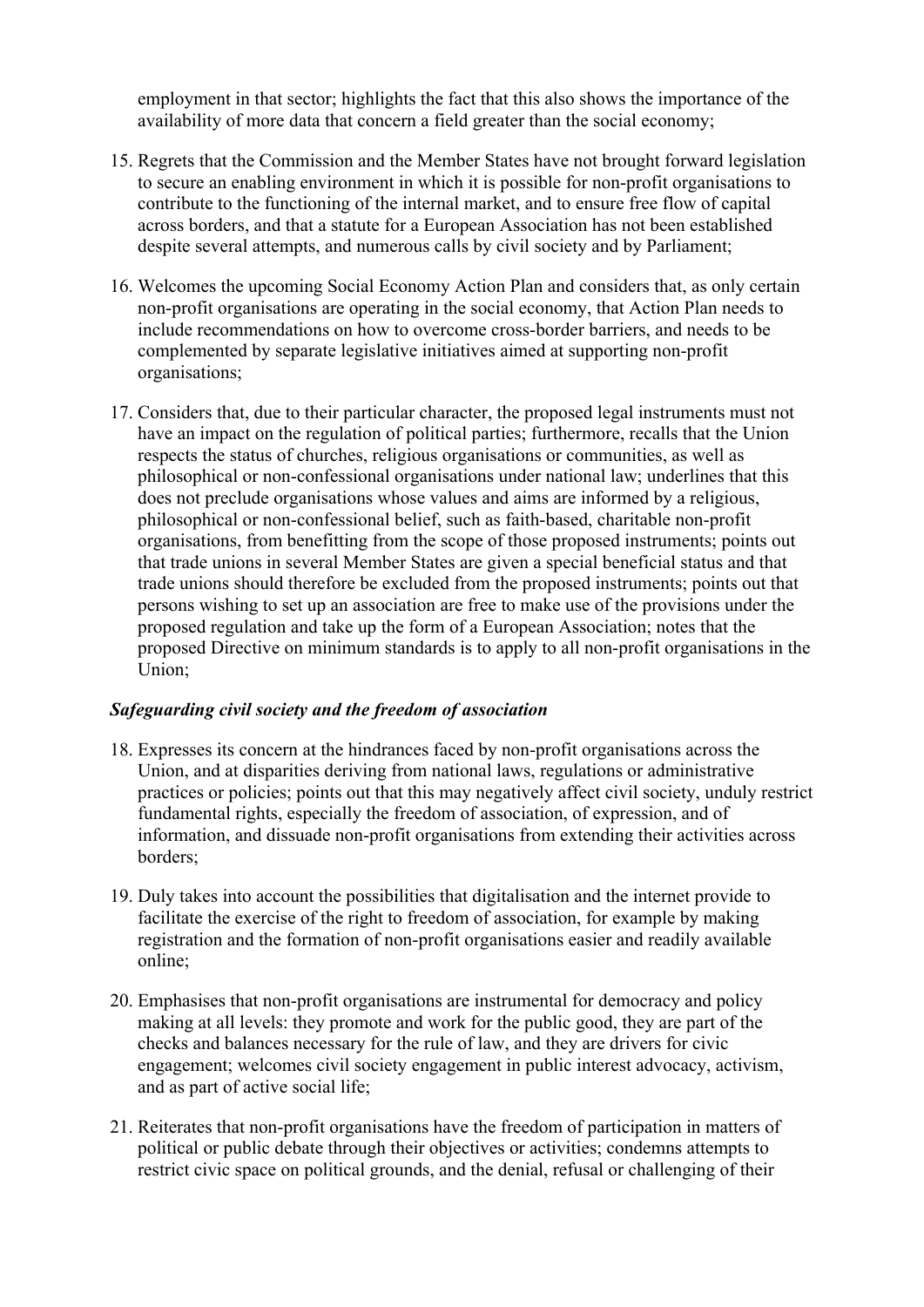status as public benefit organisations, based on perceived or real political activity, where their activities are not meant to benefit any single particular party or substitute party politics; considers such cases to be dangerous for European democracy;

- 22. Stresses the importance of the independence of non-profit organisations and the need to ensure an enabling environment for non-profit organisations, respecting their plurality and understanding organisations for the public benefit as contributing to both providing services on the ground, but also advocating for the public good and monitoring public policies;
- 23. Recalls the importance of independent, impartial, professional and responsible journalism as regards providing information on the activities of non-profit organisations both in the private and public media, as well the importance of access to pluralistic information as key pillars of democracy; is concerned by smear campaigns and abusive litigation used against actors engaging in public participation, including non-profit organisations, in several Member States by elected officials, public bodies or publicly controlled entities as well as by private individuals and entities; highlights the fact that Parliament adopted a resolution on SLAPPs on 11 November 2021<sup>1</sup>;
- 24. Maintains that a legal framework regulation will only benefit European civil society if non-profit organisations can make use of adequate and easily accessible funding both at national and at European level; points out that public financing, as well as private financing of non-profit organisations, is important since they have less access to income from profit-making activities; underlines, in this context, the existence of the Citizens, Equality, Rights and Values programme, which is aimed, inter alia, at non-profit organisations; points out that, pursuant to Regulation (EU, Euratom) 2018/1046 of the European Parliament and of the Council<sup>2</sup>, Union grants are to involve co-financing which may be provided in the form of own funds, income generated by the action or work programme, or financial or in-kind contributions from third parties; takes the view that, in particular in the case of non-profit organisations with very limited financial resources, a limit for the own funds requirement should be evaluated and non-monetary contributions counted as such, provided that such treatment would not disrupt competition when accessing funding; notes that often Union funds available for non-profit organisations require co-financing, which in turn means that the beneficiary needs to raise a share of the required funds from other sources; points out that requiring too high a share of own resources would be detrimental to non-profit organisations, as they may not be able to raise such funds, leading to some organisations being excluded; believes, therefore, that a limit to the share of co-financing should be evaluated and that different means which could be monetarised need to be taken into account, such as volunteer time or contributions in kind;

<sup>1</sup> European Parliament resolution of 11 November 2021 on strengthening democracy and media freedom and pluralism in the EU: the undue use of actions under civil and criminal law to silence journalists, NGOs and civil society [\(2021/2036\(INI\)](https://oeil.secure.europarl.europa.eu/oeil/popups/ficheprocedure.do?lang=en&reference=2021/2036(INI))).

<sup>2</sup> Regulation (EU, Euratom) 2018/1046 of the European Parliament and of the Council of 18 July 2018 on the financial rules applicable to the general budget of the Union, amending Regulations (EU) No 1296/2013, (EU) No 1301/2013, (EU) No 1303/2013, (EU) No 1304/2013, (EU) No 1309/2013, (EU) No 1316/2013, (EU) No 223/2014, (EU) No 283/2014, and Decision No 541/2014/EU and repealing Regulation (EU, Euratom) No 966/2012 (OJ L 193, 30.7.2018, p. 1).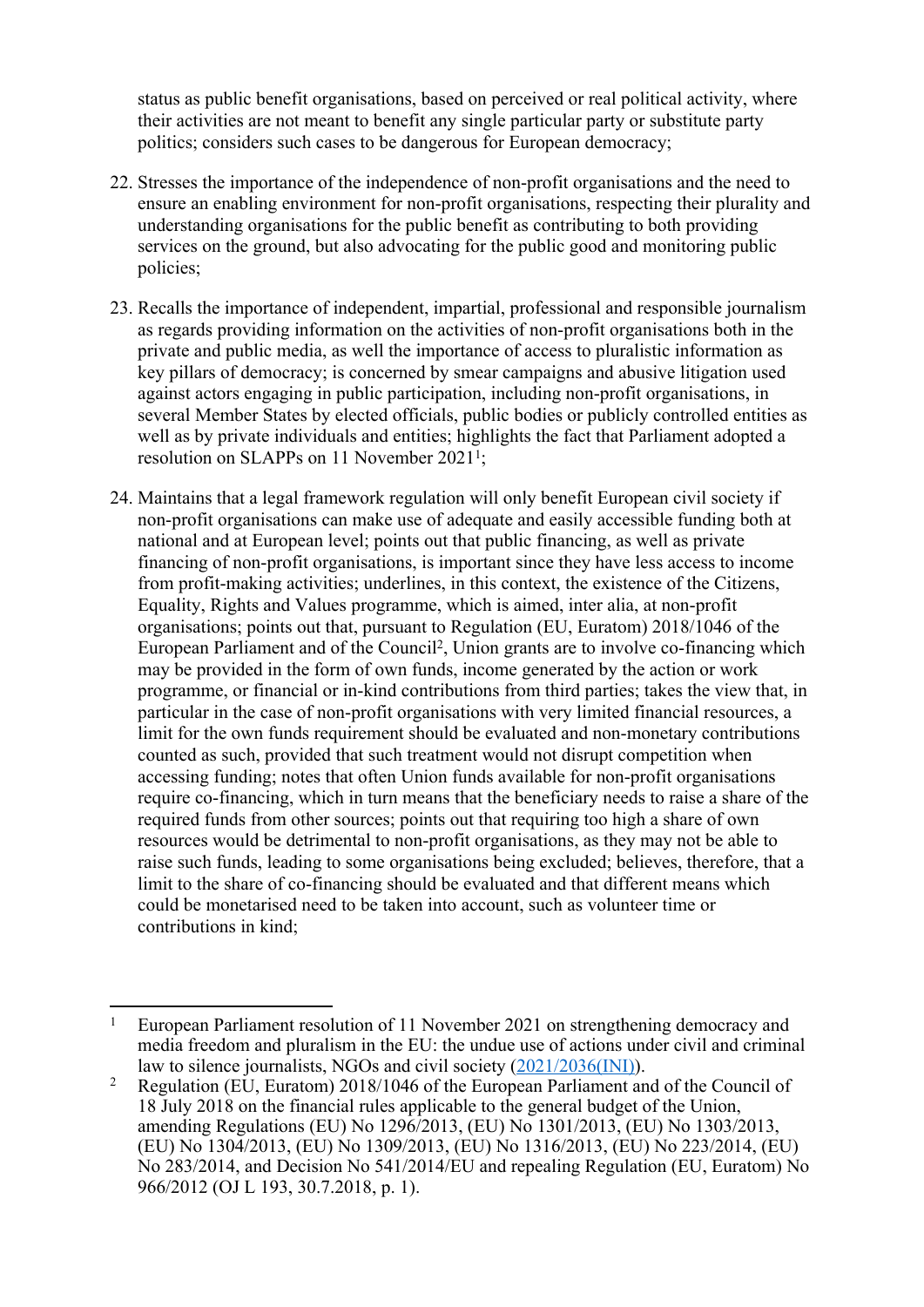- 25. Points out that it is important for non-profit organisations to provide relevant information to the public; further draws attention to the fact that transparency in respect of financing is to be considered a public interest where non-profit organisations have a significant influence on public life and public debate;
- 26. Considers that the introduction of a status for European Associations will provide an opportunity for national and local organisations to engage more closely on European matters, to engage in mutual learning and exchanges across borders, and that it will support them in accessing Union-level funding; calls on the Commission and the Member States to make adequate funds available for civil society actors, increase the accessibility of funds and further simplify the procedures to facilitate the access of civil society actors to funds, including small and local organisations;
- 27. Considers, furthermore, that the legislation proposed needs to be complemented by measures to support a regular, meaningful and structured dialogue with civil society and representative organisations, in line with Article 11 TEU; calls in this respect on the Commission to assess the possibility of developing a participatory status for public benefit organisations at Union level;
- 28. Highlights the fact that arbitrary and politically motivated discrimination based on the objectives and the activities of non-profit organisations, as well as on the sources of funding, hinders the freedom of association and therefore is a threat to the freedom of expression;

### *Recognising associations, non-profit organisations and public benefit across the Union*

- 29. Recognises that different approaches exist in legislation at national level and in the Member States' legal traditions to defining or recognising member-based and nonmember-based non-profit organisations, as well as to defining, recognising and granting public benefit status; underlines that, despite such differences, there is a common understanding of the need for European minimum standards and to provide non-profit organisations with the possibility of acquiring legal personality;
- 30. Calls on the Commission to recognise and promote the public benefit activities of nonprofit organisations by harmonising the public benefit status within the Union, stresses that the national laws and administrative practices regulating non-profit organisations, including on their formation, registration, operations, financing, financial and tax treatment or tax relief measures, as well as cross-border activities, should not discriminate based on the place of establishment of the organisation or against any group or individual on any ground;
- 31. Calls on the Commission to consider adopting a proposal to facilitate the mutual recognition of public benefit tax-exempt organisations, including philanthropic organisations, in every Member State, if recognised as public benefit tax-exempt in one of the Member States for tax purposes;
- 32. Highlights the fact that Union-level regulation of the statute and minimum standards for non-profit organisations can help create a level playing field, thereby facilitating the completion of the internal market;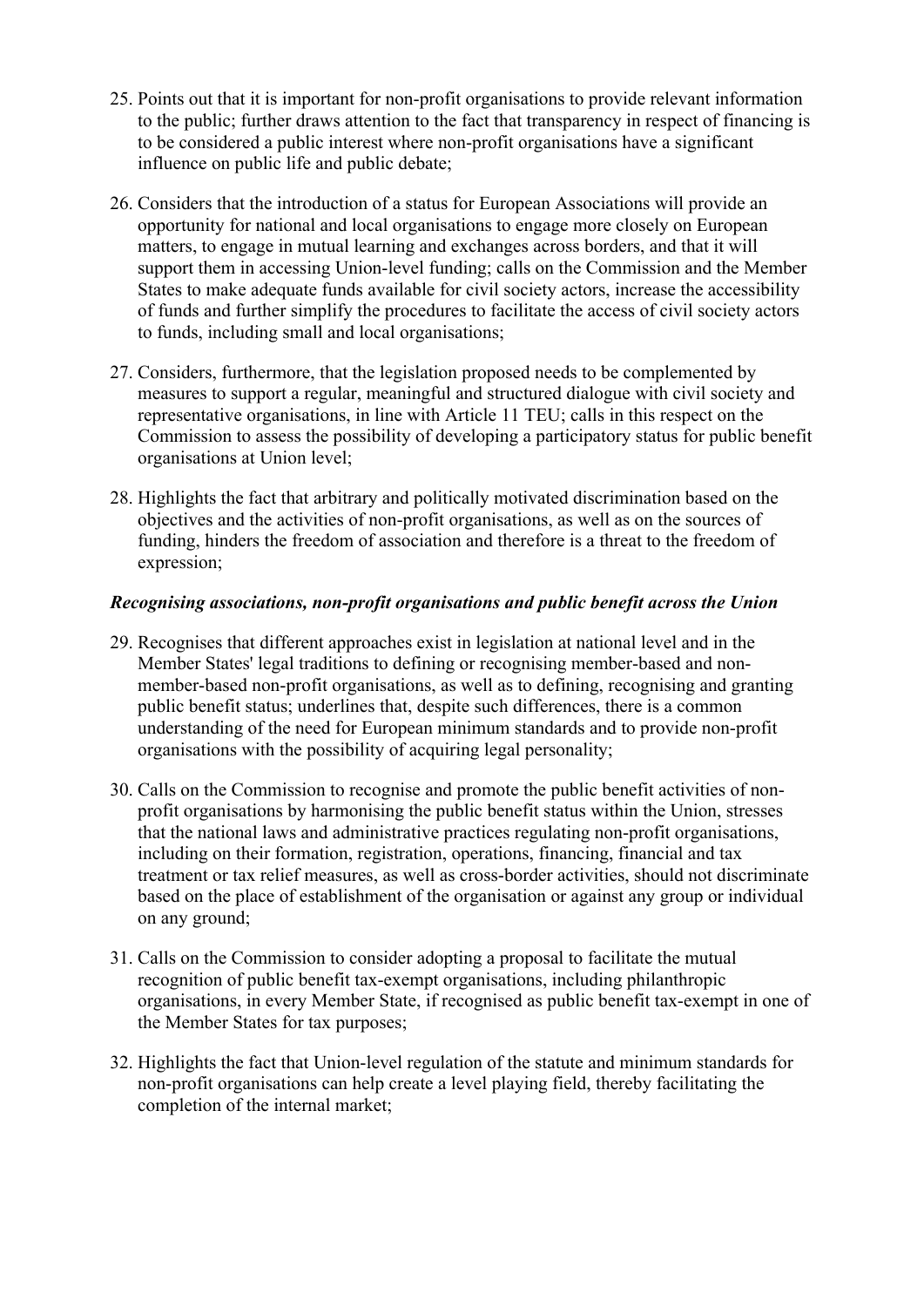- 33. Urges the Commission to develop a dedicated, comprehensive strategy to strengthen civil society in the Union, including by introducing measures to facilitate the operations of nonprofit organisations at all levels;
- 34. Requests the Commission to submit, on the basis of Article 352 TFEU, a proposal for a Regulation establishing a statute for a European Association, following the recommendations set out in this resolution and in Part I of the Annex hereto;
- 35. Requests the Commission to submit, on the basis of Article 114 TFEU, a proposal for a Directive on common minimum standards for non-profit organisations in the Union, with a view to creating a level playing field for non-profit organisations by establishing minimum standards, enabling civil society to benefit from freedoms and fundamental rights, as well as to contributing to strengthening European democracy, following the recommendations set out in this resolution and in Part II of the Annex hereto;
- 36. Requests the Commission to use the results of the comparative analysis carried out pursuant to paragraph 11 to accompany the proposal for a Regulation contained in Part I of the Annex hereto and the proposal for a Directive contained in Part II of the Annex hereto appropriately with a list of national forms of organisations that should be considered covered pursuant to Article 3(2) of the proposal contained in Part I of the Annex and to Article 1 of the proposal contained in Part II of the Annex;

 $\circ$   $\circ$ 

 $\circ$ 

37. Instructs its President to forward this resolution and the accompanying recommendations to the Commission and the Council.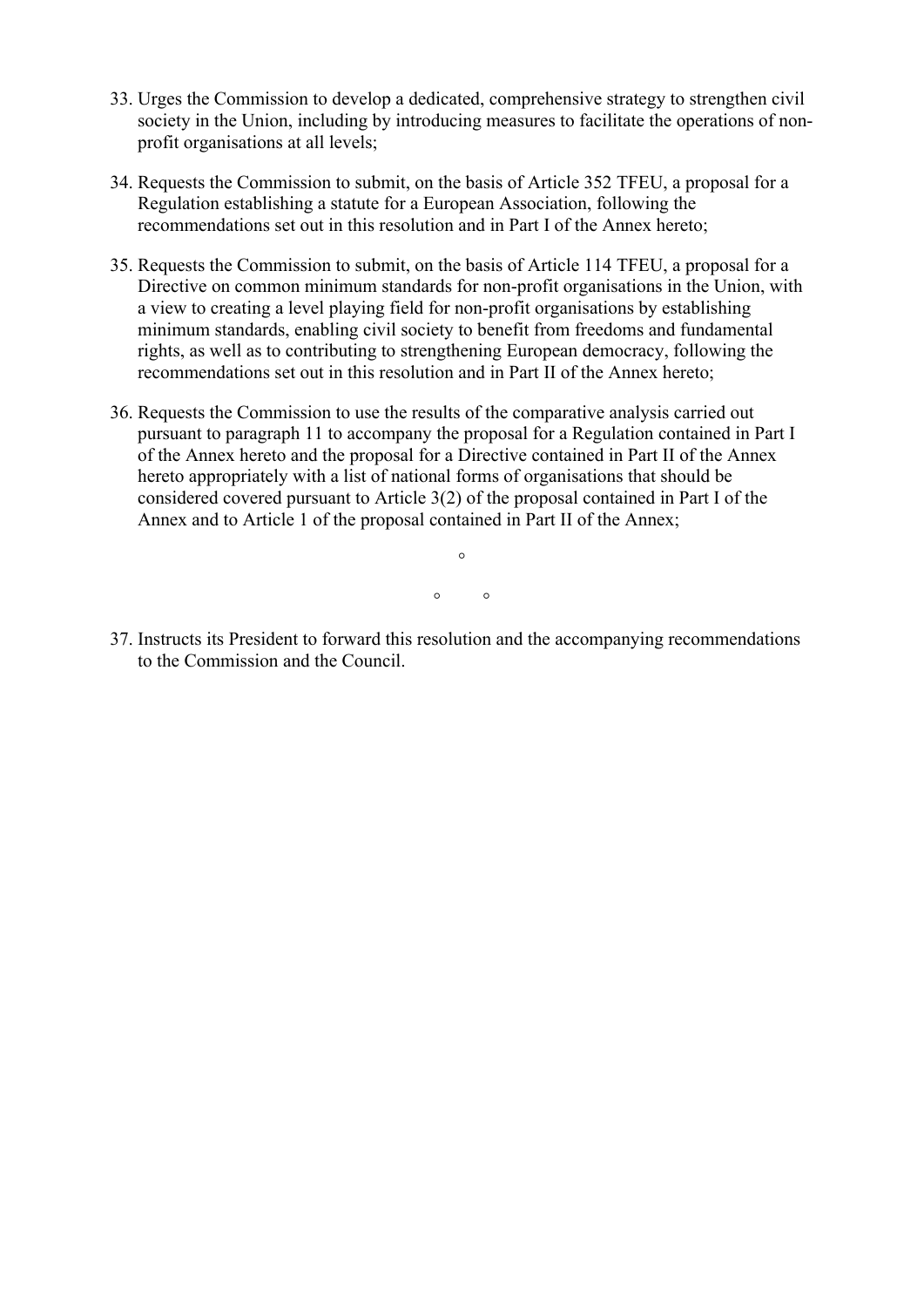### **ANNEX TO THE RESOLUTION RECOMMENDATIONS AS TO THE CONTENT OF THE PROPOSAL REQUESTED**

### **PART I**

### Proposal for a COUNCIL REGULATION on a statute for a European Association

### THE COUNCIL OF THE EUROPEAN UNION

Having regard to the Treaty on the Functioning of the European Union, and in particular Article 352 thereof,

Whereas:

- (1) Cross-border projects and other forms of cooperation, involving civil society in particular, contribute in a decisive way to the achievement of the Union's objectives, including the promotion of its values, and to developing many different activities of transnational relevance which benefit the general interest in numerous fields.
- (2) European cooperation across borders between citizens and representative associations is essential for creating an overarching European civil society, which is an important element of European democracy and European integration in line with Articles 11 and 15 of the Treaty on European Union.
- (3) In pursuing their objectives, many associations play a significant role in the economy and in the development of the internal market, by engaging on a regular basis in economic activity.
- (4) Directive .../... of the European Parliament and of the Council (the 'Minimum Standards Directive') is aimed at approximating the laws of the Member States to provide minimum standards and an enabling environment which facilitates nonprofit organisations in carrying out their work.
- (5) Associations are the glue which holds our society together. They play a key role in helping, encouraging and empowering individuals to actively participate in the democratic and social life of the Union, particularly those that are facing exclusion and discrimination, and they can play a crucial part in the process of developing Union policies.
- (6) The Union should provide associations, which are a form of organisation generally recognised in all Member States, with an appropriate legal instrument capable of fostering their transnational and cross-border activities, as well as contributing to civil dialogue at Union level.
- (7) The introduction of a form of organisation at Union level would facilitate all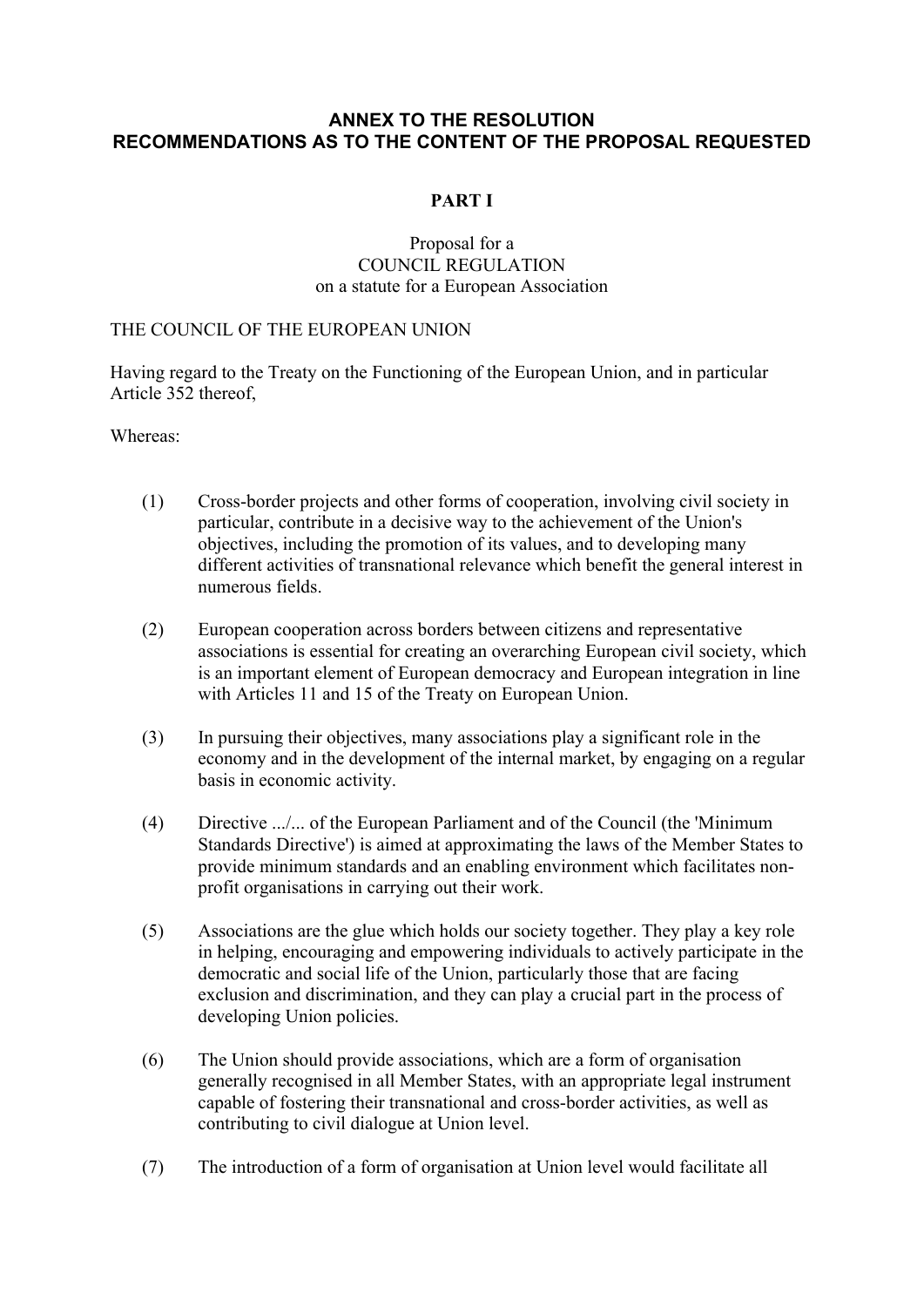associations in the pursuit of their cross-border objectives and activities in the internal market.

- (8) Article 63 of the Treaty on the Functioning of the European Union (TFEU) and Articles 7, 8 and 12 of the Charter of Fundamental Rights of the European Union (the 'Charter') protect non-profit organisations against discriminatory or unjustified restrictions to access to resources and the free movement of capital within the Union. This also concerns the ability to seek, secure and use resources of both domestic and foreign origin, which is essential to the existence and operation of any legal entity. In line with the judgment of the Court of Justice of the European Union of 18 June 2020 in case C-78/18, *Commission v Hungary*<sup>1</sup> , restrictions should only be imposed for legitimate aims, such as in the interest of national security, public safety or public order, and should be proportionate to the objective of protecting such interests, and the least intrusive means of achieving the desired objective. This concerns, among other things, restrictions deriving from rules on combating money laundering and terrorist financing, which are applied in accordance with the principles of necessity and proportionality, having regard in particular to risk-assessment obligations under international and Union law. Therefore, Member States cannot apply unreasonable, overly intrusive or disruptive measures, including reporting requirements placing an excessive or costly burden on organisations.
- (9) Natural and legal persons can create European companies based on Council Regulation (EC) No 2157/2001<sup>2</sup> , European Cooperative Societies based on Council Regulation (EC) No 1435/2003<sup>3</sup> , and European parties based on Regulation (EU, Euratom) No 1141/2014 of the European Parliament and of the Council<sup>4</sup> . However, none of those instruments provides for associations to be able to cooperate across borders.
- (10) Regulation (EC) No 1082/2006 of the European Parliament and of the Council<sup>5</sup> provides for the creation of European groupings of territorial cooperation (EGTC). Such groupings are formed mostly by state or local authorities or other entities governed by public law. Thus, non-governmental civil society actors and citizens are not covered.
- (11) The European Economic Interest Grouping (EEIG), as provided for in Regulation

<sup>1</sup> Judgment of the Court of Justice of 18 June 2020, *European Commission* v *Hungary*, C-78/18, ECLI:EU:C:2020:476.

<sup>2</sup> Council Regulation (EC) No 2157/2001 of 8 October 2001 on the Statute for a European company (SE) (OJ L 294, 10.11.2001, p. 1).

<sup>3</sup> Council Regulation (EC) No 1435/2003 of 22 July 2003 on the Statute for a European Cooperative Society (SCE) (OJ L 207, 18.8.2003, p. 1).

<sup>4</sup> Regulation (EU, Euratom) No 1141/2014 of the European Parliament and of the Council of 22 October 2014 on the statute and funding of European political parties and European political foundations (OJ L 317, 4.11.2014, p. 1).

<sup>5</sup> Regulation (EC) No 1082/2006 of the European Parliament and of the Council of 5 July 2006 on a European grouping of territorial cooperation (EGTC) (OJ L 210, 31.7.2006, p. 19).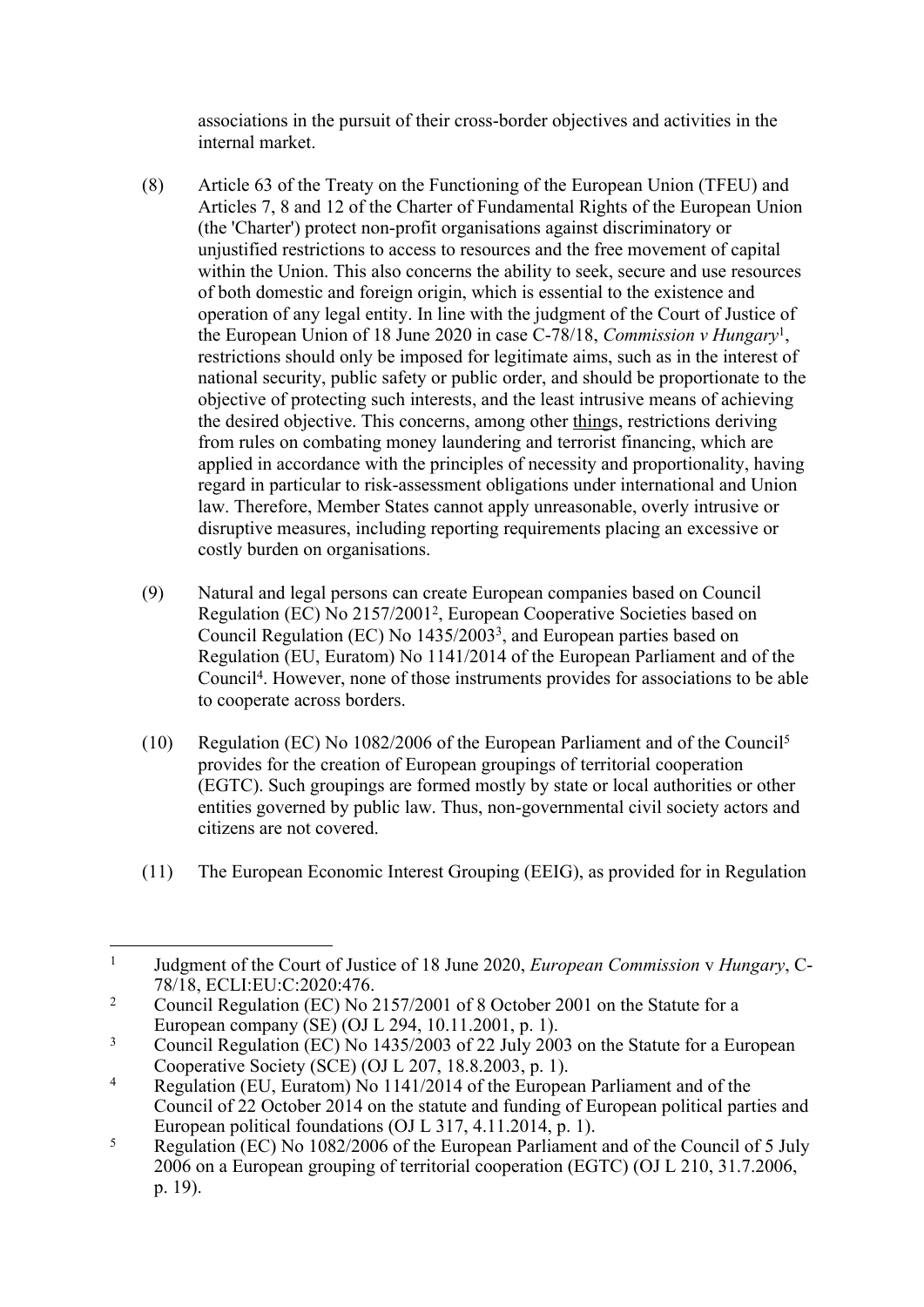(EEC) No 2137/85<sup>1</sup> , does allow certain activities to be carried out in common, while nevertheless preserving the independence of its members. However, the EEIG does not meet the specific needs of civil society associations.

- (12) It is therefore necessary to establish at Union level an appropriate harmonised regulatory framework and rules which will permit the creation of European associations with their own legal personality, and govern the cross-border formation and operation of such associations.
- (13) Political parties and trade unions, as well as churches and other religious communities and philosophical or non-confessional organisations should be excluded from the scope of this Regulation due to the lack of Union competence to regulate their status, and due to them having a particular status within national law. For these reasons, they should be treated differently from other associations lacking such status, such as faith-based, charitable non-profit organisations or organisations fighting discrimination including within the labour market.
- (14) This Regulation should be without prejudice to workers' and trade union rights, including existing rights and protections in the context of insolvency and restructuring procedures, mergers, transfers of undertakings, and concerning information and wages. Employers should meet their obligations regardless of the form under which they are operating.
- (15) It is important to ensure that there is coordination at Union level, to avoid fragmentation and support a harmonised approach across the Union for the application of this Regulation. In this regard, this Regulation should provide for the designation of a European Associations Board, within or linked to the Commission and/or relevant institutions, bodies, offices and agencies of the Union.
- (16) The European Associations Board should invite a representative of the Fundamental Rights Agency to its meetings when they touch upon the freedom of association or the freedom of expression, in line with Article 2 of Council Regulation (EC) No 168/2007<sup>2</sup> .
- (17) This Regulation should introduce specific periods for administrative procedures, including with regard to registration and the process of granting public benefit status. When assessing the implementation and application of this Regulation, the Commission should in particular look at how such periods are applied in practice.
- (18) For the purpose of verifying the requirements laid down in Article 6, the national associations bodies might ask for the names and addresses of the founding members. The identity of founders and members of non-profit organisations that are natural persons can constitute sensitive information, therefore Member States should ensure that any requirements leading to the processing of such personal data is without prejudice to Regulation 2016/679 of the European Parliament and

<sup>1</sup> Council Regulation (EEC) No 2137/85 of 25 July 1985 on the European Economic Interest Grouping (EEIG) (OJ L 199, 31.7.1985, p. 1).

<sup>2</sup> Council Regulation (EC) No 168/2007 of 15 February 2007 establishing a European Union Agency for Fundamental Rights (OJ L 53, 22.2.2007, p. 1).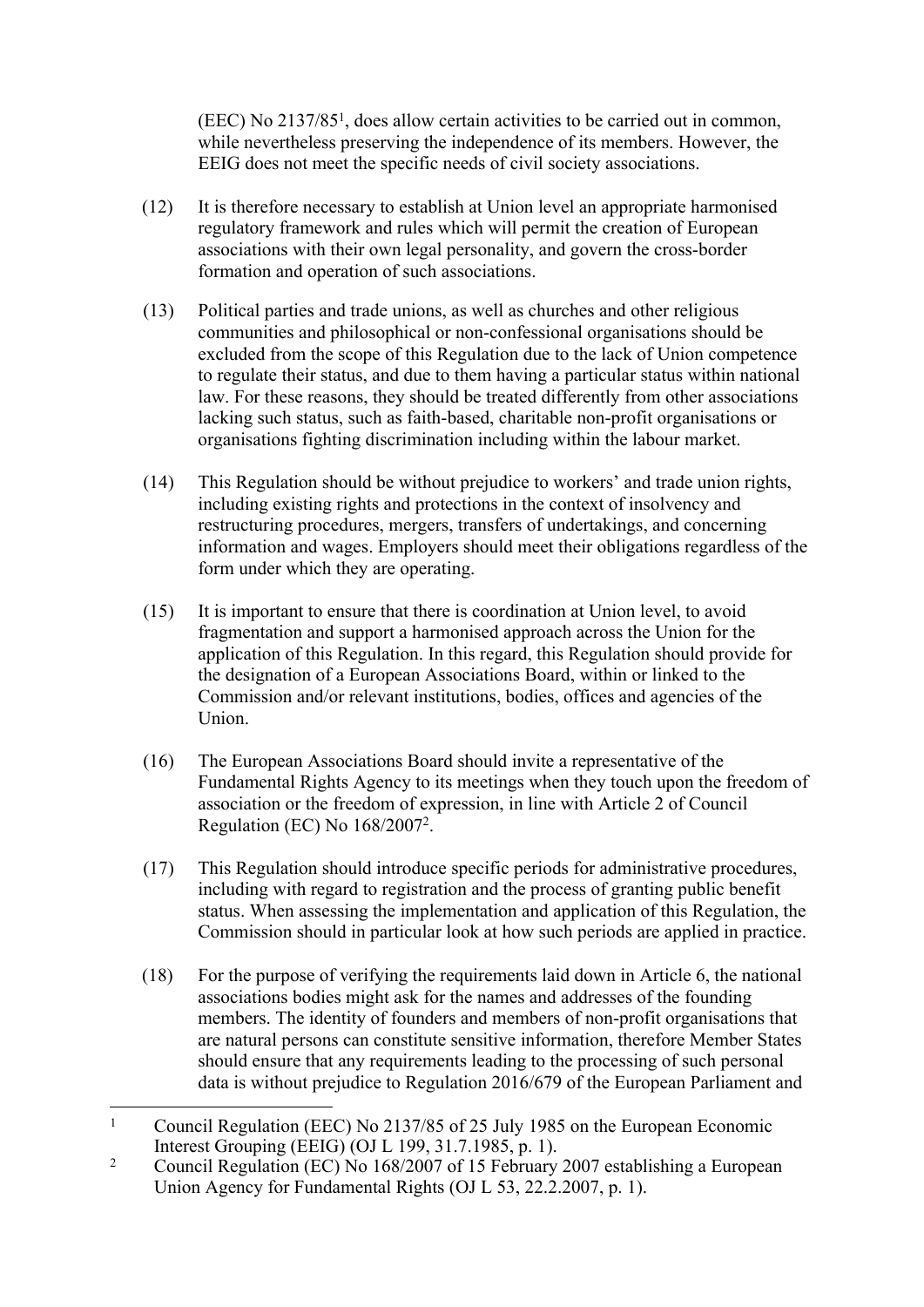of the Council<sup>1</sup> (General Data Protection Regulation), and in particular Article 9 thereof.

- (19) A European Association might wish to distinguish between different categories of members, in order to grant voting rights only to full members, while acknowledging associated members that support the cause, without the right to vote, and/or honorary members exempt from the obligation of paying a membership fee, but with voting rights. The categorisation of members should not lead to unjustified discrimination, in particular on the basis of citizenship.
- (20) As the scope of this Regulation is limited to non-profit associations, the TFEU does not provide any other legal basis than the one laid down in Article 352.
- (21) Since the objectives of this Regulation, namely the establishment of a European Association, cannot be sufficiently achieved by the Member States but can rather, for the reasons set out above, be better achieved at Union level, the Union may adopt measures, in accordance with the principle of subsidiarity as set out in Article 5 of the Treaty on European Union (TEU). In accordance with the principle of proportionality as set out in that Article, this Regulation does not go beyond what is necessary in order to achieve those objectives,

HAS ADOPTED THIS REGULATION:

<sup>1</sup> Regulation (EU) 2016/679 of the European Parliament and of the Council of 27 April 2016 on the protection of natural persons with regard to the processing of personal data and on the free movement of such data, and repealing Directive 95/46/EC (General Data Protection Regulation) (OJ L 119, 4.5.2016, p. 1–88.).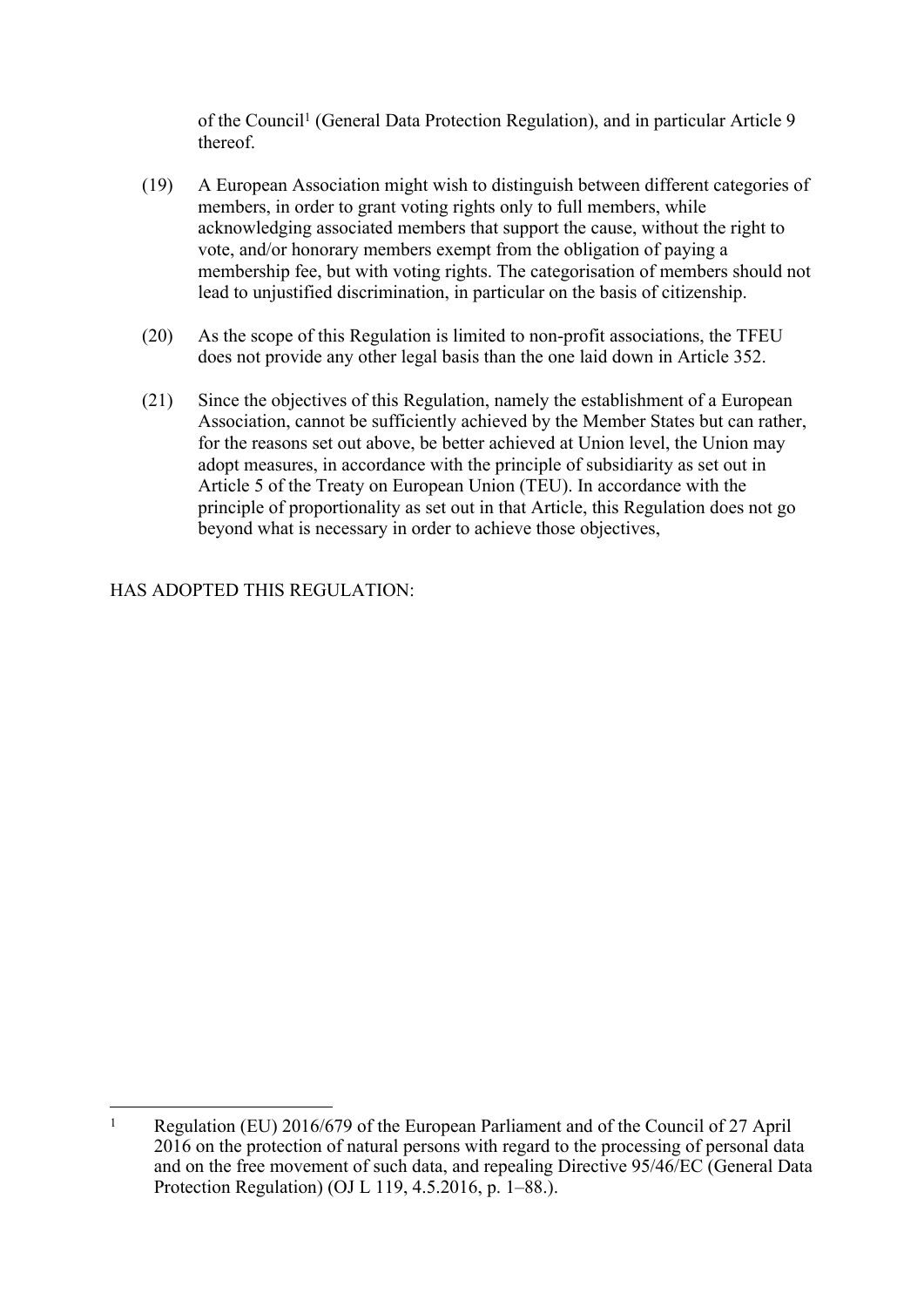# *Chapter I*

## *Subject matter and general provisions*

### *Article 1*

### *Subject Matter*

- 1. This Regulation lays down the conditions and procedures governing the formation, governance, registration and regulation of legal entities in the form of a European **Association**
- 2. A European Association shall be an independent and self-governed cross-border entity established on a permanent basis within the territory of the Union, by voluntary agreement between natural or legal persons, for a common non-profit purpose.
- 3. A European Association shall be free to determine its objectives as well as the activities necessary to pursue them.
- 4. A European Association's objectives shall be such as to respect and support the promotion of the objectives and values on which the Union is founded, as laid down in Articles 2 and 3 of the Treaty on European Union.
- 5. A European Association shall be membership-based and free to determine the composition of its membership. This may include the determination of special requirements for members, based on reasonable and objective criteria and subject to the principle of non-discrimination.

### *Article 2*

### *Definitions*

For the purposes of this Regulation, the following definitions apply:

- (a) 'non-profit' means not having as a primary aim the generation of a profit, even though economic activities might be carried out. Where a profit is generated by a non-profit organisation, it is invested in the organisation for the pursuit of its objectives, and not distributed among members, founders or any other private parties. The granting of public benefit status pursuant to Article 21 is not a necessary condition for considering an organisation to have a non-profit nature. However, where public benefit status is granted, the purpose of the organisation shall be regarded as non-profit;
- (b) 'independent' means, with regard to associations, being free from any undue State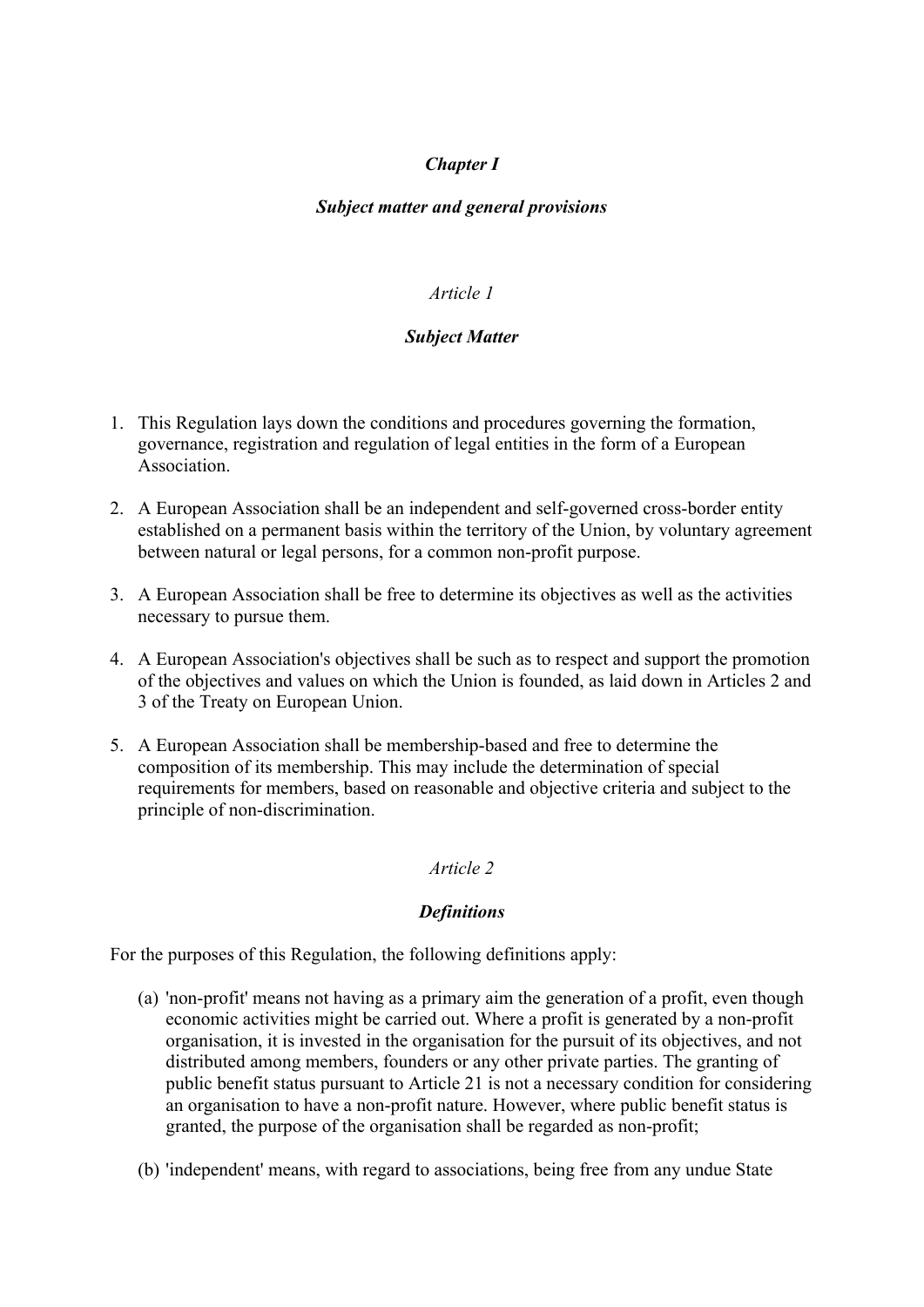interference and not being part of a government or administrative structure. In this respect, neither receiving governmental funding nor participating in a consultative body to the government shall preclude an association from being deemed independent, as long as the autonomy of the association's functioning and decision making is not affected by such funding or participation;

- (c) 'self-governed' means, with regard to associations, having an institutional structure allowing the exercise of all internal and external organisational functions, and allowing the making of essential decisions to be carried out independently;
- (d) 'public benefit' means an improvement in the welfare of society or part of it, thus benefiting the general interest of society;
- (e) 'cross-border' means, with regards to associations, the pursuit of the objective of transnational cooperation or cooperation across borders within the Union, or that an association's founding members come from at least two Member States, implying they are citizens or residents of a Member State if they are natural persons, or have their registered office in a Member State if they are legal persons;
- (f) 'member' means a natural or legal person that voluntarily and intentionally applied to join an association to support its objectives and activities, and that was admitted into the association based on that association's statutes. Where an association is formed as the result of a conversion or merger, the willingness of membership may be conclusively assumed.

#### *Article 3*

### *Rules applicable to European Associations*

- 1. European Associations shall be governed by this Regulation and by their statutes. For matters not dealt with by this Regulation, a European Association shall be governed by the law of the Member State in which the European Association has its registered office.
- 2. Member States shall identify the legal entity or the category of legal entities to which a European Association shall be deemed comparable for the purpose of the identification of the applicable law pursuant to paragraph 1, in a manner consistent with the provisions and the objectives of this Regulation.

#### *Article 4*

#### *National associations body*

1. Member States shall designate an independent public authority (the 'national associations body') and shall inform the European Associations Board referred to in Article 5 and the Commission thereof. The national associations body shall be responsible for the registration of European Associations, in accordance with Article 10 and for monitoring the application of this Regulation in full compliance with the fundamental rights and freedoms of European Associations as provided for in the Treaties and under the Charter.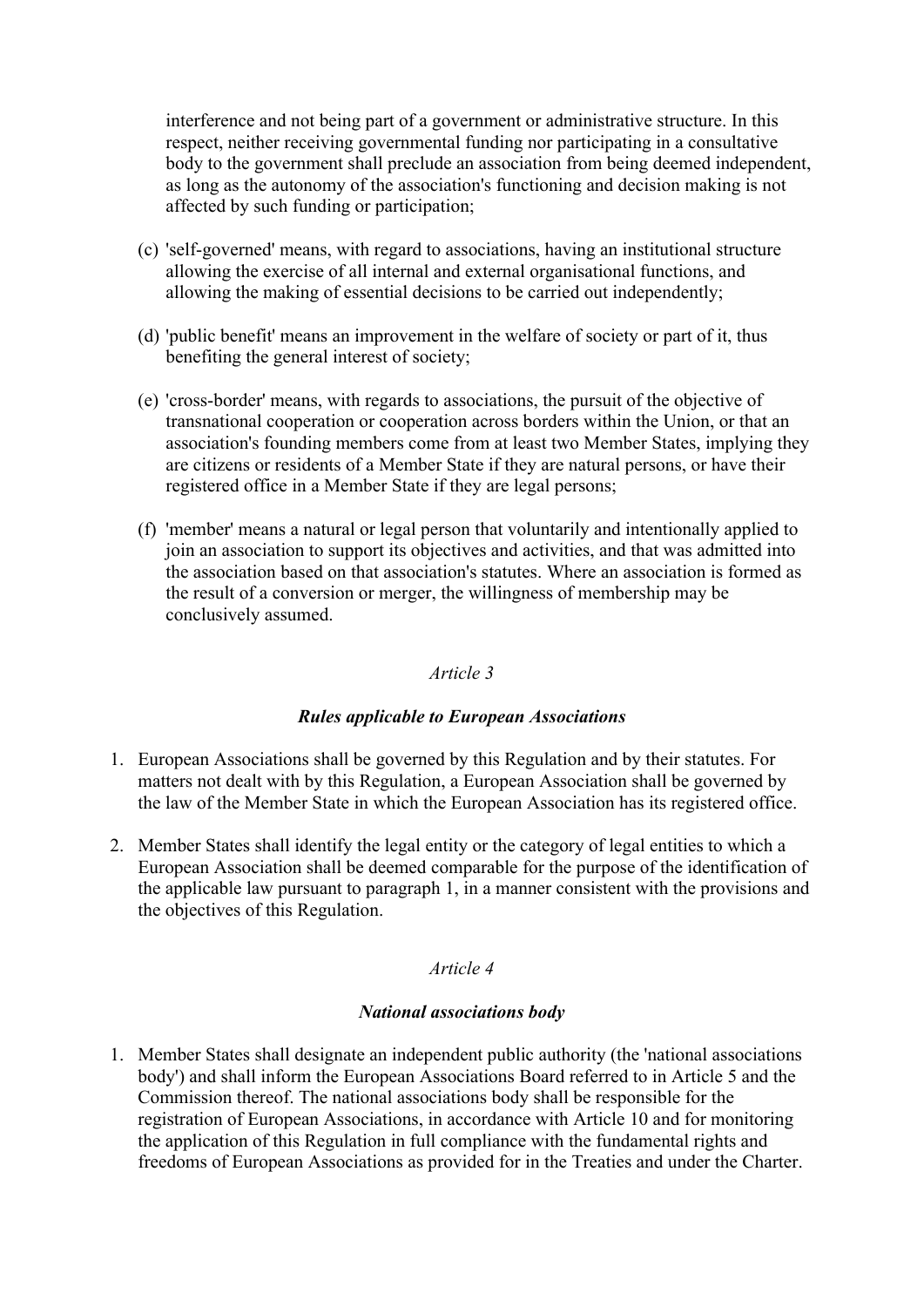2. Each national associations body shall contribute to the consistent application of this Regulation throughout the Union. For such purpose, the national associations bodies shall cooperate with each other, including within the framework of the European Associations Board in accordance with Articles 5 and 22.

### *Article 5*

### *European Associations Board*

- 1. The European Associations Board is hereby designated.
- 2. The European Associations Board shall be assisted by a secretariat.
- 3. The European Associations Board shall be composed of a representative of each national associations body and three representatives of the Commission.
- 4. The European Associations Board shall act independently when performing its tasks and exercising its powers.
- 5. In order to ensure that this Regulation is applied in a consistent manner, the European Associations Board shall:
	- (a) develop, in cooperation with the Commission and the national associations bodies, common forms or other tools to support the electronic registration of European Associations in accordance with Article 10;
	- (b) set up and manage the digital database of European Associations at Union level as a tool for information and for statistical purposes, as well as for supporting structured civil dialogue on Union matters;
	- (c) process notices of registration, dissolution and other relevant decisions concerning European Associations for the purpose of publication in the *Official Journal of the European Union*, as provided for in this Regulation;
	- (d) assess the adequacy of the identification of the comparable legal entities by the Member States pursuant to Article 3(2);
	- (e) receive, examine and follow up on complaints concerning the application of this Regulation, without prejudice to the tasks of the national associations bodies;
	- (f) decide on appeals, where relevant through its appeals committee in accordance with Articles 10 and 11;
	- (g) examine any question relating to the application of this Regulation and consult with the parties concerned and relevant stakeholders and experts, on its own initiative or at the request of one of its members or of the Commission,
	- (h) issue guidelines and recommendations, and identify best practices for national associations bodies and European Associations in order to ensure that this Regulation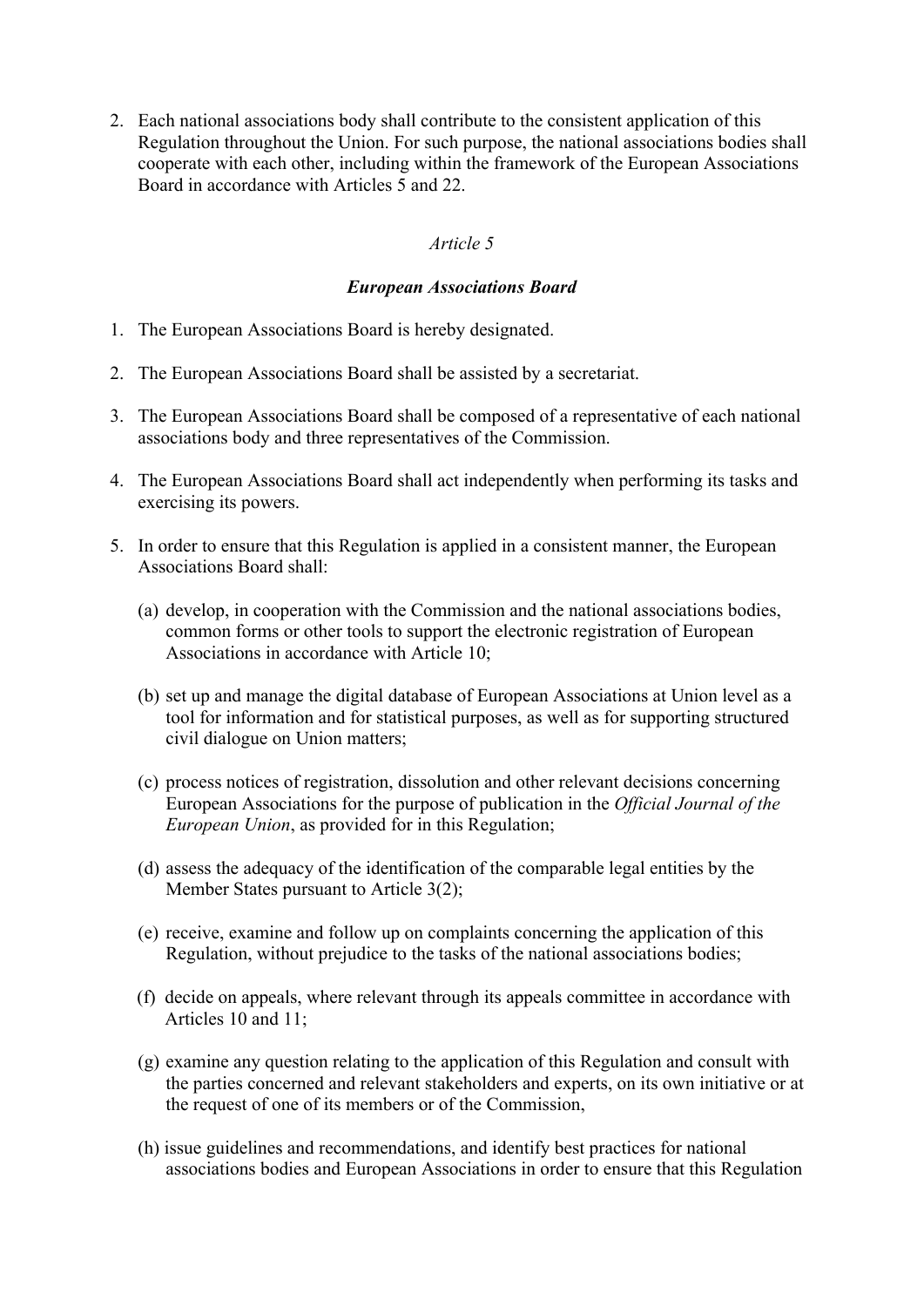is applied in a consistent manner;

- (i) provide opinions and recommendations to the Commission, on its own initiative, or at the request of one of its members or of the Commission, and after consulting relevant parties, stakeholders and experts, on any issue related to European Associations or to measures resulting from the Minimum Standards Directive;
- (j) provide opinions and recommendations to the Commission regarding structural and operational funds aimed at financing civil society, the organisation of civil dialogue, as well as protecting and promoting Union rights and values as enshrined in the TEU, the TFEU and the Charter, with a view to sustaining and furthering the development of open, rights-based, democratic, equal and inclusive societies based on the rule of law;
- (k) promote cooperation, and the effective bilateral and multilateral exchange of information and best practices, with and between national associations bodies;
- (l) promote common training programmes and facilitate personnel exchanges between national associations bodies.
- 6. The European Associations Board shall be accountable to the European Parliament and to the Council, and shall report annually about its activities to the European Parliament, the Council and the Commission.
- 7. The discussions of the European Associations Board and its members shall be governed by Regulation (EC) No 1049/2001 of the European Parliament and of the Council<sup>1</sup>.
- 8. The European Associations Board shall adopt its own rules of procedure and organise its own operational arrangements.
- 9. The European Associations Board may invite representatives of relevant European Agencies and independent experts, in particular from academia and civil society, to its meetings and consult with them on a regular basis.

# *Chapter II*

### *Formation and registration*

# *Article 6*

# *Formation*

<sup>1</sup> Regulation (EC) No 1049/2001 of the European Parliament and of the Council of 30 May 2001 regarding public access to European Parliament, Council and Commission documents (OJ L 145, 31.5.2001, p. 43).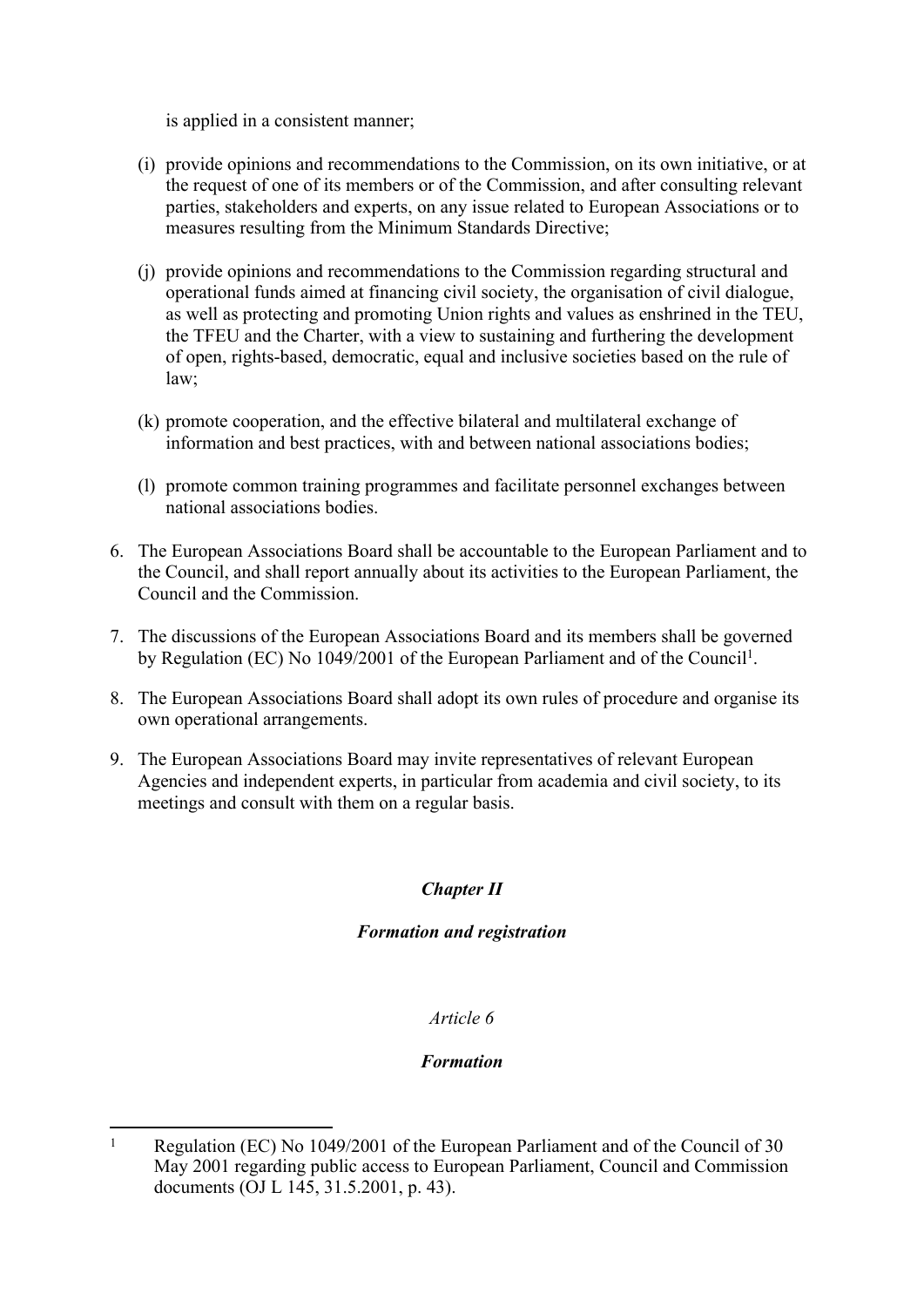- 1. A European Association shall be formed:
	- (a) by agreement of at least three founding members; the founding members shall come from at least two Member States, implying they are citizens or residents of a Member State if they are natural persons, or have their registered office in a Member State if they are legal persons; or
	- (b) as the result of a conversion into a European Association of an existing entity formed under the law of a Member State, which meets the same conditions as in point (a) and which has its registered office within the Union; or
	- (c) as the result of a merger between at least two existing European Associations; or
	- (d) as the result of a merger between at least one existing European Association and at least one entity belonging to the categories identified pursuant to Article 3(2); or
	- (e) as the result of a merger between at least two entities identified pursuant to Article 3(2), formed under the law of Member States and which have their registered office within the Union, provided that together these entities have at least three members and that those members come from at least two different Member States.
- 2. A Member State may provide that an entity among those identified pursuant to Article 3(2) and whose registered office is not in the Union may participate in the formation of a European Association, provided that such entity is formed in accordance with the law of a Member State, has a registered office in that Member State and has a demonstrable and continuous economic, social or cultural link with that Member State.
- 3. The formation of a European Association shall be executed by a written agreement between all of the founding members or by written minutes documenting the constitutive meeting signed by all founding members and duly verified if such verification is required by national law for the formation of associations.
- 4. The departure of a founding member from a European Association shall not automatically lead to the European Association being terminated or dissolved, provided that it continues to carry out its activities based on the agreement of at least the number of persons referred to in paragraph 1, point (a).
- 5. The formation of a European Association or any restructuring processes shall not be used to undermine workers' or trade union rights or working conditions. In line with applicable collective agreements and national and Union law, the obligations regarding employees and creditors shall continue to be fulfilled and employees, volunteers, trade unions and workers' representatives shall be duly informed and consulted. Collective agreements and workers' board-level representation rights shall be respected and maintained, where applicable.

### *Article 7*

### *Membership*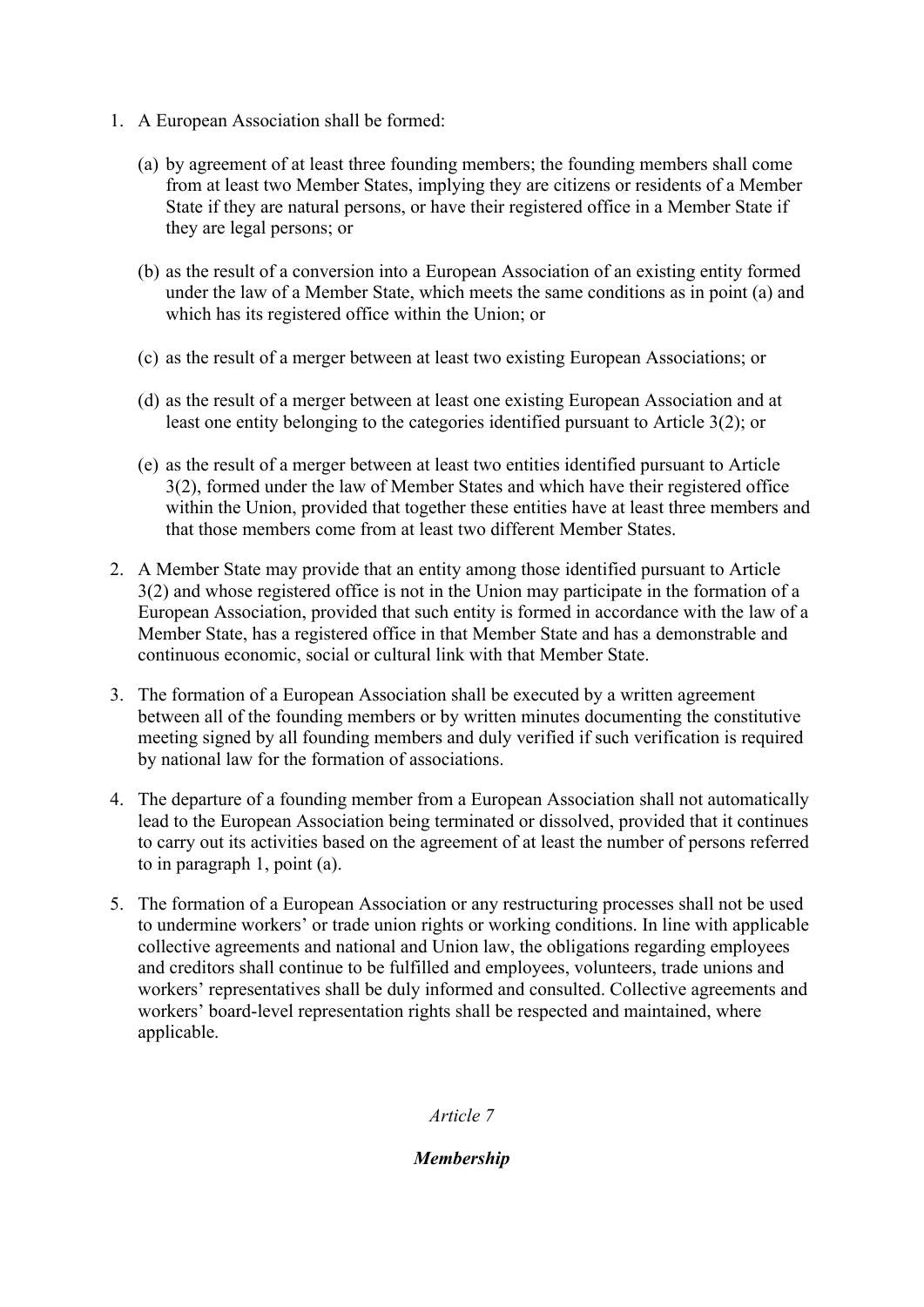European Associations shall be free to distinguish between full members and other categories of members. The statutes of a European Association shall determine the rights and obligations of each category of members, in particular as regards their right to vote.

#### *Article 8*

#### *Statutes*

- 1. The founding members shall draw up and sign the statutes of the European Association at the time of its formation or at its constitutive meeting.
- 2. The statutes shall contain at least the following information concerning the European Association:
	- (a) its name, preceded or followed by the abbreviation 'EA';
	- (b) a precise statement of its objectives, its non-profit nature and, where applicable, a description of its public benefit purposes;
	- (c) the address of its registered office;
	- (d) its assets at the time of its formation;
	- (e) the name and the address of the registered offices of its founding members, where these are legal persons;
	- (f) the conditions and procedures for the admission, expulsion and resignation of its members;
	- (g) the rights and obligations of its members, and the different categories of members, if any, and the rights and obligations of the members in each category;
	- (h) the provisions governing the number of members of its Board of Directors, the composition, appointment and dismissal of the Board of Directors, the conditions for the initiation, on the association's behalf, of proceedings against members of the Board of Directors, as well as the provisions governing the functioning of the Board of Directors, its powers and its responsibilities, including the powers of representation in dealings with third parties;
	- (i) the provisions governing the functioning, powers and responsibilities of its General Assembly, as referred to in Article 16, including majority and quorum requirements;
	- (j) the provisions concerning the rights and obligations of members, including voting rights and rights to submit motions;
	- (k) the grounds and procedures for its voluntary dissolution;
	- (l) its explicit commitment to respect the values of the Union as enshrined in Article 2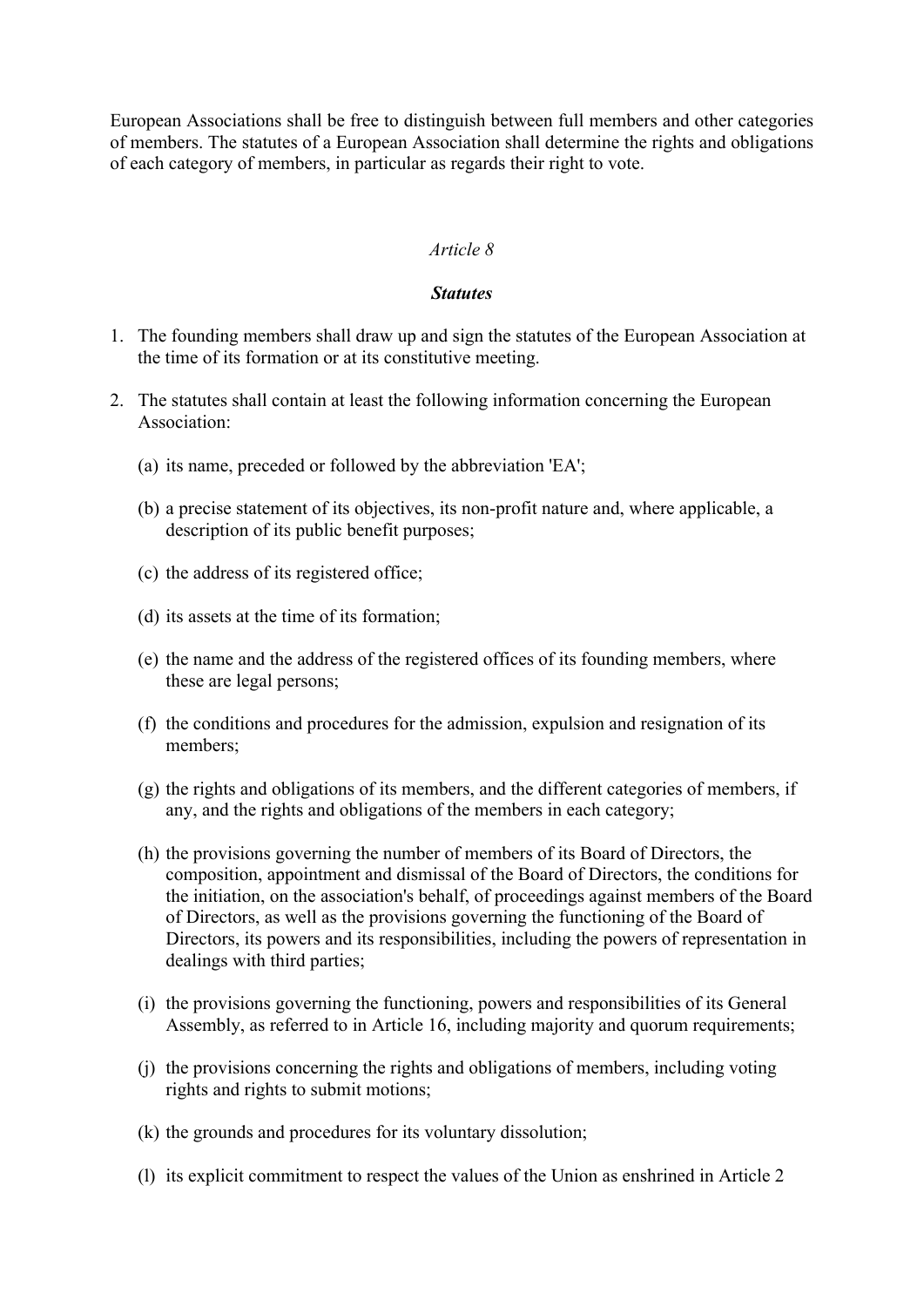TEU;

- (m)whether or not it disposes of founding capital and, if so, the amount of such capital;
- (n) the frequency with which its General Assembly shall be called; and
- (o) the date of adoption of the statutes and the procedure for amending them.

# *Article 9*

# *Registered office*

- 1. The registered office of a European Association shall be located within the territory of the Union, at the place specified in its statutes. The registered office shall be located at the place where the European Association has its central administration or the principal place of activity in the Union.
- 2. In the event of the formation of a European Association by conversion pursuant to Article 6(1), point (b), its members shall decide whether the European Association's registered office is to remain in the Member State where the original entity was registered, or is to be moved to another Member State.
- 3. In the event of formation of a European Association by merger pursuant to Article 6(1), points (c), (d) or (e), its members shall decide in which of the Member States in which the merging entities are registered the registered office of the European Association is to be located.

# *Article 10*

# *Registration*

- 1. The founding members of a European Association shall, within 30 days of the date of the European Association's formation as provided for in Article 6(3), submit an application for registration to the national associations body.
- 2. The national associations body shall, after verifying the applicants' compliance with the requirements laid down in this Regulation, take a decision on the registration of the European Association, within 30 days of receiving the application.
- 3. Member State shall not impose further requirements for registration than those laid down in this Regulation.
- 4. If the application is accepted by the national associations body, it shall register the European Association in the appropriate national registry and communicate its decision within 15 days to the European Associations Board, which shall proceed to include the European Association in the digital database of European Associations established pursuant to Article 5(5), point (b). Within the same timeframe, the national associations body shall also communicate its decision to the Publications Office of the European Union, which shall then ensure that the information is published without delay in the *Official Journal of the European Union*.
- 5. If, within 30 days of the submission of the application for registration, the application has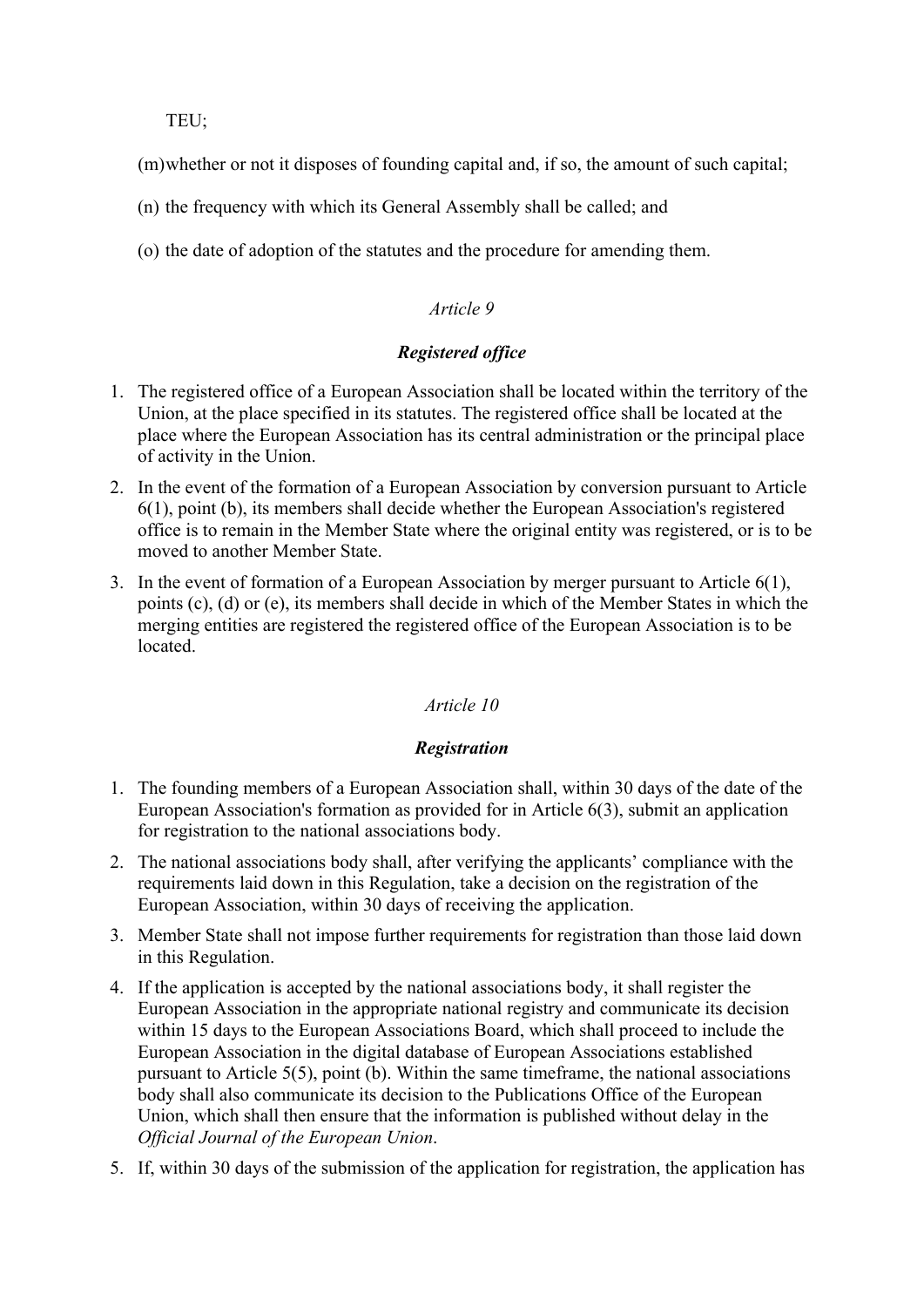been rejected or has not been decided upon, the applicant may, within 15 days of receipt of the rejection decision or upon the expiry of the 30-day period for taking a decision, appeal to the Appeals Committee established under Article 11.

The Appeals Committee shall take a decision on the application for registration within 30 days of the appeal.

If the Appeals Committee approves the application for registration or fails to deliver a decision within 30 days, the national associations body shall proceed with the registration within 15 days of such decision or failure to act.

Any decision to reject an application for registration shall be communicated to the applicants, and shall include duly substantiated grounds for the rejection.

- 6. Upon inclusion in the appropriate national registry pursuant to paragraph 4, the registration of a European Association shall take effect throughout the Union.
- 7. Registration shall occur via the common registration forms or other tools referred to in Article 5. The registration procedure shall be electronic and accessible and shall allow applicants to use the official language or one of the official languages of the Member State where the European Association has its registered office. Registration fees shall not be higher than those applicable to the entities referred to in Article 3(2) and shall not exceed the administrative costs or constitute an undue financial burden, subject to the principle of proportionality. The national associations bodies shall make it possible to register by nonelectronic means.
- 8. Upon receipt of an application by a European Association for the granting of public benefit status, the national associations body shall assess the application in relation to the requirements laid down in this Regulation. The national associations body shall not impose any requirements other than those laid down in this Regulation.
- 9. The national associations body shall, within 15 days of receipt of the application for public benefit status, adopt a binding decision on the application. That period may be extended by 15 days in duly motivated cases, where the assessment of the application requires further examination or the opinion of the European Associations Board is requested. The national associations body shall inform the European Association immediately of the duration of, and the grounds for, any extension of the initial 15-day period.
- 10. If the application for public benefit status is accepted by the national associations body, it shall register that decision in the appropriate national registry and communicate its decision within 15 days to the European Associations Board, which shall proceed to include the public benefit status of the European Association in the digital database of European Associations established pursuant to Article 5(5), point (b). Within the same timeframe, the national associations body shall also communicate its decision to the Publications Office of the European Union, which shall then ensure that the information is published without delay in the *Official Journal of the European Union.*
- 11. Upon inclusion in the appropriate national registry pursuant to paragraph 10, the decision adopted regarding the public benefit status shall take effect throughout the Union.
- 12. Where the application for public benefit status has been rejected or has not been decided upon within the period referred to in paragraph 9, the applicant may, within 15 days of receipt of the rejection decision, appeal to the Appeals Committee, or, at the expiry of the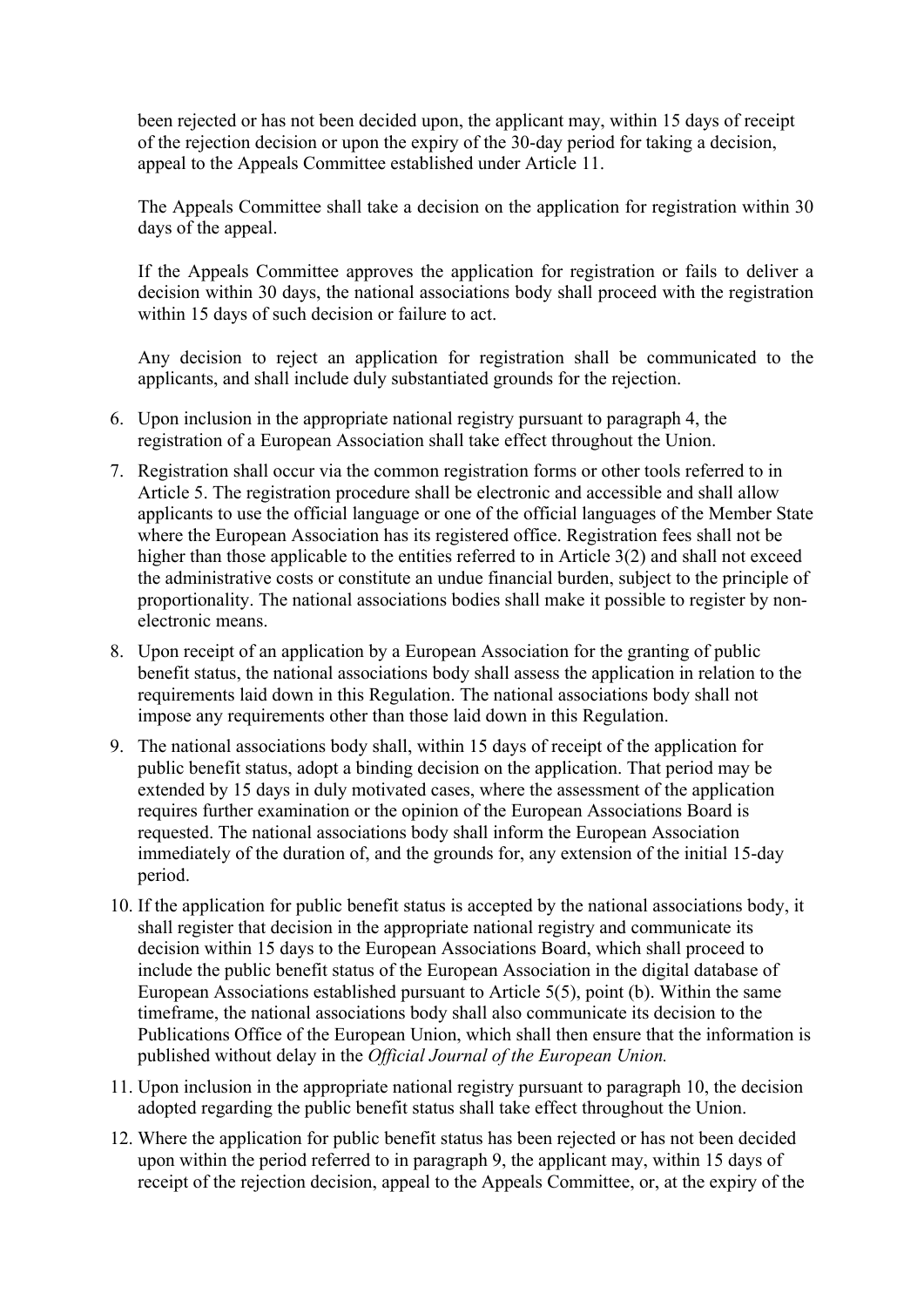period for taking a decision, refer the application to the Appeals Committee established under Article 11.

The Appeals Committee shall take a decision within 15 days of the appeal or of referral of the application, or within 30 days in duly motivated cases.

If the Appeals Committee approves the application for public benefit status or fails to deliver a decision within the period provided for in the first subparagraph, the national associations body shall proceed to grant the public benefit status within 15 days of such decision or failure to act.

Any decision to reject an application for registration shall be communicated to the applicants, and shall include duly substantiated grounds for the rejection.

13. The founding members of a European Association may decide to simultaneously submit an application for registration and public benefit status, in which case the decision on both shall be dealt with as one and the longer periods shall be applicable.

### *Article 11*

### *Appeals Committee*

- 1. By ... [... months after the date of entry into force of this Regulation], the European Associations Board shall set up an Appeals Committee, composed of one representative per Member State, plus one representative of the Commission. The representative of the Commission shall be the chair.
- 2. The Commission shall provide the secretariat for the European Associations Board.
- 3. The Appeals Committee shall be convened by its chair and its decisions shall be adopted by absolute majority of its members.

### *Article 12*

### *Transfer of registered office*

- 1. The registered office of a European Association may be transferred to another Member State in accordance with this Article. Member States shall ensure that no obstacles exist for the transfer of assets and documents belonging to the European Association transferring its registered office. Such transfer shall not result in any changes in the statutes of the European association other than those provided for in this Article, or in the European Association being wound up, or in the creation of a new legal person, nor shall such transfer affect any rights and obligations existing before the transfer, apart from those inherently linked to the transfer.
- 2. A transfer proposal shall be drawn up by the Board of Directors of the European Association and shall be published in accordance with the national rules of the Member State in which the registered office is situated.
- 3. A transfer proposal drawn up under paragraph 2 shall include details of:
	- (a) the intended registered office and proposed name in the destination Member State;
	- (b) the name and address in the Member State of origin;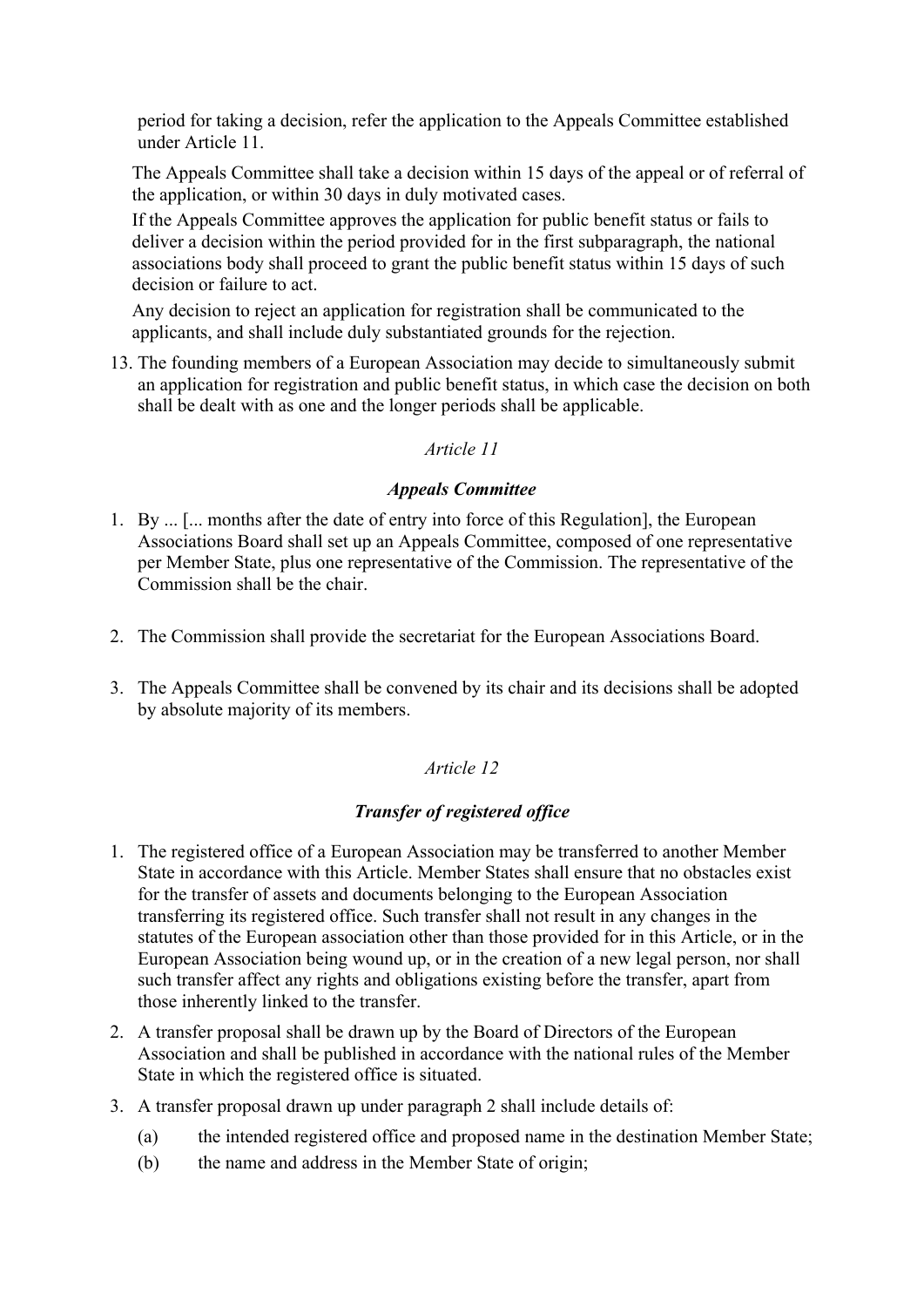- (c) the proposed amended statutes, including the new name of the European Association, where applicable;
- (d) the timetable proposed for the transfer; and
- (e) the expected legal and economic consequences of the transfer.
- 4. No decision to transfer shall be taken for two months after the publication of the proposal. The decisions to transfer shall be governed by the conditions laid down for the amendment of the European Association's statutes.
- 5. The creditors and holders of other rights vis-à-vis the European Association that predated the publication of the transfer proposal shall have the right to require the European Association to provide them with appropriate guarantees. The provision of such guarantees shall be governed by the national law of the Member State in which the European Association had its registered office prior to the transfer. Member States may extend the application of this provision to include debts incurred by the European Association with public entities prior to the date of transfer.
- 6. The competent authority in the Member State in which the European Association has its registered office shall issue a certificate to acknowledge that the acts and formalities required prior to transfer have been properly completed.
- 7. The new registration shall not be carried out until the certificate provided for in paragraph 8 has been produced. The transfer of the European Association's registered office and the resulting change of its statutes shall take effect on the date on which the transfer is registered pursuant to Article 10.
- 8. A Member State may, in respect of European Associations having their registered office on its territory, refuse the transfer of the registered office, in the event a formal objection is lodged by a designated competent authority within the period of two months specified in paragraph 6. Such objection may only be lodged if founded on grounds of public security, and shall be communicated to the national associations body of the destination Member State and to the European Associations Board.
- 9. If the transfer of the registered office is refused pursuant to paragraph 8, the European Association may, within 15 days of receipt of the rejection decision, appeal to the Appeals Committee established under Article 11. The Appeals Committee shall take a decision within 15 days, or within 30 days in duly motivated cases where the assessment of the application requires further examination.
- 10. If the Appeals Committee approves the transfer or fails to do so within the period provided for in paragraph 11, the national associations body of the competent Member States shall approve the transfer within 15 days of such decision or failure to act.

Any decision to refuse a transfer shall be communicated to the applicants and be accompanied by duly substantiated grounds for the decision.

11. If the transfer of a registered office has become final, the national associations body of the Member State in which the European Association had its registered office prior to the transfer shall communicate that information within 15 days to the national associations body of the Member State to which the European Association intends to transfer its registered office and to the European Associations Board. No later than 15 days after receiving this information, the national associations body of the destination Member State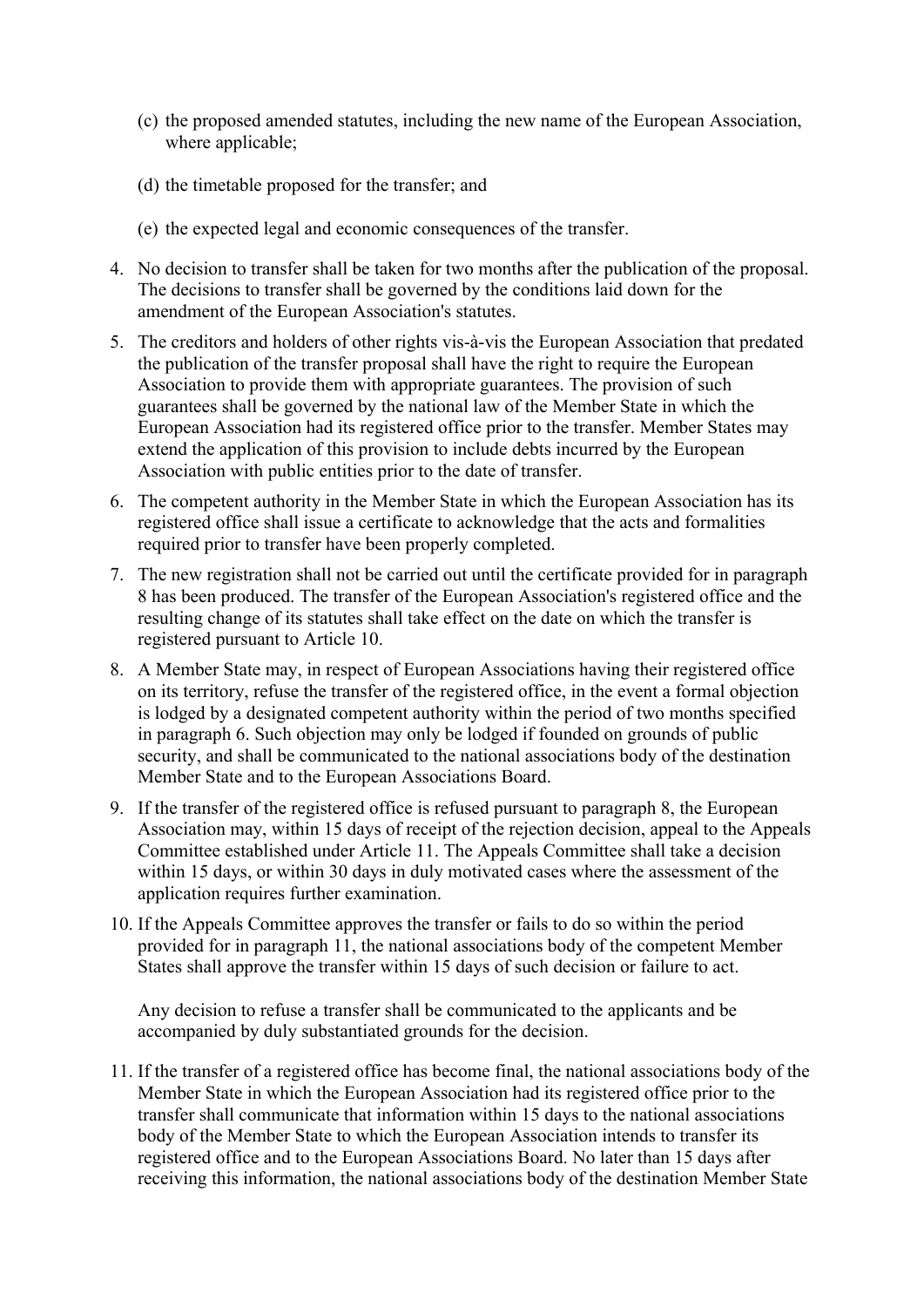shall include the European Association in the appropriate national registry. The European Associations Board shall ensure that details of the transfer are published in the digital database of European Associations as well as in the *Official Journal of the European Union* no later than 15 days after receiving the communication from the Member State in which the European Association had its registered office prior to the transfer. The transfer of the registered office of the European Association shall take effect and may be relied on against third parties as of the date on which the European Association is included in the national registry of the Member State of its new registered office.

12. A European Association which is the subject of dissolution, winding-up, liquidation, insolvency, suspension of payments or other such procedures may not transfer its registered office.

### *Article 13*

### *Legal personality*

- 1. A European Association shall acquire legal personality in all Member States upon its registration as a European Association in the appropriate national registry.
- 2. Following the notice of registration but prior to the inclusion in the appropriate national registry, the European Association may exercise its rights as a legal person if it uses "European Association in formation" as part of its name, and in accordance with the national rules on precautionary supervision applicable to domestic associations in the Member State where the European Association has its registered office during formation. If, prior to acquiring legal personality, actions have been undertaken in the name of the European Association and the European Association does not assume the obligations arising from those actions, the natural or legal persons undertaking those actions shall be jointly and severally liable for them, unless otherwise provided for by applicable national rules of the Member State where the European Association has its registered office during formation.
- 3. As from ... [date of entry into force of this Regulation], only European Associations formed and registered pursuant to this Regulation may include the denomination "European Association" in their name, in the official language or languages of the Member State in which they are established. They shall be allowed to do so upon inclusion in the appropriate national registry pursuant to Article 10(4).
- 4. As legal persons, European Associations shall have the capacity to exercise, in their own name, the powers, rights and obligations that are necessary for the pursuit of their objectives, under the same conditions as a legal entity among those identified pursuant to Article 3(2) and formed in conformity with the law of the Member State in which the European Association has its registered office.
- 5. As a consequence of its acquisition of legal personality, a European Association shall acquire the right and capacity to:
	- (a) conclude contracts and perform other legal acts, including acquiring movable and immovable property;
	- (b) raise funds to support its non-profit activities;
	- (c) receive donations and legacies;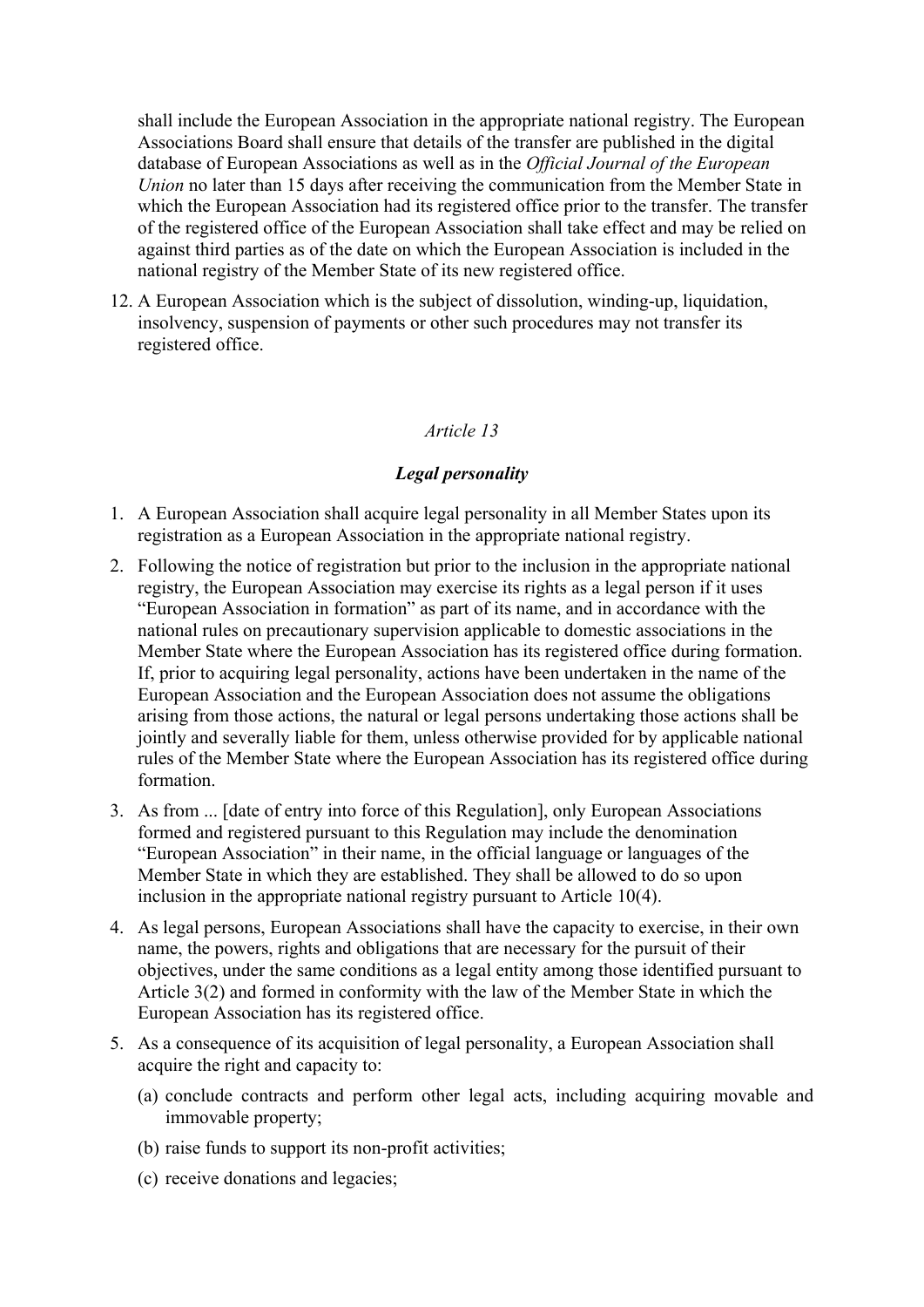(d) employ staff;

- (e) be a party to legal proceedings; and
- (f) access financial services.

### *Article 14*

### *Governance and Bodies*

- 1. A European Association shall be free to determine its internal management structures and governance in its statutes, subject to the provisions of this Regulation. Such structures and governance shall in any case be in accordance with the democratic principles and fundamental values of the Union.
- 2. A European Association shall be governed by at least two bodies, the Board of Directors and the General Assembly.
- 3. Other governance bodies may be set up by the Board of Directors or the General Assembly, under the conditions and in accordance with the procedures laid down in this Regulation and in the European Association's statutes.

## *Article 15*

### *Board of Directors*

- 1. The Board of Directors shall manage the European Association in the interests of the European Association and in pursuit of its objectives, as provided for in the European Association's statutes.
- 2. The Board of Directors shall be appointed by the General Assembly, in accordance with the statutes. Information on the composition of the Board of Directors shall be made available to the national associations body within 6 months of the date of its election. The national associations body shall inform the European Associations Board thereof. Any changes to the composition shall be made available in the same manner. Such information shall be made publicly available by the European Association.
- 3. A person shall be ineligible to become a member of the Board of Directors, or have powers conferred on them, or be given responsibilities of management or representation pursuant to paragraph 6 below if they are disqualified from serving on a board, or other similar management or supervisory body of a legal entity by reason of:
	- (a) the Union or national law applicable to that person;
	- (b) the Union or national law applicable to the legal entities identified pursuant to Article 3(2) in the Member State in which the European Association has its registered office; or
	- (c) a judicial or administrative decision adopted or recognised in a Member State.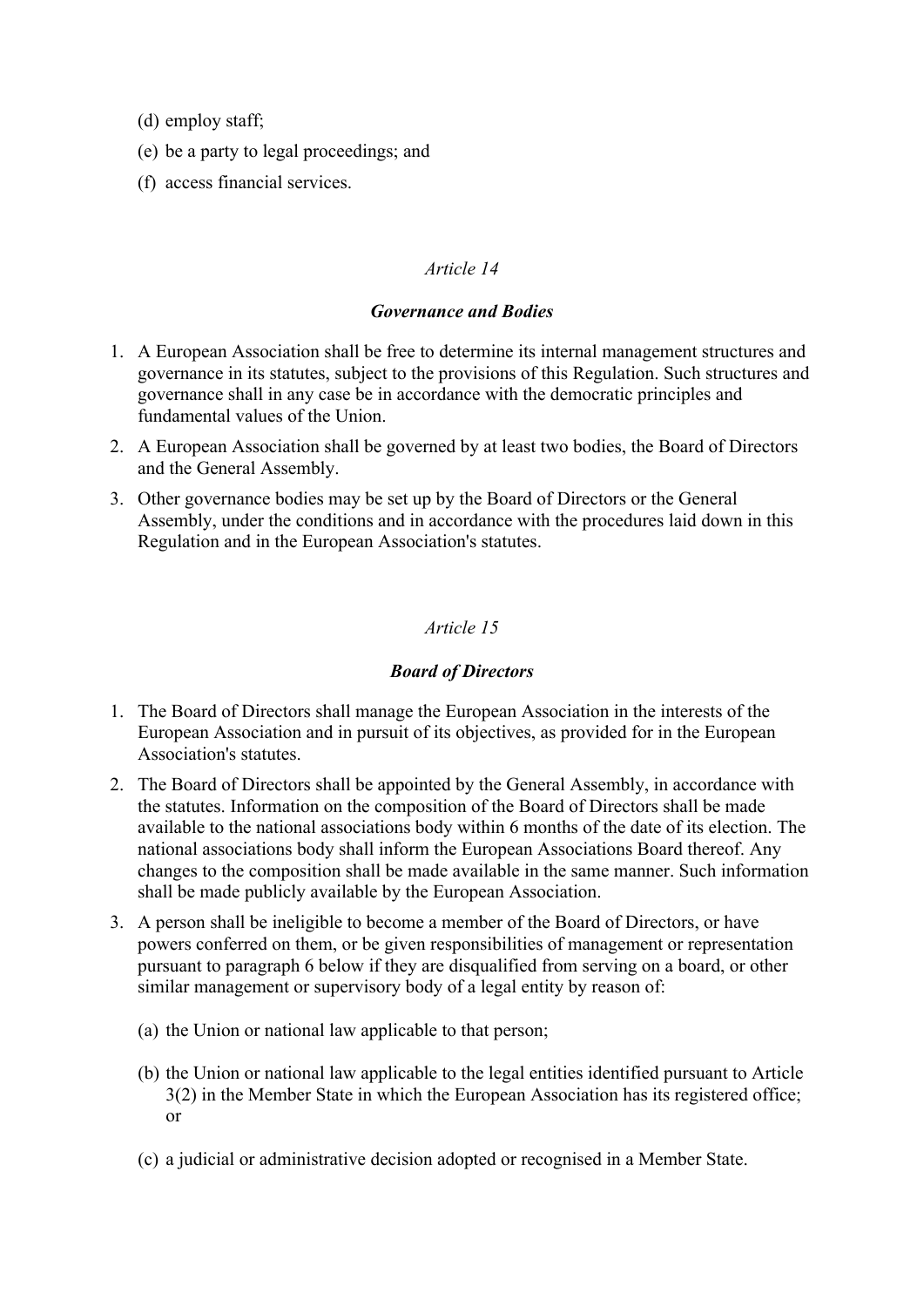- 4. Within the scope of the functions attributed to them by this Regulation and by the statutes of the European Association, all members of the Board of Directors shall have the same rights and obligations.
- 5. The Board of Directors may delegate management powers or responsibilities to committees composed of one or more of the European Association's members. The statutes or the General Assembly shall adopt conditions for the exercise of such delegation.
- 6. The Board of Directors may hold ordinary and extraordinary meetings. Within the framework of its ordinary meetings, the Board of Directors shall meet at intervals laid down by the European Association's statutes, and at least twice a year, to discuss the accounts, the activities and the foreseeable prospects of the European Association's projects.
- 7. The Board of Directors shall, once a year, draw up a report on the accounts and activities of the European Association, which it shall transmit to the national associations body and to the European Associations Board. Such annual report shall also be made publicly available by the European Association.
- 8. Without prejudice to Article 22(2) and insofar as it applies to the entities referred to in Article 3(2), the Board of Directors shall, once a year, draw up a financial statement on the European Association's accounts, including an indication of the income generated by economic activities, and funds such as credits and bank loans, and donations or uncompensated receipt of cash or property during the previous calendar year, as well as a budget estimate for the forthcoming financial year. In accordance with national law, Member States may require the Board of Directors to disclose the financial statement to the competent authority and to the members of the association. In such case, members may ask the Board of Directors to provide further information, including on the sources of funding. Members may only do so where, following the examination of the annual financial statement, it is necessary for the purposes of transparency and accountability, and on condition that it is proportional. To that end, the European Association shall be required to keep full and accurate records of all financial transactions, as referred to in Article 23(1).
- 9. The members of the Board of Directors shall have the power to represent the European Association in dealings with third parties and in legal proceedings, within the limits and under the conditions established in its statutes. Where the authority to represent the European Association in dealings with third parties is conferred on two or more members, those persons shall exercise that authority collectively.
- 10. Any acts performed by members of the Board of Directors on behalf of the European Association shall bind the European Association vis-à-vis third parties, provided that they do not exceed the powers granted to the Board of Directors by the applicable law, or lawfully conferred on the Board of Directors by the statutes of the European Association.

### *Article 16*

### *General Assembly*

1. The European Association's general meeting, gathering all members, shall be referred to as the General Assembly.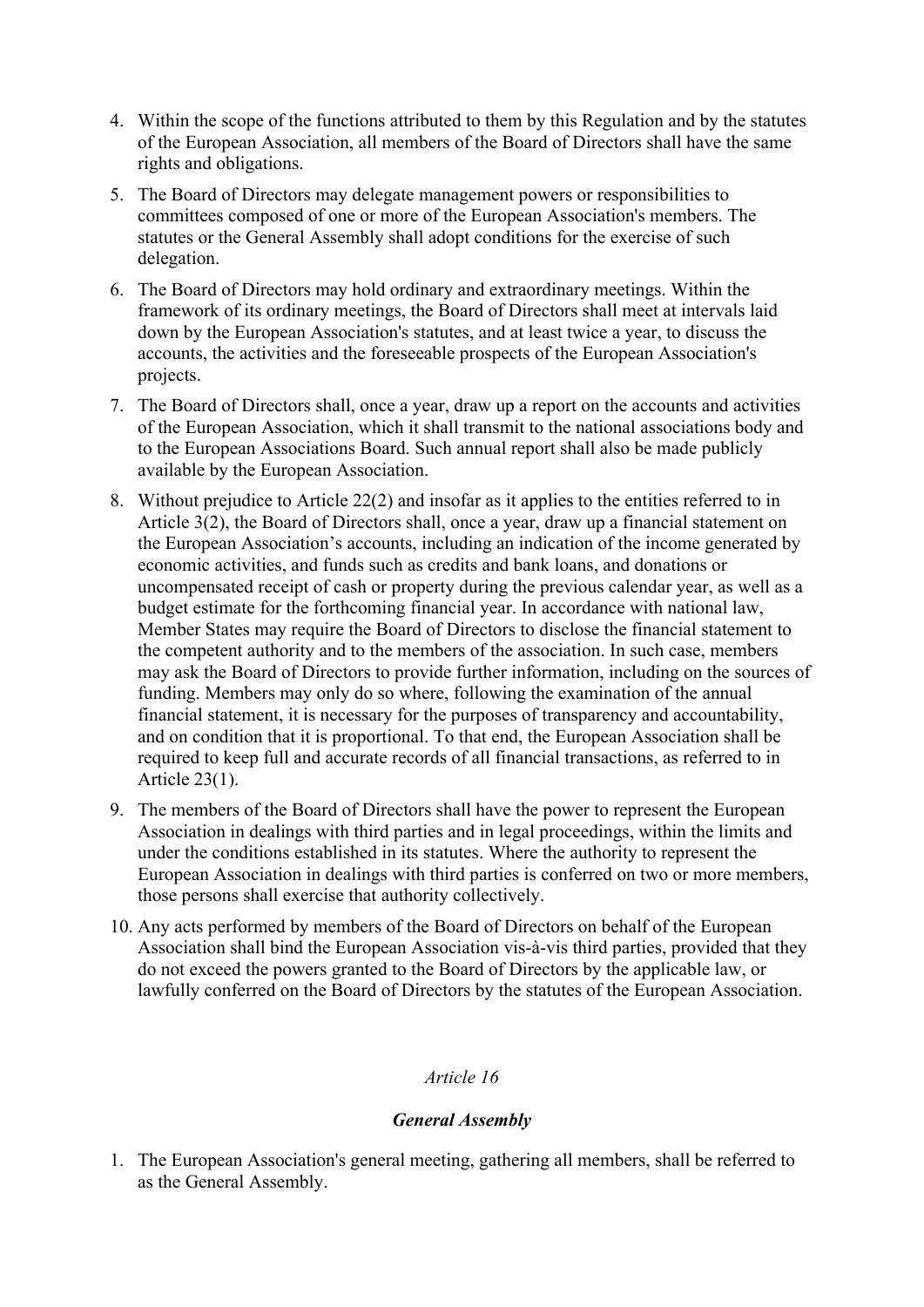- 2. The Board of Directors shall convene the General Assembly in accordance with the European Association's statutes.
- 3. Members shall be informed of a General Assembly no later than 15 days before the date set for the General Assembly.
- 4. A General Assembly may be convened by the Board of Directors at any time, either on its own initiative or at the request of at least one quarter of the members. The statutes may set a lower threshold.
- 5. The General Assembly may be held with members physically present, present online, or as a combination of both, without that affecting the validity of the General Assembly, or the validity of the decisions adopted. The Board of Directors shall decide on which of the three forms is used for each General Assembly, unless a majority of the association's members proposes another form.
- 6. The request for a General Assembly shall state the reasons for convening it and the items to be included on the agenda.
- 7. Every member shall have the right to information and obtain access to documents, in accordance with the rules set in the statutes, prior to each General Assembly.
- 8. Every member shall have the right to participate in the General Assembly, to speak and to submit motions.
- 9. Members' right to vote and to submit motions in the General Assembly shall be exercised in accordance with the European Association's statutes, in accordance with Article 8(2), point (j).
- 10. Members may appoint another member to represent them in a General Assembly prior to the assembly, pursuant to a procedure to be established in the European Association's statutes. A member may not represent more than two other members.
- 11. Decisions by the General Assembly on ordinary matters shall be adopted, unless otherwise provided, by a majority of the votes of the members present or represented. Votes shall be distributed in accordance with the rules laid down in the European Association's statutes.

# *Article 17*

# *Association chapters and lead members*

- 1. A European Association may have regional chapters. The chapters shall not be considered as possessing a distinct legal personality, but they may organise and manage activities on behalf of the association, subject to the requirements of their statutes.
- 2. The Board of Directors of a European Association may appoint chapters or members that are legal persons to be lead actors in executing and implementing projects of the European Association. Member States shall allow chapters or members to implement projects under their jurisdiction as lead actors of a European Association.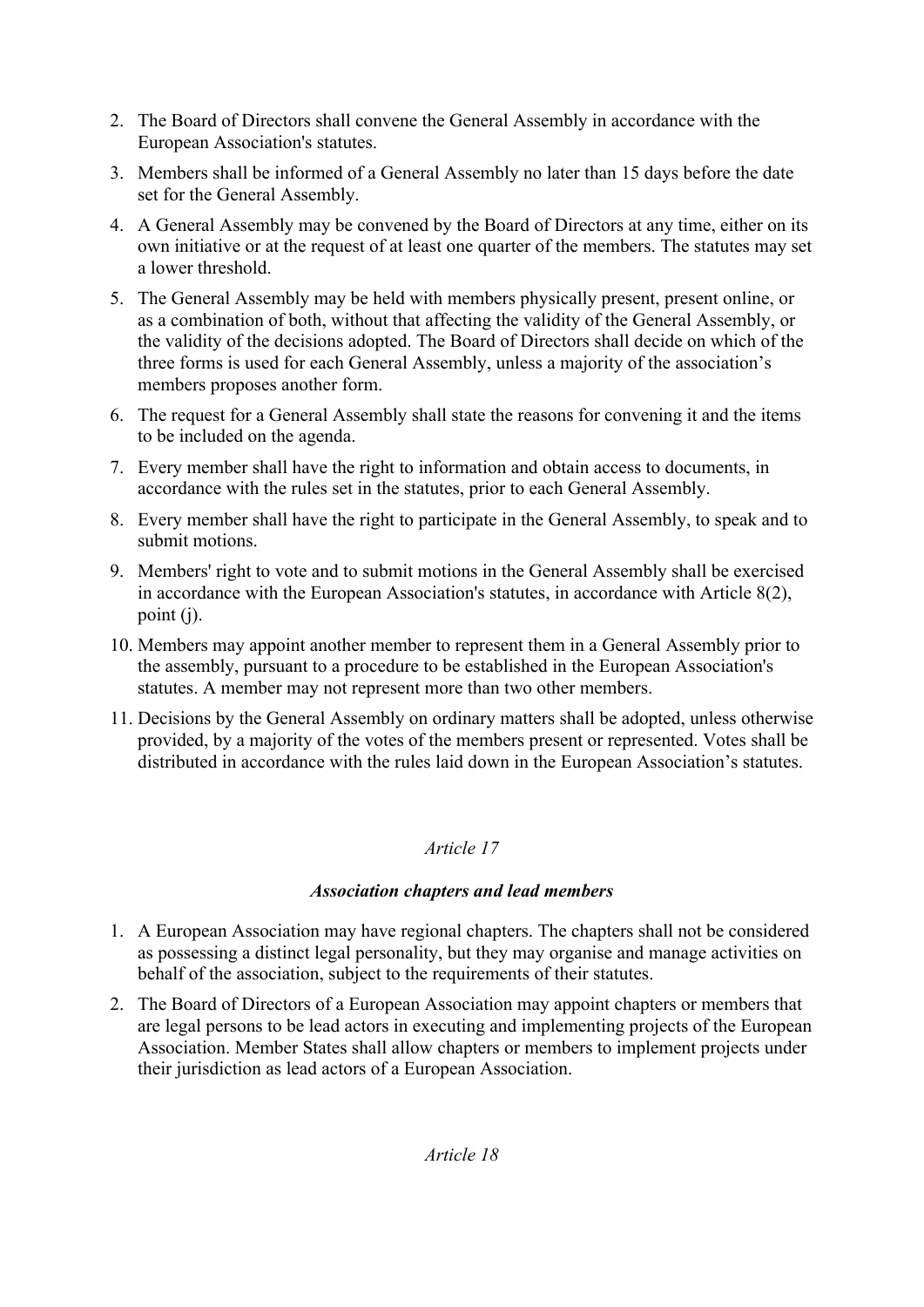### *Amendments of the statutes*

- 1. Any amendments to the European Association's statutes shall be discussed at a General Assembly convened for that purpose.
- 2. Members shall be notified of General Assemblies aimed at discussing and deciding upon proposed amendments of the European Association's statutes at least 30 calendar days before the date set for the assembly. The notification shall include the proposals in question.
- 3. The General Assembly shall have the power to make amendments to the statutes, if at least half of the European Association's members plus one are present or represented.
- 4. Amendments to the European Association's statutes shall be adopted if at least two thirds of the General Assembly's present or represented members vote in favour.
- 5. Amendments to the stated purpose of the European Association shall be adopted if at least three quarters of the General Assembly's present or represented members vote in favour.
- 6. The text of the adopted statutes shall be made available within 6 months of the date of their adoption to the national associations body, which shall inform the European Associations Board thereof. Such information shall be made publicly available by the European Association and communicated to the European Associations Board for inclusion in the European database referred to in Article 5(5), point (b).

## *Chapter III*

### *Provisions concerning the treatment of European Associations in Member States*

### *Article 19*

### *Principle of non-discrimination*

- 1. Any discriminatory treatment of European Associations shall be prohibited.
- 2. European Associations shall receive the same treatment as equivalent national entities identified in accordance with Article 3(2).

### *Article 20*

### *Public benefit status*

- 1. European Associations may be granted public benefit status if the following cumulative conditions are met:
	- (a) the organisation's purpose and activities pursue a public benefit objective which serves the welfare of society or of part of it, and is thus beneficial for the public good, except where that purpose and those activities are systematically and directly aimed at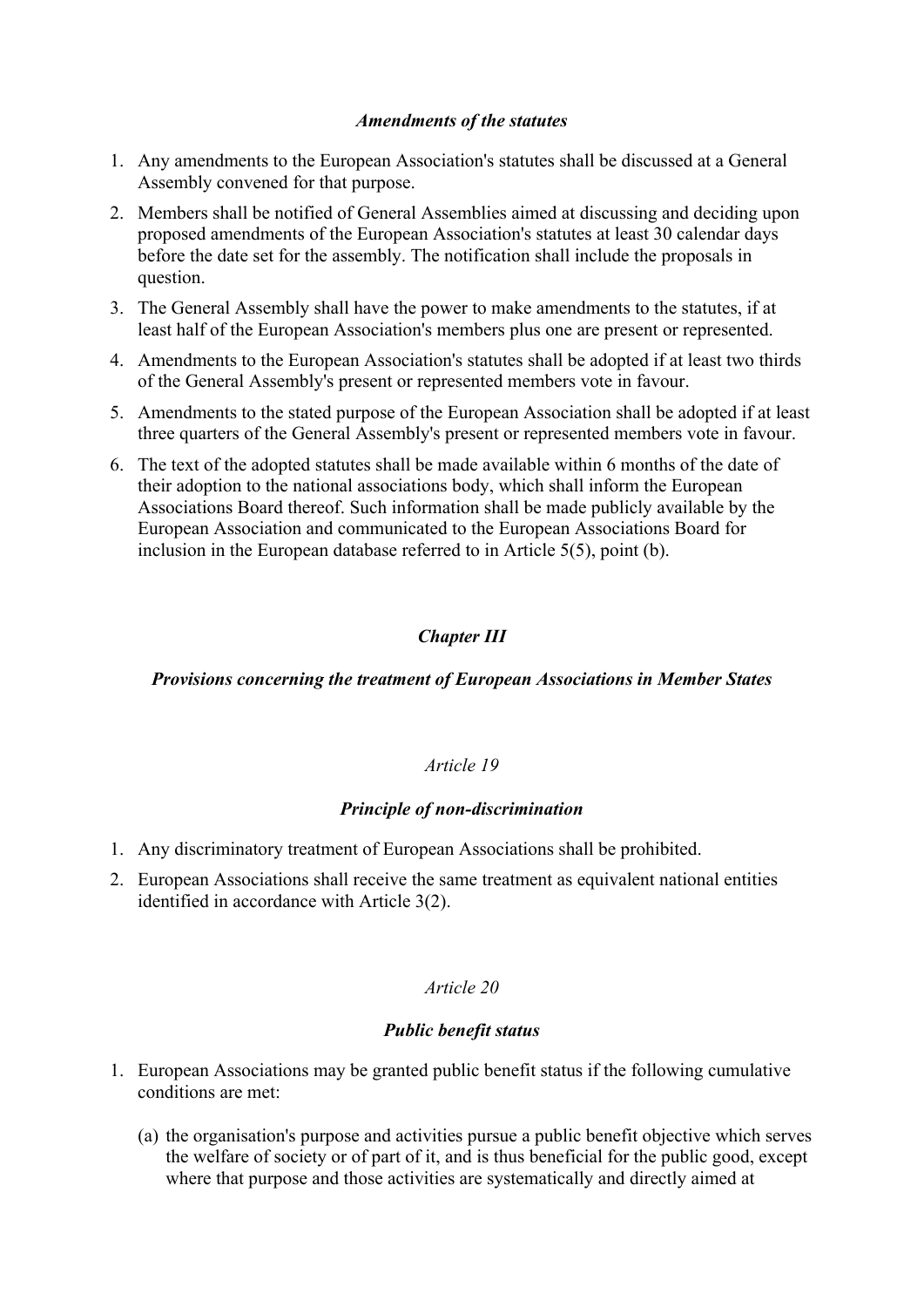benefitting the structures of a specific political party. The following purposes, inter alia, shall be considered to be oriented towards a public benefit objective:

- (i) arts, culture or historical preservation;
- (ii) environmental protection and climate change;
- (iii) the promotion and protection of fundamental rights and Union values, including democracy, the rule of law, and the elimination of any discrimination based on gender, race, ethnicity, religion, disability, sexual orientation or any other grounds;
- (iv) social justice, social inclusion and poverty prevention or relief;
- (v) humanitarian assistance and humanitarian aid, including disaster relief;
- (vi) development aid and development cooperation;
- (vii) protection of, assistance to and support for vulnerable sections of the population, including children, the elderly, people with disabilities, persons seeking or benefitting from international protection and people in a situation of homelessness;
- (viii) protection of animals;
- (ix) science, research and innovation;
- (x) education and training and youth involvement;
- (xi) the promotion and protection of health and well-being, including the provision of medical care;
- (xii) consumer protection; and
- (xiii) amateur sports and their promotion.
- (b) any surplus from any economic or other income-earning activity generated by the organisation is used solely to promote the organisation's public benefit objectives;
- (c) in the event of dissolution of the organisation, statutory safeguards guarantee that all assets will continue to serve public benefit objectives; and
- (d) members of the organisation's governing structures that are not employed as staff are not eligible for remuneration beyond adequate expense allowances.
- 2. European Associations may apply to the national associations body of the Member State where they have their registered office for recognition as contributing to the public benefit, in accordance with the requirements set out in paragraph 1.
- 3. The national associations body shall take a decision on the application for public benefit status following the procedure set out in Article 10(8) and (9).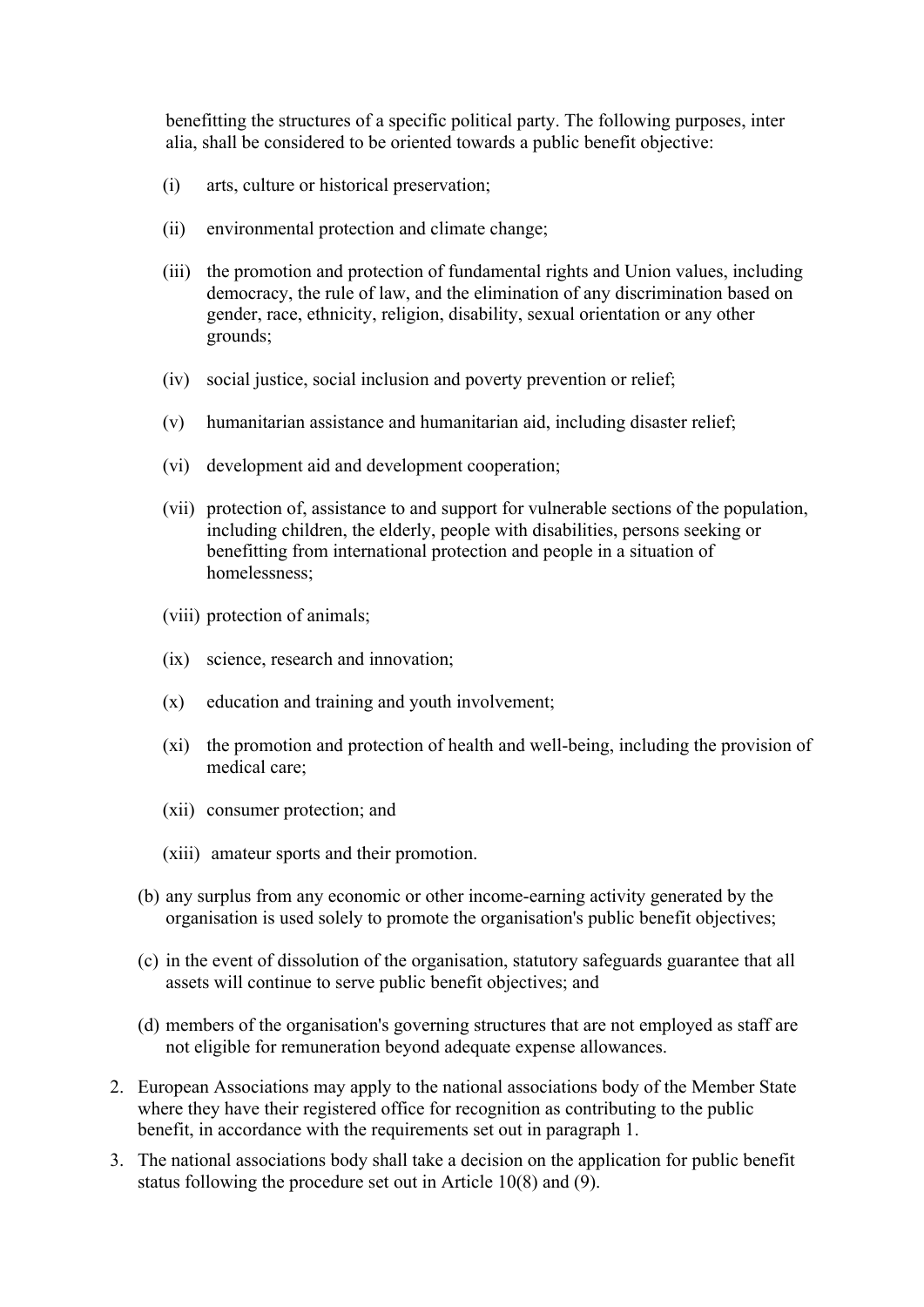4. Member States shall treat a European Association that is granted public benefit status in the same manner as legal entities that have been granted a corresponding status under their jurisdiction.

### *Article 21*

### *Principle of national treatment*

European Associations shall be subject to the provisions of national law applicable to the legal entities identified pursuant to Article 3(2) in the Member State in which it has its registered office.

### *Article 22*

#### *Principle of non-arbitrary treatment*

European Associations shall not be subjected to differential treatment by Member States based solely on the political desirability of their purpose, field of activities or sources of financing.

### *Chapter IV*

#### *Financing and reporting*

### *Article 23*

### *Fundraising and free use of assets*

- 1. European Associations shall be able to solicit, receive, dispose of or donate any resources, including financial, in-kind and material, and solicit and receive human resources, from or to any source, be it public bodies, private individuals or private bodies, in any Member State and in third countries.
- 2. European Associations shall be subject to the provisions of Union and applicable national law concerning taxation, customs, foreign exchange, money laundering and terrorist financing, as well as to the rules regulating the funding of elections and political parties, as applicable to the legal entities identified pursuant to Article 3(2) in the Member State in which they have their registered office.
- 3. European Associations shall be subject to reporting and public disclosure obligations in accordance with national law, including with regard to the composition of the Board of Directors, provisions of the statutes, financing and financial statements, insofar as such obligations meet the general interest objective of ensuring that European Associations operate transparently and are accountable and provided such obligations are necessary and proportional.

Compliance with the obligations referred to in the first subparagraph shall not result in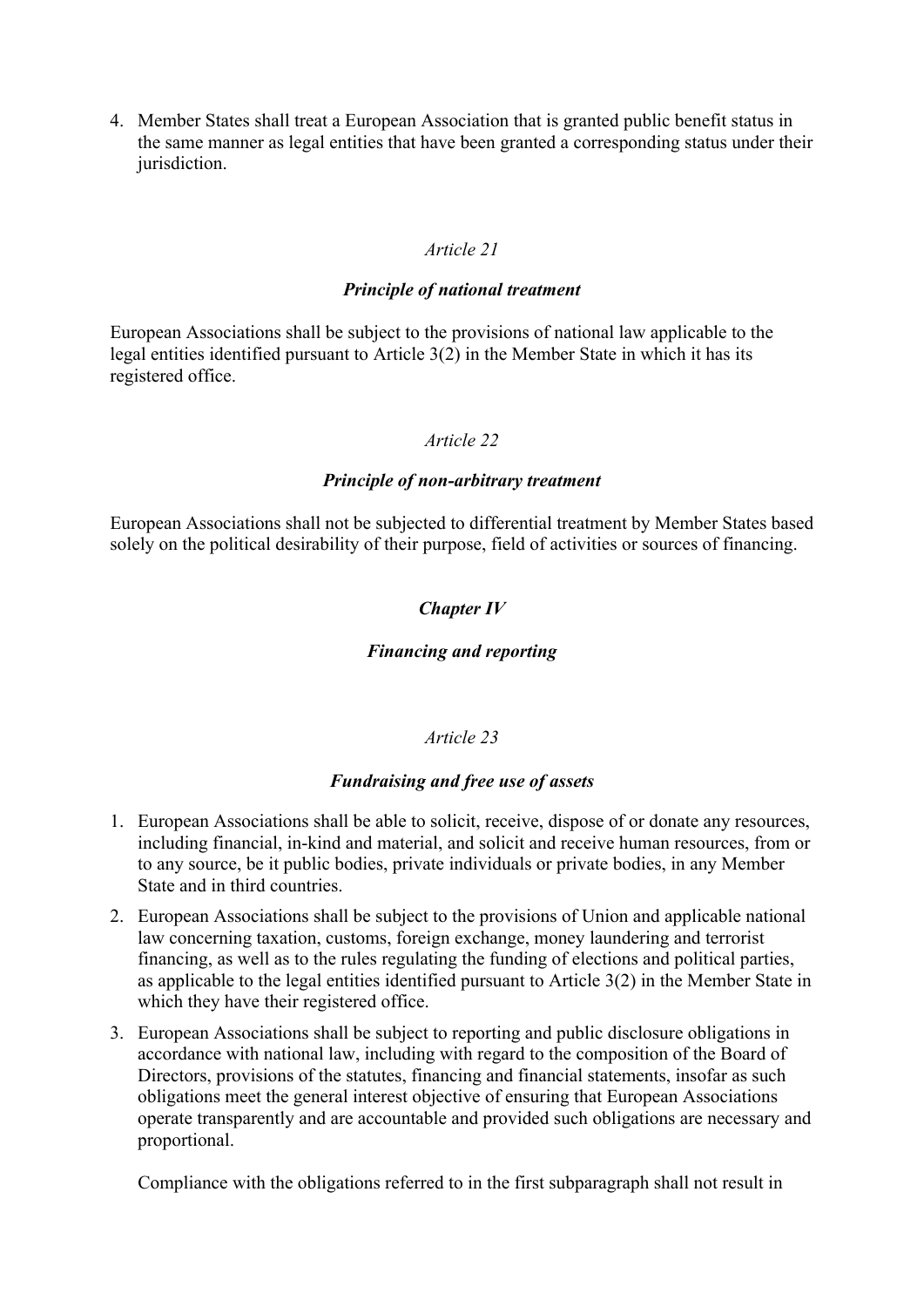European Associations being made subject to stricter rules than those applicable to equivalent national entities identified pursuant to Article 3(2) and to for-profit entities. Such reporting and public disclosure obligations shall not lead to any difference of treatment or limitation of the rights and obligations of the European Association regardless of the desirability of its purpose or sources of financing.

### *Article 24*

### *Accounting and auditing*

- 1. European Associations shall keep full and accurate records of all financial transactions.
- 2. European Associations shall draw up at least once a year:
	- (a) their annual accounts;
	- (b) their consolidated accounts, if any;
	- (c) a budget estimate for the forthcoming financial year; and
	- (d) an annual activity report.

The Board of Directors shall transmit the annual activity report and the financial statement to the national associations body pursuant to Article 14(7) and (8).

- 3. The annual activity report shall contain at least:
	- (a) information on the activities of the European Association in the year of reference;
	- (b) information on foreseeable prospects, if available; and
	- (c) a description of how the public benefit purpose was promoted during the previous year, if the corresponding status was granted to the European Association.
- 4. The annual accounts of European Associations, and, where applicable, their consolidated accounts, shall be audited pursuant to the provisions applicable to the legal entities identified pursuant to Article 3(2) in the Member State in which the European Association concerned has its registered office. The audit shall be carried out at least once every four years and no more than once every two years.
- 5. The report resulting from the audit referred to in paragraph 4 shall be disclosed in the manner provided for by the law of the Member State in which the European Association has its registered office.
- 6. Member State authorities shall not require European Associations to provide access to information on members of theirs who are natural persons, unless necessary for the purpose of a public criminal investigation concerning criminal offences punishable by a maximum custodial sentence of a maximum of at least one year and following a decision by an independent court or tribunal.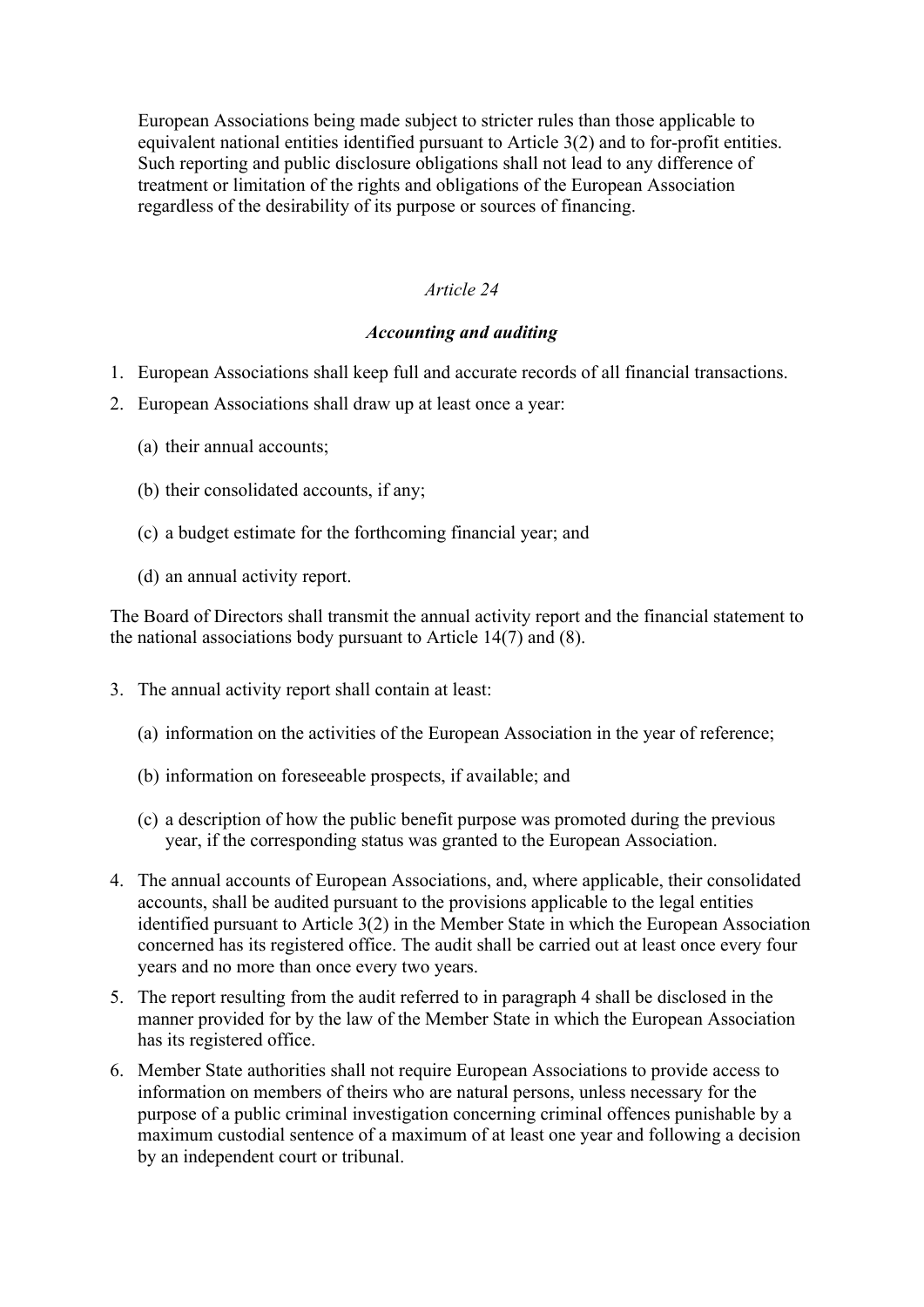- 7. The national associations body shall provide a bi-annual overview with relevant information about all audits referred to in paragraph 4 to the European Associations Board, which shall provide for the publication of the report in the *Official Journal of the European Union* as well as on its website.
- 8. Rules on accounting and auditing applicable to European Associations shall not be less favourable than those applicable to undertakings in application of Directive 2006/43/EC<sup>1</sup> or Directive 2013/34/EU of the European Parliament and of the Council<sup>2</sup> .
- 9. This Article shall be apply without prejudice to more favourable corresponding national provisions in the Member State of the registered office.

# *Chapter V*

# *Cooperation with Member States and liability*

## *Article 25*

## *Cooperation with Member States*

- 1. The national associations body of the registering Member State shall consult in a timely manner the national associations bodies of other Member States on any substantial issues regarding the lawfulness and liability of a given European Association, and shall inform the European Associations Board thereof.
- 2. Unless otherwise provided for by this Regulation, the national associations bodies shall communicate, on an annual basis, an overview of any relevant information regarding decisions concerning European Associations on the territory of their Member State. This shall include a list of cases where criminal investigations were launched against European Associations, including where the disclosure of information on members was requested pursuant to Article 24(6).
- 3. If the European Associations Board considers that a national associations body has failed to comply with this Regulation, it shall provide the Commission with all relevant information. The Commission shall assess that information and take action as appropriate.
- 4. Effective remedies shall be available to European Associations to challenge decisions taken by the national associations body concerning them, including the possibility of obtaining judicial review of any such decisions.

<sup>1</sup> Directive 2006/43/EC of the European Parliament and of the Council of 17 May 2006 on statutory audits of annual accounts and consolidated accounts, amending Council Directives 78/660/EEC and 83/349/EEC and repealing Council Directive 84/253/EEC (OJ L 157, 9.6.2006, p. 87).

<sup>2</sup> Directive 2013/34/EU of the European Parliament and of the Council of 26 June 2013 on the annual financial statements, consolidated financial statements and related reports of certain types of undertakings, amending Directive 2006/43/EC of the European Parliament and of the Council and repealing Council Directives 78/660/EEC and 83/349/EEC Text with EEA relevance (OJ L 182, 29.6.2013, p. 19).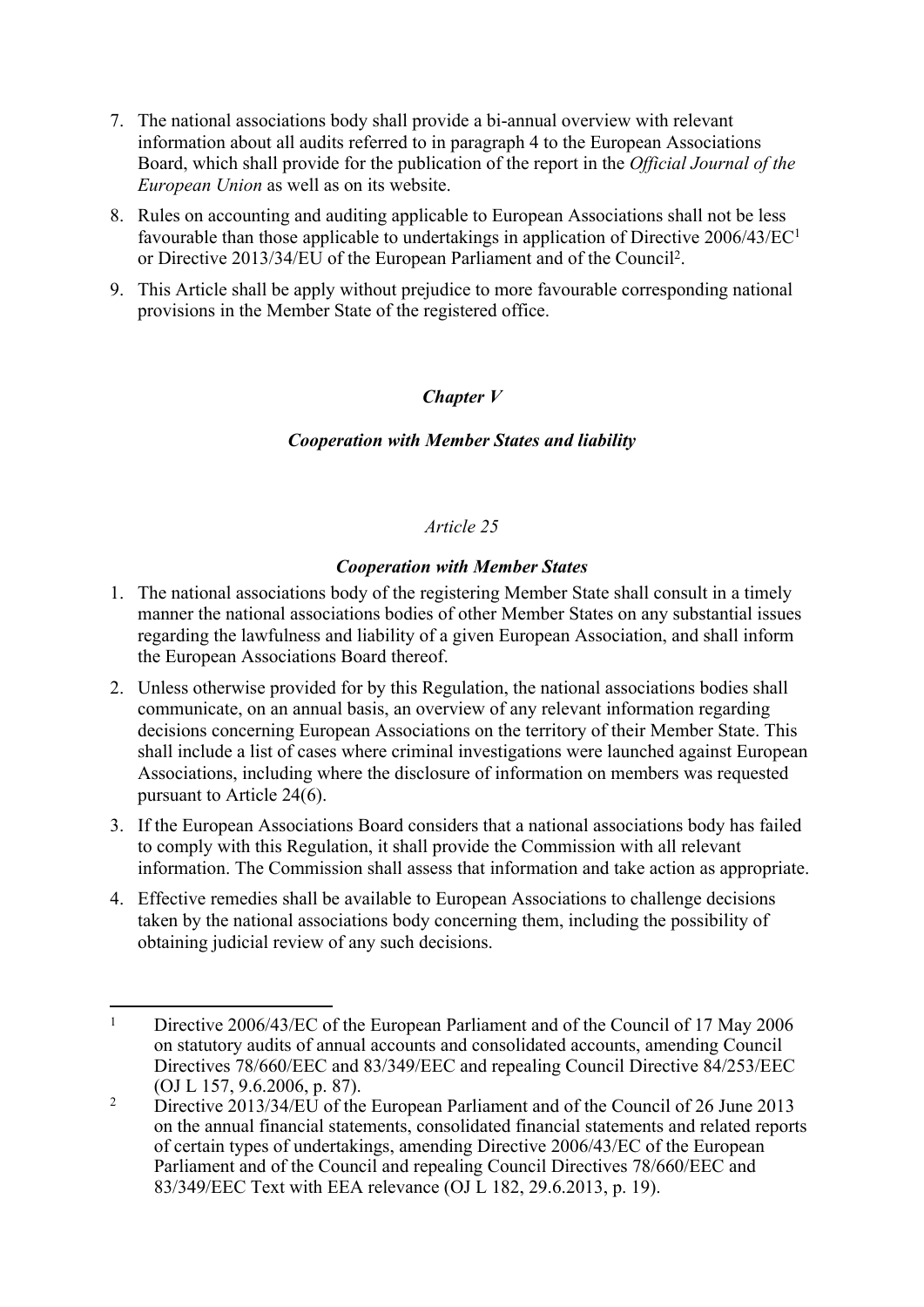### *Article 26*

### *Liability of European Associations and of the members of its Board of Directors*

- 1. The liability of European Associations shall be governed by the provisions applicable to the legal entities identified pursuant to Article 3(2) in the Member State in which the European Association has its registered office.
- 2. The members of the Board of Directors of a European Association shall be jointly and severally liable for loss or damage sustained by a European Association as a result of a breach of the obligations attaching to their functions. The liability shall, however, not be joint and several for loss or damage sustained by the European Association, where proven to be in breach of specific obligations only attaching to that member's functions.
- 3. The statutes shall lay down the conditions for the initiation of proceedings, on behalf of the European Association, against members of the Board of Directors.

### *Chapter VI*

#### *Dissolution, insolvency, liquidation*

### *Article 27*

#### *Voluntary dissolution*

- 1. A European Association may be dissolved voluntarily:
	- (a) by decision of the Board of Directors pursuant to provisions in the European Association's statutes, with the agreement of the General Assembly; or
	- (b) by decision of the General Assembly; such decision may be withdrawn by the General Assembly before the dissolution or liquidation of the European Association formally takes effect.
- 2. The European Association shall inform the national associations body of any voluntary dissolution decision taken pursuant to paragraph 1 no later than 15 days after such decision has been adopted.
- 3. The national associations body shall immediately remove the European Association from the appropriate national register and inform the European Associations Board as well as the Publications Office of the European Union of the dissolution of the European Association pursuant to paragraph 1, no later than 15 days after it has become aware of the dissolution. Immediately after such notification, the European Associations Authority shall publish a notice of dissolution of the European Association Board in the *Official Journal of the European Union* and remove the European Association from the digital database of the Union, and the Publication Office shall publish a notice of dissolution of the European Association in the *Official Journal of the European Union*.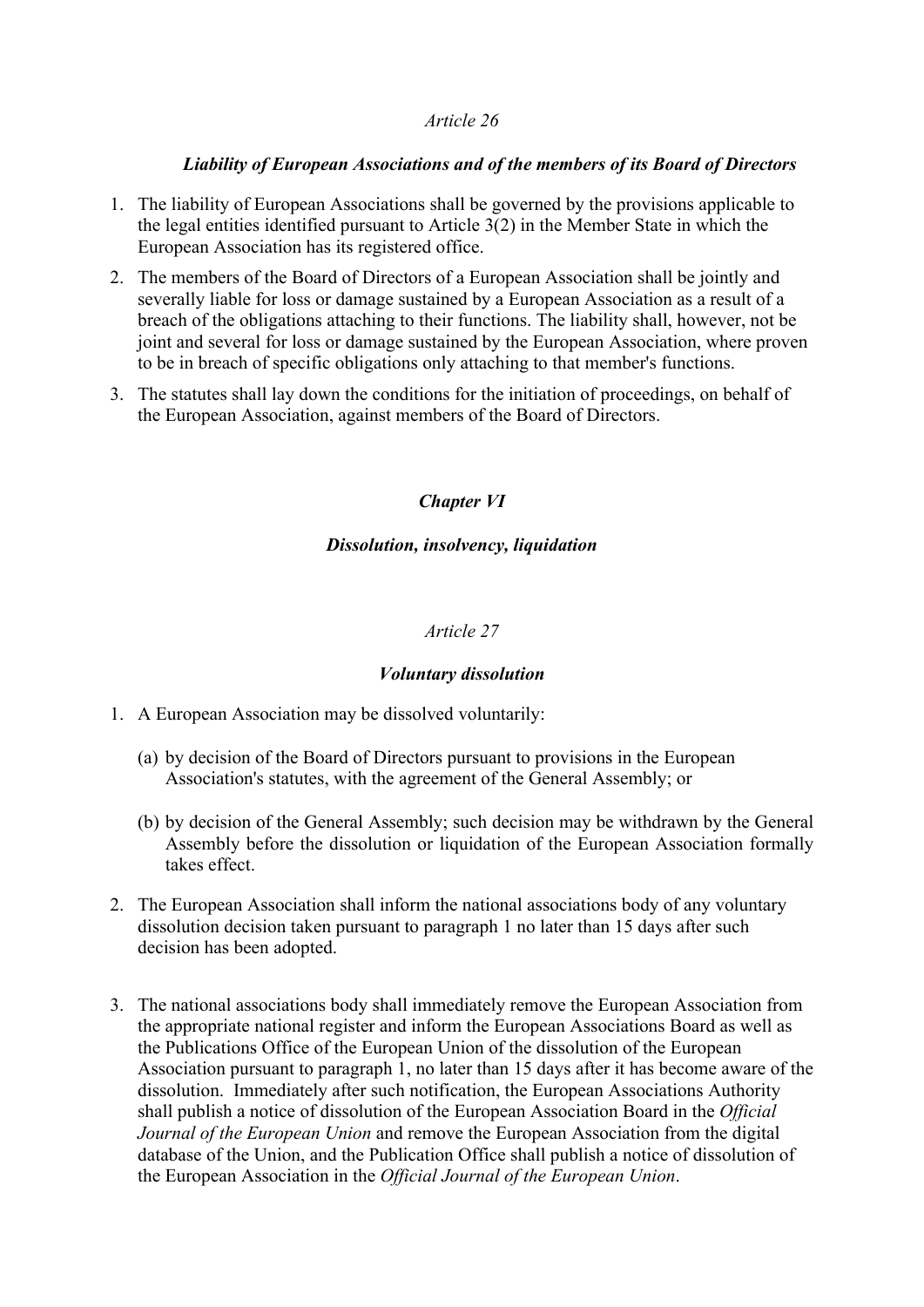4. The dissolution of the European Association shall take effect throughout the Union from the date of the removal of the association from the appropriate national register.

### *Article 28*

#### *Involuntary dissolution*

- 1. A European Association may only be dissolved by a final decision of a competent court or tribunal of the Member State in which the European Association has or last had its registered office, if:
	- (a) the registered office of the European Association is to be or has been transferred outside the territory of the Union;
	- (b) the conditions for the formation of the European Association as set out in this Regulation are no longer fulfilled; or
	- (c) the activities of the European Association cease to be compatible with the objectives and values of the Union or pose a serious threat to public security.
- 2. Where a decision on dissolution is taken pursuant to paragraph 1, point (a) or (b), the European Associations Authority shall grant the European Association a reasonable period to regularise its position before the decision takes effect.
- 3. Applicants shall have access to effective remedies to appeal a decision on dissolution before competent appeal courts or tribunals.
- 4. The national associations body shall immediately remove the European Association from the appropriate national register and inform the European Associations Board as well as the Publications Office of the European Union of the involuntary dissolution of the European Association, no later than 15 days after the decision has become final. Immediately after such notification, the European Associations Board shall, remove the European Association from the digital database of the Union and the Publication Office shall publish a notice of dissolution of the European Association in the *Official Journal of the European Union*.
- 5. The dissolution of the European Association shall take effect throughout the Union from the date of the removal of the association from the appropriate national register.

#### *Article 29*

#### *Liquidation and insolvency*

- 1. The winding up of a European Association shall entail its liquidation. Such liquidation shall be governed by the law applicable to the legal entities identified pursuant to Article 3(2) in the Member State in which the European Association has its registered office.
- 2. A European Association shall retain its capacity, within the meaning of Article 13, until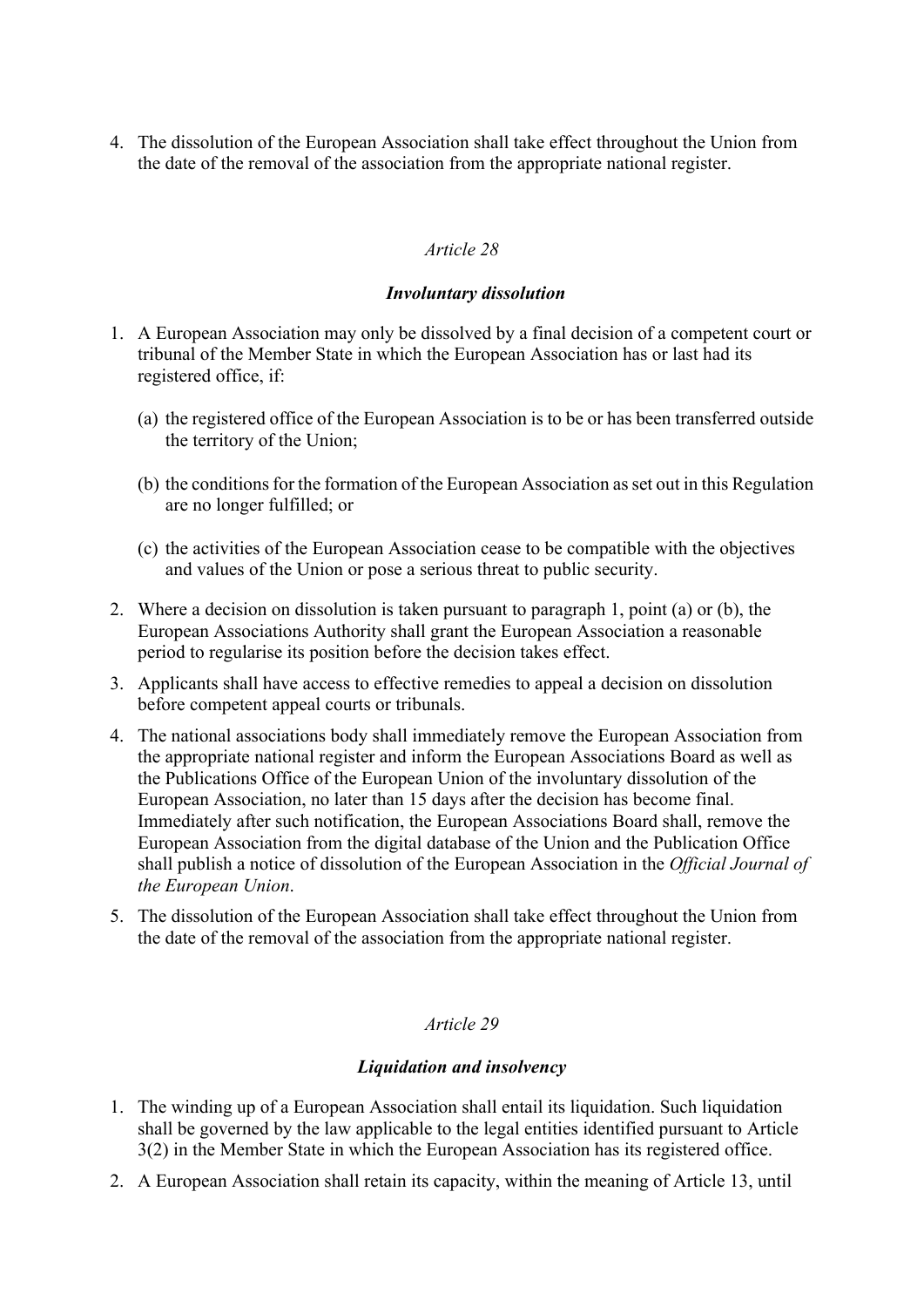its liquidation is concluded.

### *Article 30*

### *Review and evaluation*

By ... [five years after the date of the entry into force of this Regulation], the Commission shall forward to the Council and to the European Parliament a report on the application of this Regulation and proposals for amendments, where appropriate.

# *Chapter VII*

#### *Article 31*

### *Final provisions*

This Regulation shall enter into force on the [...] day following that of its publication in the *Official Journal of the European Union*.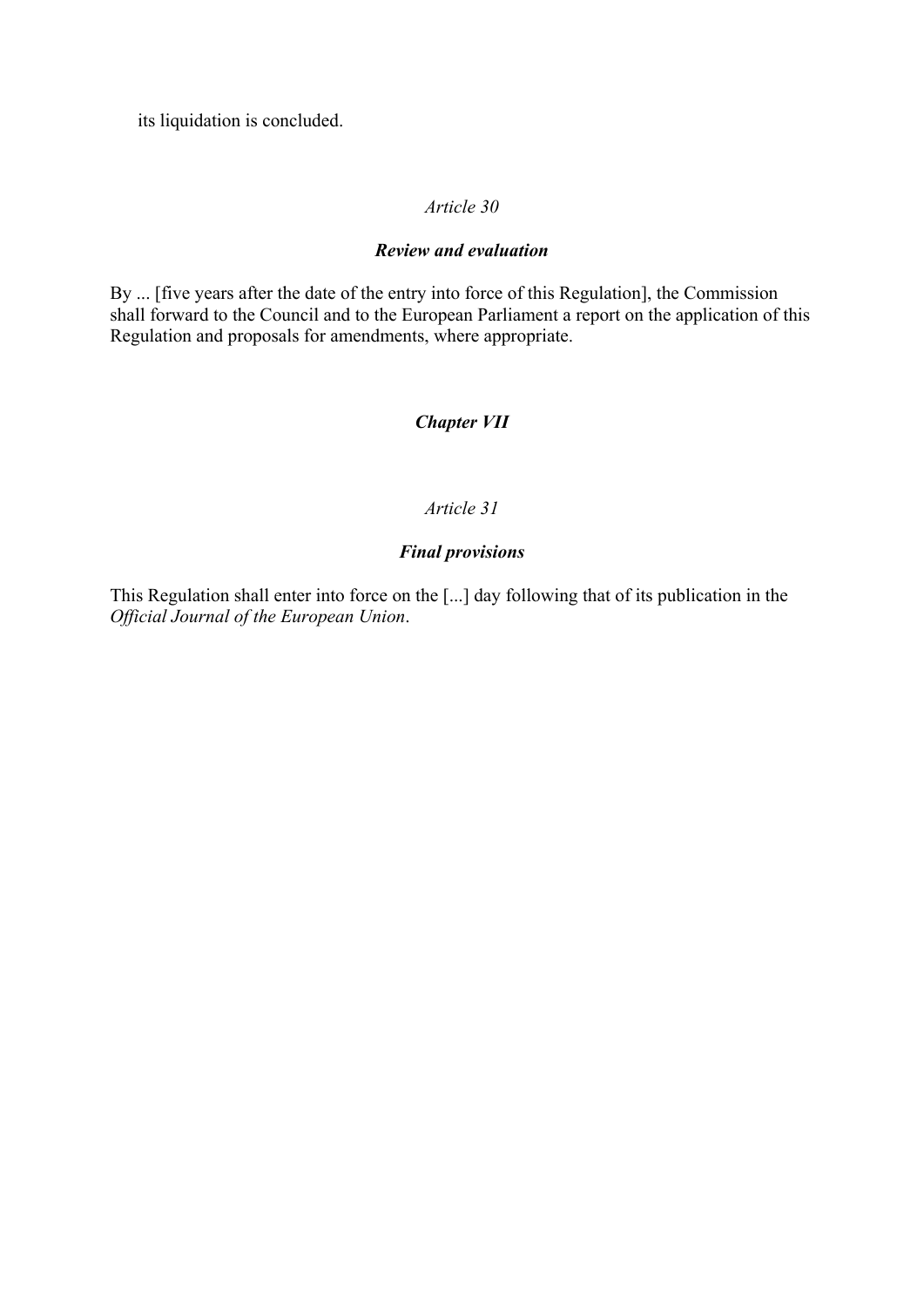# **PART II**

## Proposal for a

### DIRECTIVE OF THE EUROPEAN PARLIAMENT AND OF THE COUNCIL

### on common minimum standards for non-profit organisations in the Union (Minimum standards Directive)

## THE EUROPEAN PARLIAMENT AND THE COUNCIL OF THE EUROPEAN UNION,

Having regard to the Treaty on the Functioning of the European Union, and in particular Article 114 thereof,

Acting in accordance with the ordinary legislative procedure,

Whereas:

- (1) Freedom of association is a fundamental right, recognised by the Treaty on European Union (TEU) and the Treaty on the Functioning of the European Union (TFEU), by the Charter of Fundamental Rights of the European Union (the 'Charter'), and by Member States' constitutions and it is crucial for the functioning of democracy, as it constitutes an essential condition for the exercise of other fundamental rights by individuals, including the right to freedom of expression.
- (2) Non-profit organisations enjoy protection of certain rights, including fundamental rights, in their own capacity, based on relevant case law of the Court of Justice of the European Union (CJEU) and of the European Court of Human Rights.
- (3) Non-profit organisations make a key contribution to the achievement of goals that are in the public interest and to achieving the Union's objectives, including by promoting active participation in the economic, democratic and social activities of our societies.
- (4) Today, non-profit organisations, in pursuing their aims, play a full part in our economies and in the development of the internal market, including by engaging in various activities of both a national and transnational relevance and regularly engaging in economic activities.
- (5) Non-profit organisations are, in particular, key drivers of the development of the third sector, which is estimated to account for around 13% of the workforce across Europe, based on the results of the 2014-2017 project on 'The Contribution of the Third Sector to Europe's Socio-economic Development' coordinated by the Institute for Social Research (ISF) of Oslo<sup>1</sup>.
- (6) Non-profit organisations are a major actor in the development and implementation

<sup>1</sup> https://cordis.europa.eu/project/id/613034/reporting.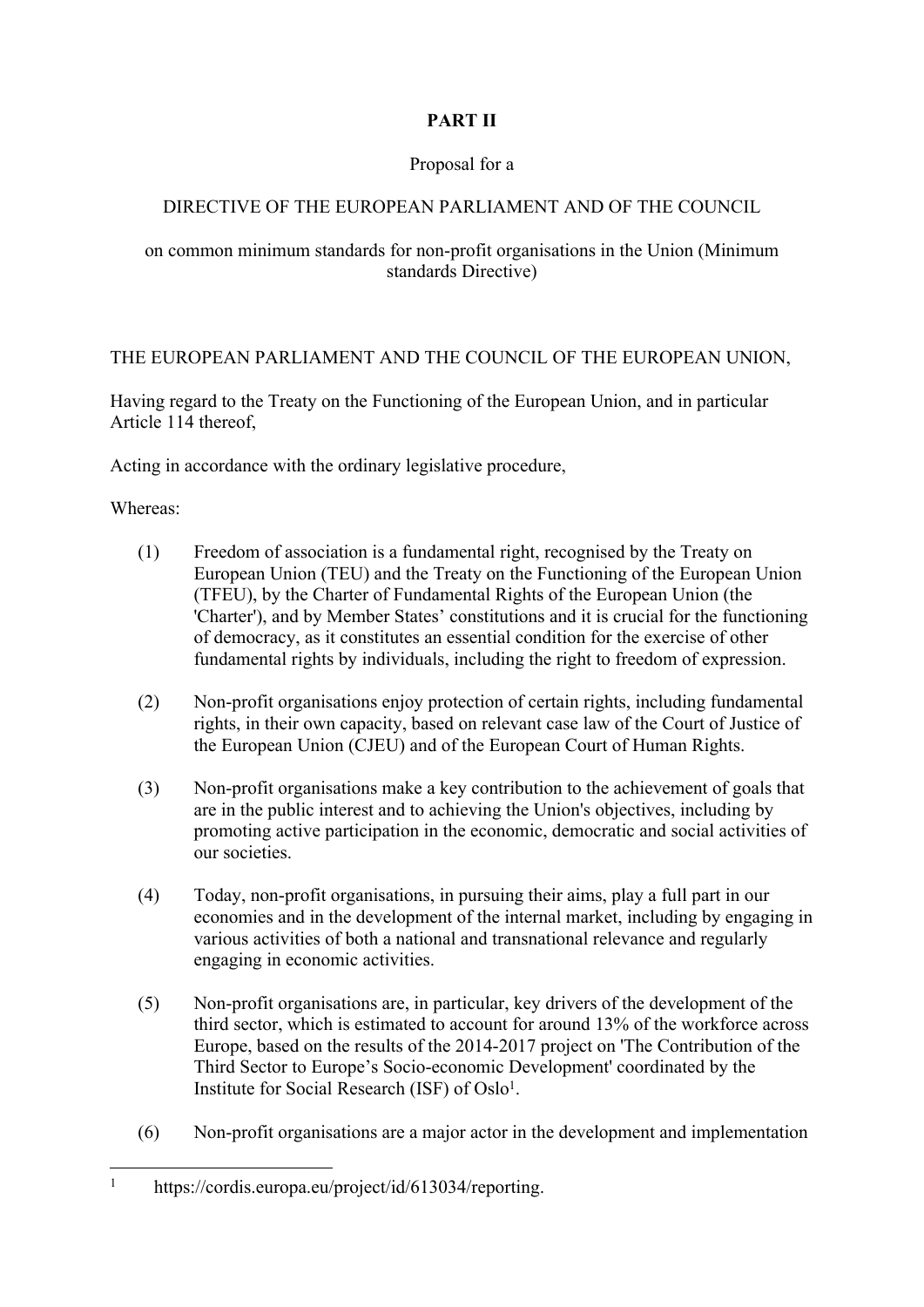of Union policies supporting the internal market, as demonstrated by their involvement in a variety of expert groups such as the High-Level Forum for a Better Functioning Food Supply Chain.

- (7) Reports, including from the EU Agency for Fundamental Rights, point to numerous hindrances deriving from national laws, regulations or administrative practices regulating the formation, registration, operations, financing and crossborder activities of non-profit organisations, which affect the ability of legal or natural persons or groups of such persons, regardless of their nationality, to establish, register or operate non-profit organisations across the Union.
- (8) The European Economic and Social Committee has called on the Member States to establish an enabling environment for philanthropy in line with the Union freedoms and fundamental rights, which encourages philanthropic and citizen action, private giving to public benefit causes and the creation of philanthropic organisations<sup>1</sup>. Strengthening the complementarity between the work of public institutions and philanthropic organisations and ensuring that national legislation and Union policy facilitate the donation of private resources for the common good through the free flow of capital coupled with the principle of non-discrimination and equal fiscal treatment of European philanthropic organisations is thus important as regards untapping the potential of cross-border donations and investments for the common good.
- (9) Despite the burgeoning numbers of cross-border associations and non-profit organisations in the Union, there is currently no harmonised pan-European legislative framework allowing them to operate and organise themselves properly at cross-border level.
- (10) Given the importance of non-profit organisations, it is vital that their formation and operations are effectively facilitated and protected in Member States' legislation.
- (11) In recommendation CM/Rec(2007)14 of the Committee of Ministers of the Council of Europe on the legal status of non-governmental organisations in Europe, Member States have already recognised the role of non-profit organisations, and in particular non-governmental organisations, as an essential element of civil society's contribution to the transparency and accountability of democratic government, and laid down the minimum standards to be respected concerning the creation, management and the general activities of such organisations.
- (12) The Joint Guidelines on Freedom of Association (CDL-AD(2014)046) adopted by the European Commission for Democracy Through Law (Venice Commission) and the OSCE Office for Democratic Institutions and Human Rights (ODIHR) provide guidance to legislators for the transposition of international human rights standards on the right to freedom of association into domestic laws.

<sup>1</sup> Opinion of the European Economic and Social Committee, European philanthropy: an untapped potential, SOC/611.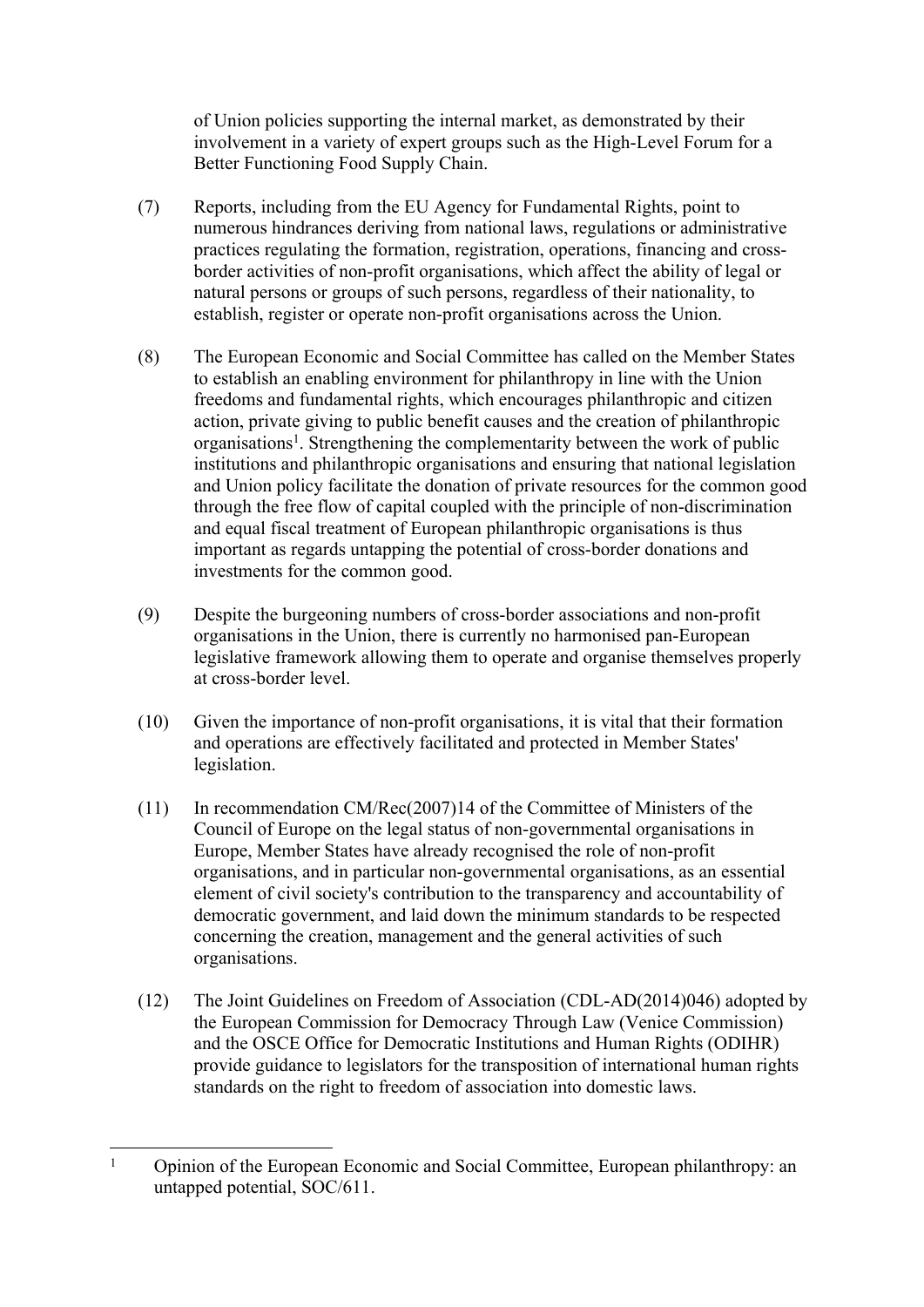- (13) It is necessary at Union level to build on existing standards, in line with the freedom of association and the free flow of capital, for non-profit organisations, aimed at ensuring a uniform level of protection and a level playing field for all non-profit organisations established in the Union, in order to secure an enabling environment in which such organisations can contribute unhindered to the functioning of the internal market.
- (14) This Directive should approximate the laws of the Member States as regards certain aspects of the formation, registration, operations, financing, reporting and cross-border activities of non-profit organisations.
- (15) This Directive should not affect Member States' rules on the taxation of non-profit organisations established, registered or operating in their territory. When transposing its provisions Member States should be mindful not to introduce or apply provisions in the field of tax law which affect the registration, operations, financing and cross-border movements of non-profit organisations in a way that circumvents the letter or spirit of the rules laid down in this Directive.
- (16) This Directive should not affect Member States' criminal law. When transposing its provisions Member States should be mindful of not introducing or applying criminal law provisions which specifically regulate or affect the registration, operations, financing and cross-border movements of non-profit organisations in a way that circumvents the letter or spirit of the rules laid down in this Directive.
- (17) This Directive should apply to non-profit organisations established in the Union that are intended as voluntary associations of natural or legal persons, as well as to organisations that are not based on membership and whose assets are allocated to the pursuit of a specific aim, such as foundations, set up for an indefinite period of time, which pursue a primary aim other than that of generating a profit and which are independent and self-governed. The fact that an organisation is not granted legal personality should not exclude it from the protection provided for in this Directive.
- (18) When determining whether an organisation has a non-profit character in accordance with this Directive, the direct beneficiaries of organisations aimed at providing care services for individuals with specific social needs or health conditions, should not be considered to be private parties.
- (19) Political parties should be excluded from the scope of application of this Directive, insofar as their activities do not only relate to the pursuit of common interests, activities or purposes, but are aimed at collectively achieving and using political power.
- (20) Trade unions and associations of trade unions should be excluded from the scope of application of this Directive. This exclusion should not be used by Member States to justify a limitation of trade union prerogatives and rights recognised in national, Union or international law or human rights instruments, in particular the Council of Europe's European Social Charter and the relevant Conventions and Recommendations of the International Labour Organization and the related case law;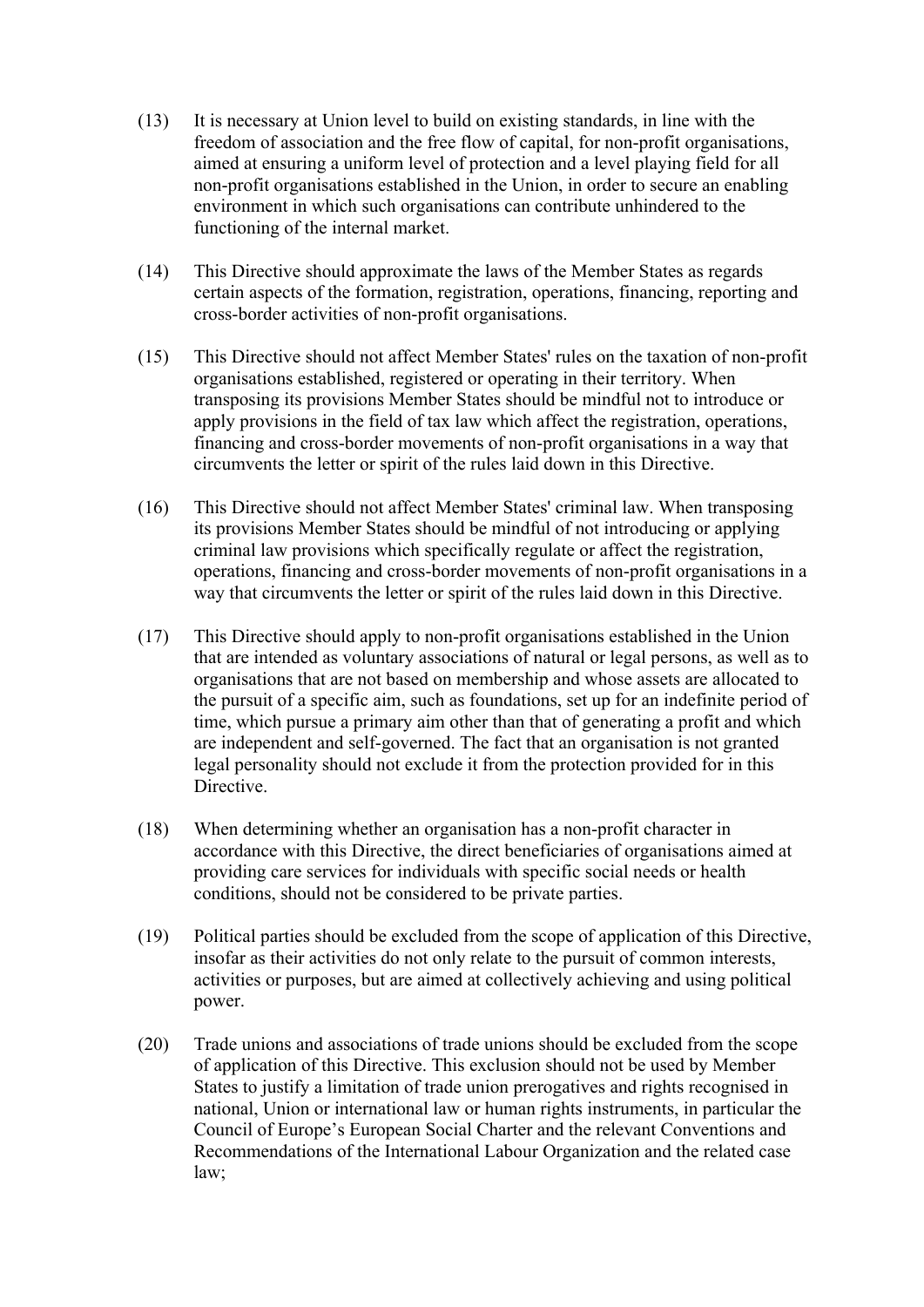- (21) This Directive should be without prejudice to the competence of Member States regarding the status of religious, philosophical and non-confessional organisations as referred to in Article 17 TFEU. In this regard, organisations with primarily a religious, philosophical and non-confessional aim, such as churches, religious or non-religious communities, should be excluded from the application of this Directive. This however should not be used by Member States to exclude from the scope of application of this Directive other organisations whose values and aims are informed by a religious, philosophical or non-confessional belief, such as faithbased, charitable non-profit organisations.
- (22) There should be a presumption of the existence of a legitimate interest in having access to a complaint mechanism and to an administrative and judicial remedy for persons who are or were directly involved with a non-profit organisation, such as their founders, directors, staff members, but also for all persons who have standing in relation to proceedings concerning the activities of the non-profit organisation. That presumption should also exist for beneficiaries of the activities of the nonprofit organisation where such beneficiaries might not be members, but where they receive or have received services, or are or were subject to decisions of the organisation that affected their daily lives, such as patients or residents of facilities or shelters run by non-profit organisations, or recipients of charitable donations like food or clothing.
- (23) National Human Rights Institutions are independent institutions established by law and in compliance with the Paris Principles adopted in 1993 by the General Assembly of the United Nations, and they are mandated to protect and promote human rights at the national level in accordance with international human rights norms and standards.
- (24) The freedom for non-profit organisations to determine objectives and activities derives from international and regional human rights standards. This also implies the freedom for such organisations to determine the scope of their operations, whether local, regional, national or international, and to become members of other organisations, federations and confederations of organisations.
- (25) Information on the identity of founders and members of non-profit organisations that are natural persons can constitute sensitive information. Member States should therefore ensure that any requirements leading to the processing of such personal data is without prejudice to Regulation 2016/679 of the European Parliament and of the Council<sup>1</sup> (General Data Protection Regulation), and in particular Article 9 thereof;
- (26) Every person should be free to decide whether or not to join or remain a member of a non-profit organisation, and organisations should be free to determine their rules for membership, subject only to the principle of non-discrimination. Membership in a non-profit organisation should not constitute grounds for the

<sup>1</sup> Regulation (EU) 2016/679 of the European Parliament and of the Council of 27 April 2016 on the protection of natural persons with regard to the processing of personal data and on the free movement of such data, and repealing Directive 95/46/EC (General Data Protection Regulation) (OJ L 119, 4.5.2016, p. 1–88.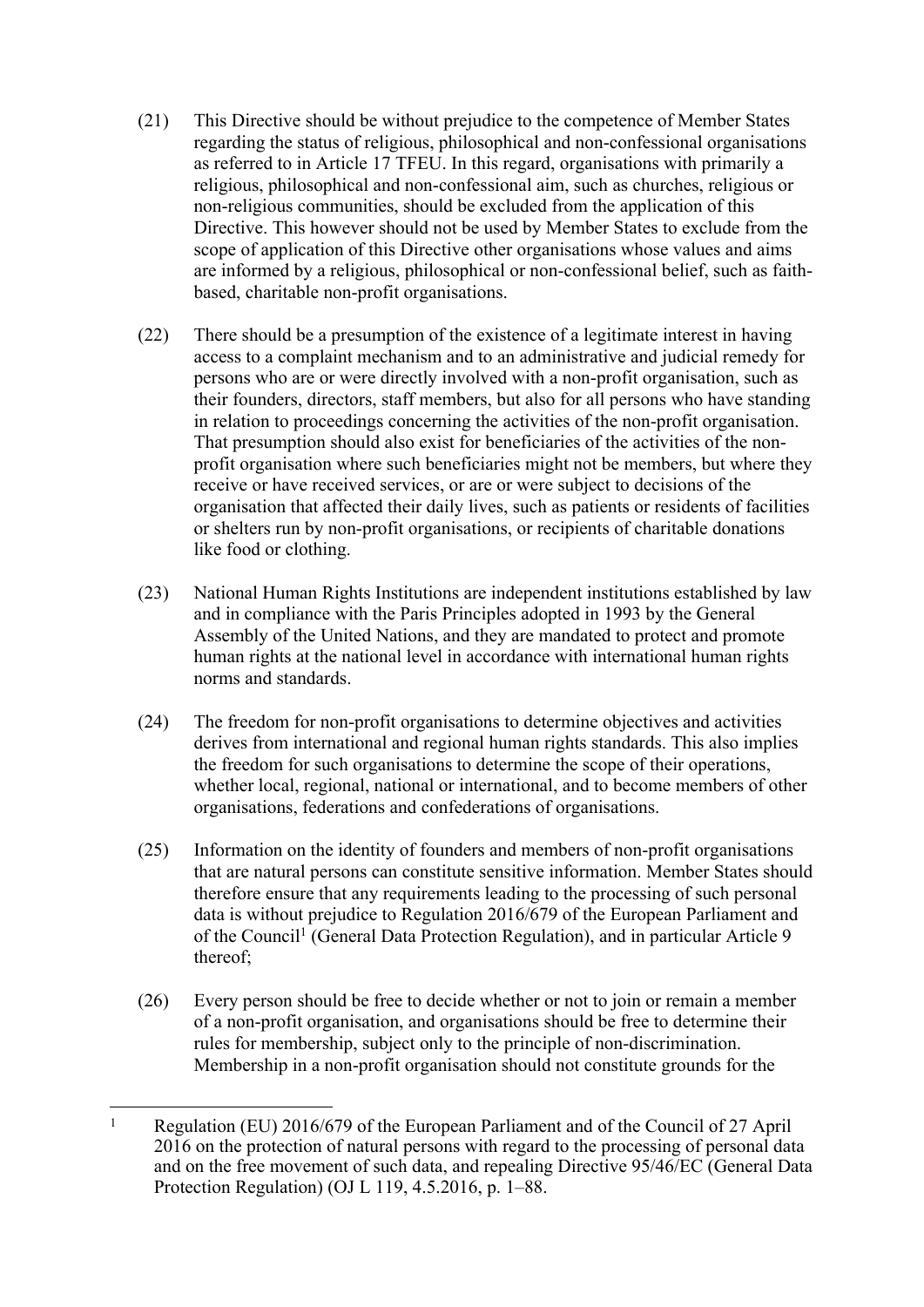application of penalties or restrictive measures, unless it is a consequence of the enforcement of criminal laws.

- (27) Rules concerning non-profit organisations should be in accordance with the principle of non-discrimination. This includes the obligation for Member States to ensure that any person or group of persons wishing to form an association should not be unduly advantaged or disadvantaged in relation to another person or group of persons.
- (28) The implementation of rules concerning non-profit organisations should be undertaken by regulatory authorities that act in an impartial, independent and timely manner in line with the right to good administration. Decisions and acts affecting the exercise by non-profit organisations of their rights and obligations should be open to independent review, including by a court or tribunal.
- (29) Simplifying and easing bureaucracy and regulatory requirements, respecting the self-governing nature of non-profit organisations, ensuring that those requirements are not unduly burdensome, streamlining rules on formation, registration and deregistration, and modernising related procedures and systems is necessary to ensure a conducive environment for the operations of non-profit organisations across the Union and to enhance transparency and trust in the sector. To that effect, general obligations as regards the simplification of administrative rules as well as specific obligations as regards certain aspects of the regulatory framework should be established in this Directive.
- (30) Non-profit organisations contributing to the public benefit play a particularly important role and should therefore be granted favourable treatment in all Member States under uniform conditions.
- (31) In line with the principle of necessity and proportionality of restrictions on the right to association, prohibition and dissolution of non-profit organisations should always be measures of last resort and should never be the consequence of minor infractions that can be rectified or remedied.
- (32) A set of rules on equal treatment, cross-border conversions and mergers concerning non-profit organisations should be established with the aim of facilitating mobility of non-profit organisations across the Union.
- (33) The freedom of association is a fundamental right, and while Member States' legislation might not recognise associations that are not formally established, that should not affect the right of such associations to exist and operate within their territory.
- (34) Non-profit organisations enjoy the right to exist and be active in accordance with the European Convention on Human Rights and the Charter, even when their registration has been arbitrarily refused by authorities of their Member State of establishment.
- (35) Non-profit organisations should have the freedom to seek, receive and use financial, material and human resources, whether domestic, foreign or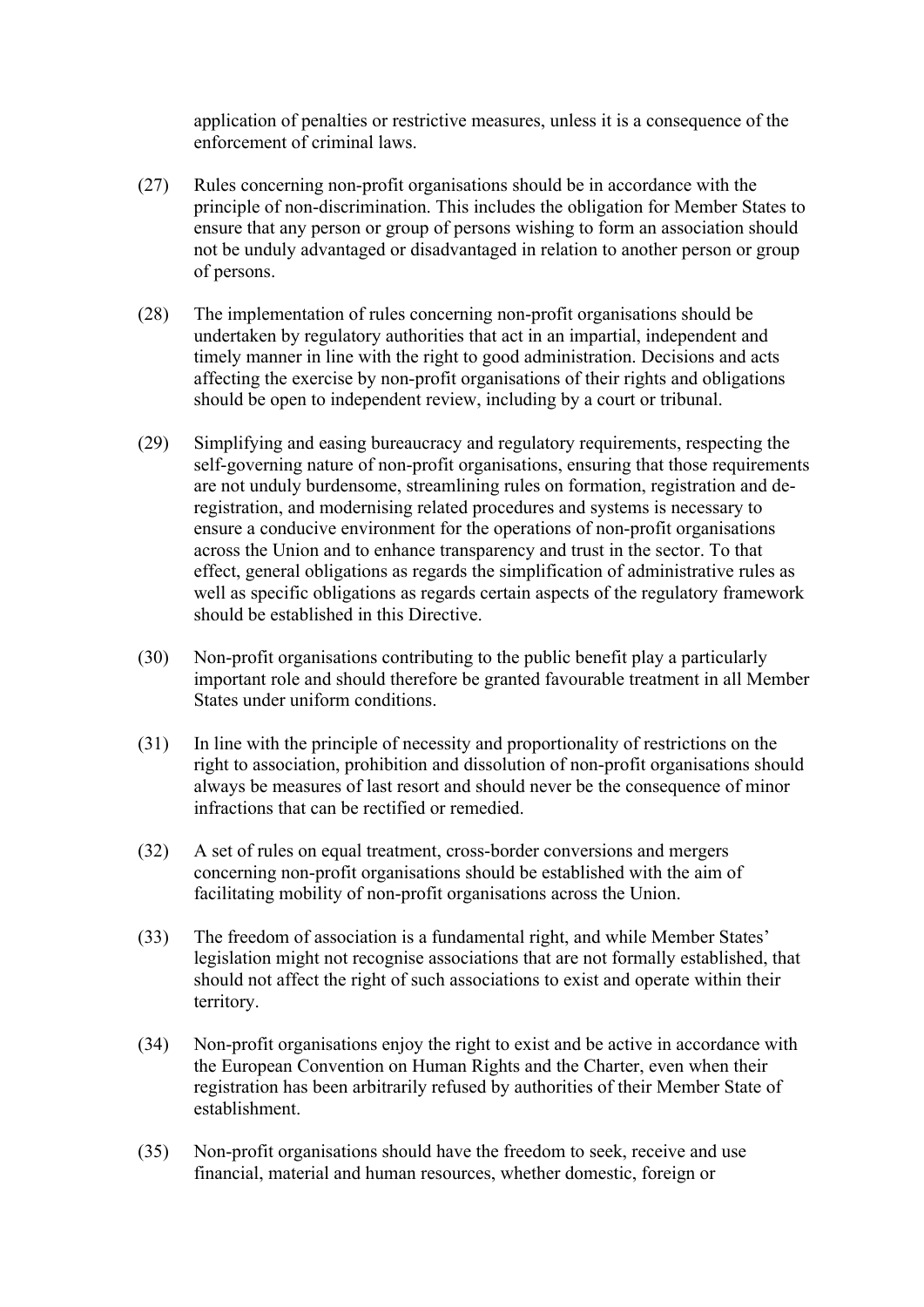international, for the pursuit of their activities. Non-profit organisations across the Union have reported having increasingly difficult access to resources including public funding and there are concerns in an increasing number of Member States as regards the proportionality of strict rules being adopted concerning non-profit organisations' access to foreign funding. In addition, philanthropic organisations have reported difficulties in providing donations or grants in some cases. It is therefore necessary to establish principles and standards concerning non-profit organisations' financing, including as regards access to and use of private resources and public funding, the pursuit of economic activities and the obligation not to unduly restrict cross-border financing in line with the rules on free movement of capital laid down in the Treaties.

- (36) Article 63 TFEU and Articles 7, 8 and 12 of the Charter protect non-profit organisations against discriminatory, unnecessary and unjustified restrictions on access to resources and the free movement of capital within the Union. This also concerns the ability to seek, secure and use resources of both domestic and foreign origin, which is essential to the existence and operation of any legal entity. In line with the judgment of the CJEU of 18 June 2020 in case C-78/18, *European Commission v Hungary*<sup>1</sup>, restrictions may only be imposed in the interests of public policy or public security, and should be proportionate to the objective of protecting such interests and the least intrusive means of achieving the desired objective. This concerns, inter alia, restrictions deriving from rules on combating money laundering and terrorist financing, which are applied in accordance with the principles of necessity and proportionality, having regard in particular to riskassessment obligations under international and Union law. Therefore, Member States should not apply unreasonable, overly intrusive or disruptive measures, including reporting requirements placing an excessive or costly burden on organisations. With a view to responding to the public interest in providing transparency, particularly with regard to organisations that have an influence on public life and public debate, non-profit organisations should be subject to reporting and public disclosure obligations as regards their representatives and the members of their governing bodies, the provisions of their statutes and their financing. Such reporting and public disclosure obligations should not lead to any limitation of the rights and obligations of non-profit organisations.
- (37) In its case law, the CJEU recognises the application of the principle of free movement of capital to objectives in the public interest and it has interpreted the fundamental freedoms enshrined under the TEU and the TFEU as requiring that the principle of non-discrimination be applied to donors and public benefit organisations in the Union, including as regards the tax treatment of public benefit entities and their donors<sup>2</sup>. Therefore, where national law continues to discriminate or apply costly and burdensome procedures to non-national organisations, it conflicts with Union law.

<sup>1</sup> Judgment of the Court of Justice of 18 June 2020, *European Commission* v *Hungary*, C-78/18, ECLI:EU:C:2020:476.

<sup>2</sup> Stauffer:C-386/04 Centro di Musicologia Walter Stauffer/Finanzamt München fürKörperschaften [2006] ECR I-8203; Hein-Persche: C-318/07 Hein Persche/FinanzamtLüdenscheid [2009] ECR I-359 and Missionswerk: C-25/10 Missionswerk WernerHeukelbach eV/Belgien [2011] 2 C.M.L.R. 35.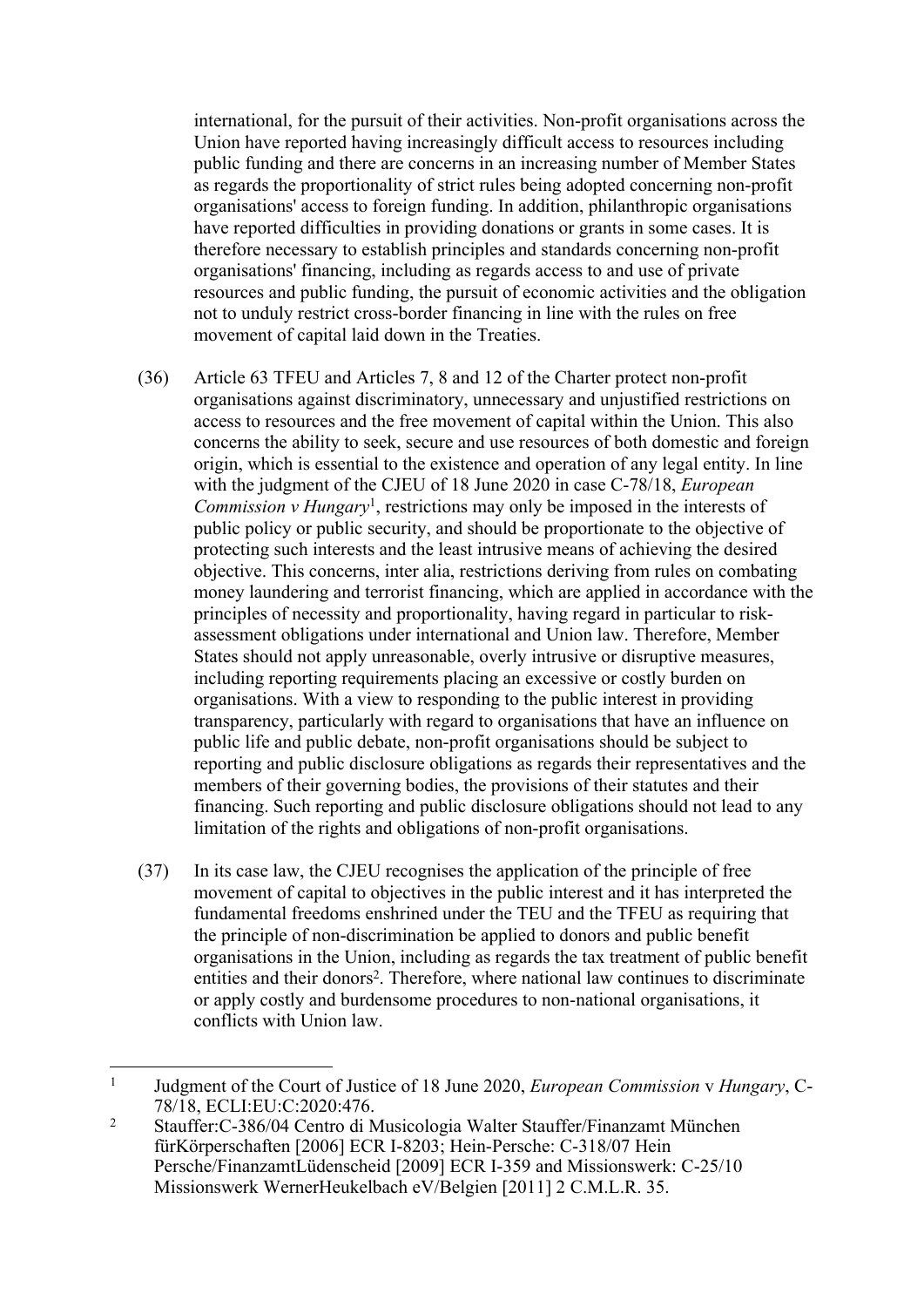- (38) Non-profit organisations and their members should fully enjoy the right to privacy and confidentiality. While the protection provided by Union and national rules on the processing of personal data applies to non-profit organisations already, minimum guarantees should be established in particular as regards the confidentiality of non-profit organisations' membership and the public disclosure of confidential and sensitive information. Member States should prohibit any forms of surveillance of non-profit organisations outside the criminal law framework.
- (39) Non-profit organisations should be consulted in a timely and meaningful way about the introduction, review and implementation of any legislation, policies and practices that affect their operations, including with regard to transposition and implementation of this Directive's provisions. To that end, a regular and transparent civil dialogue should be established at all governmental levels.
- (40) This Directive is without prejudice to workers' rights, including existing rights in the context of insolvencies and concerning wages. Employers are required to meet their obligations regardless of the form under which they are operating.
- (41) This Directive sets out minimum standards, and it should be possible for Member States to introduce or maintain provisions that are more favourable to non-profit organisations, provided that such provisions do not interfere with the obligations deriving from this Directive. The transposition of this Directive should, under no circumstances, provide grounds for reducing the level of protection already granted to non-profit organisations under national law, in the areas to which it applies.
- (42) Under Article 26(2) TFEU, the internal market is to comprise an area without internal frontiers in which the free movement of goods and services is ensured. Non-profit organisations increasingly contribute to the development of the internal market, including by engaging in cross-border and transnational activities. Thus, Article 114 TFEU is the appropriate legal basis to adopt the measures necessary for the establishment and functioning of the internal market.
- (43) This Directive respects, promotes and protects the fundamental rights and principles that bind the Union and its Member States pursuant to Article 6 TEU, as recognised in particular by the Charter. This Directive is meant to specifically implement Article 12 of the Charter on the right to freedom of association and Article 11 of the Charter on the right to freedom of expression and information, to be read in light of the corresponding provisions of the European Convention of Human Rights. Accordingly, it is essential that the provisions of this Directive be implemented and applied in accordance with the obligation not to unduly restrict and to facilitate the exercise of the rights to freedom of association and of expression and information, and to ensure full respect of other fundamental rights and principles including, inter alia, the right to protection of personal data, the freedom to conduct a business, the right to non-discrimination, the right to good administration, the right to an effective remedy and the rights of defence.
- (44) Since the objectives of this Directive, namely to provide minimum standards for non-profit organisations established in the Union, cannot be sufficiently achieved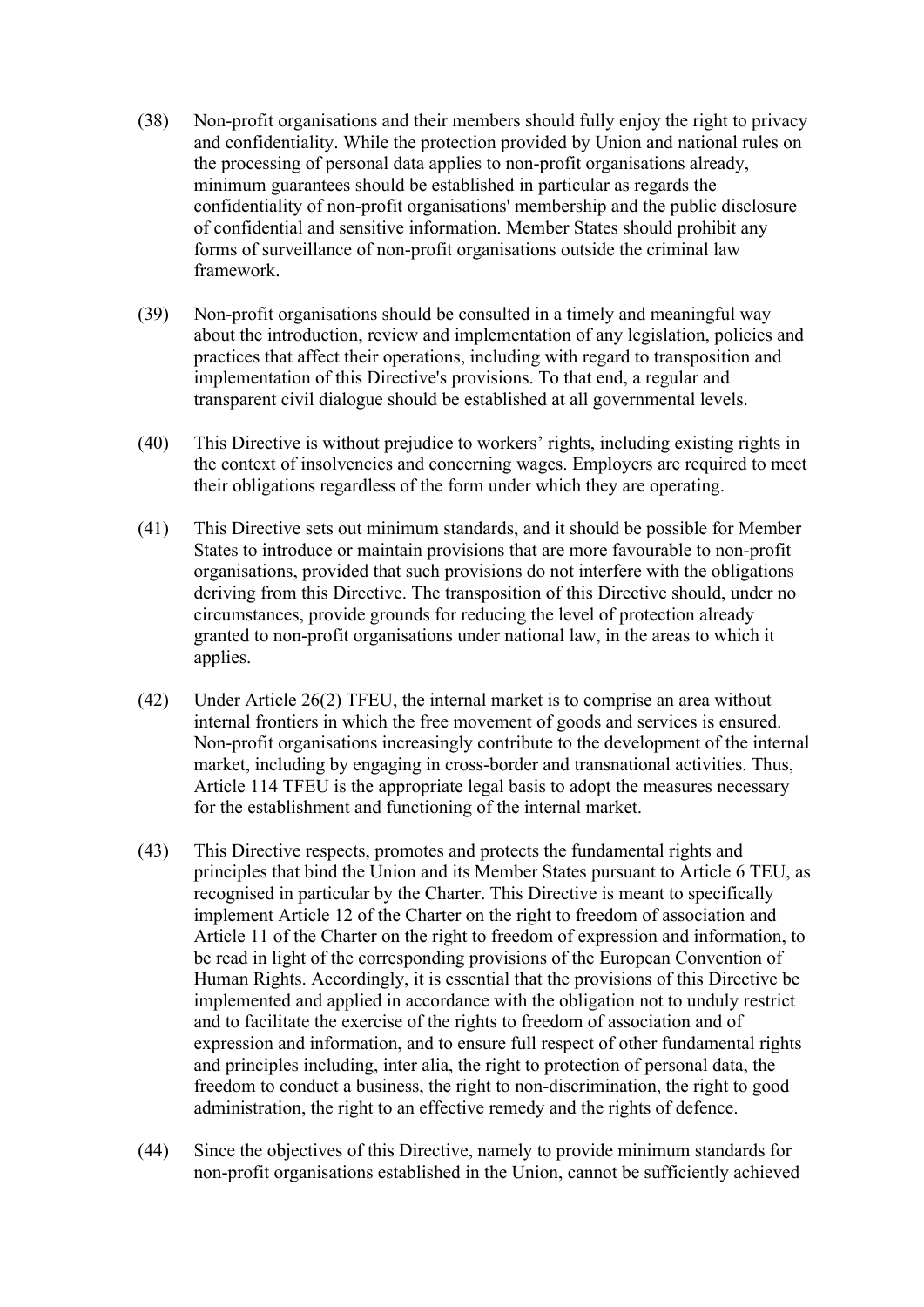by the Member States but can rather, by reason of the scale and effects of this Directive, be better achieved at Union level, the Union may adopt measures, in accordance with the principle of subsidiarity as set out in Article 5 TEU. In accordance with the principle of proportionality as set out in that Article, this Directive does not go beyond what is necessary in order to achieve those objectives,

### HAVE ADOPTED THIS DIRECTIVE:

### *Chapter I*

### *General Provisions*

*Article 1*

### *Purpose*

This Directive is aimed at providing a common set of measures for non-profit organisations established in the Union in order to create an enabling environment in which it is possible for such organisations to contribute to the functioning of the internal market. It seeks to approximate the laws, regulations and administrative provisions of the Member States as regards certain aspects of the objectives and activities, registration, operations, financing, reporting and cross-border activities of non-profit organisations.

#### *Article 2*

#### *Scope*

- 1. This Directive applies to non-profit organisations established in the Union.
- 2. Under this Directive, the term 'non-profit organisation' refers to voluntary and permanent associations of natural or legal persons with a common interest, activity or purpose, as well as to organisations that are not based on membership and whose assets are allocated to the pursuit of a specific aim, such as foundations, which, irrespective of the form in which the associations or organisations are established:
	- (a) pursue a primary aim other than that of generating a profit, meaning that if any profits are earned from the organisation's activities, they cannot be distributed as such among its members, founders or any other private parties, but must be invested for the pursuit of its objectives;
	- (b) are independent, in the sense that the organisation is not part of a government or administrative structure and is free from any undue interference by the state or by commercial interests. Governmental funding shall not preclude an organisation being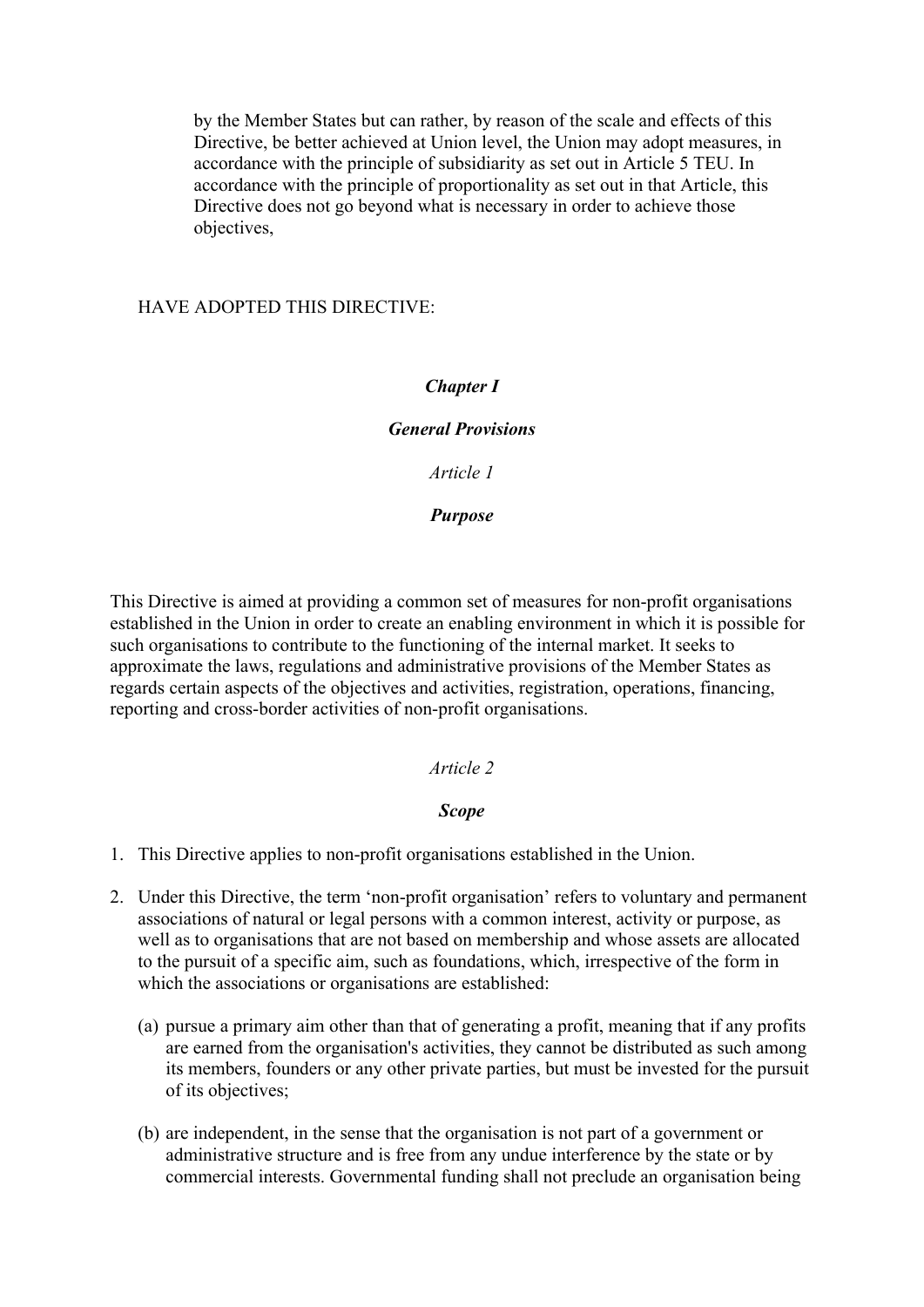deemed independent, as long as the autonomy of the organisation's functioning and decision-making is not affected;

- (c) are self-governed, in the sense that the organisation has an institutional structure which allows it to fully exercise its internal and external organisational functions and to make essential decisions in an autonomous manner and without undue interference by the state or other external actors.
- 3. This Directive applies to non-profit organisations meeting the criteria set out in paragraph 2, irrespective of whether or not they are membership-based and of whether or not they are registered or granted legal personality under the law of the Member State in which they are based.
- 4. Political parties are excluded from the scope of this Directive.
- 5. Trade unions and associations of trade unions are excluded from the scope of this Directive.
- 6. Organisations with primarily a religious, philosophical and non-confessional aim are excluded from the scope of this Directive. However, that exclusion does not apply to other organisations without such a specific aim, whose values and aims are informed by a religious, philosophical or non-confessional belief.

## *Article 3*

### *Relation with other provisions of Union law*

- 1. Member States shall apply the provisions of this Directive in compliance with the rules of the Treaties on the freedom of establishment and the free movement of services and with the relevant Union acts governing the exercise of such rights, including Directive 2006/123/EC of the European Parliament and of the Council<sup>1</sup> on services in the internal market.
- 2. This Directive is without prejudice to Union and national law on the protection of personal data, in particular Regulation (EU) 2016/679 and the corresponding provisions of national law.

# *Chapter II*

# *General obligations*

### *Article 4*

<sup>1</sup> Directive 2006/123/EC of the European Parliament and of the Council of 12 December 2006 on services in the internal market (OJ L 376, 27.12.2006, p. 36).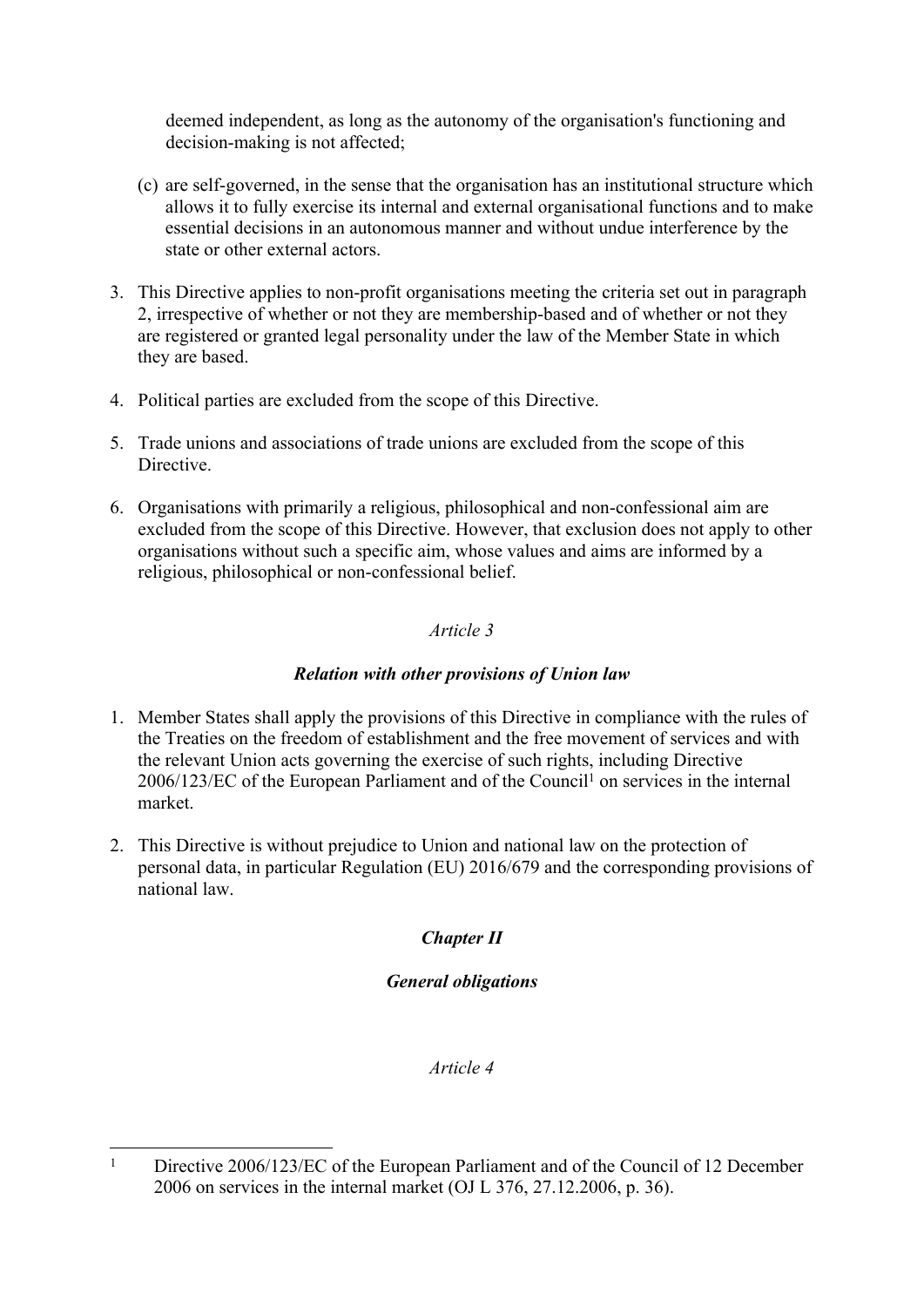### *Minimum standards*

- 1. Member States shall ensure that non-profit organisations established in the Union enjoy the minimum guarantees provided for in this Directive.
- 2. Limitations on the minimum guarantees provided for in this Directive may only be made if they are necessary and proportionate as regards meeting objectives of general interest recognised by Union law or as regards the need to protect the rights and freedoms of others.
- 3. This Directive shall be without prejudice to the right of Member States to introduce or maintain provisions that are more favourable to non-profit organisations, provided that such provisions do not interfere with the obligations deriving from this Directive.

### *Article 5*

#### *Non-discrimination*

- 1. Member States shall ensure that their laws and administrative practices regulating nonprofit organisations, including as regards their formation, registration, operations, financing, financial and tax treatment or tax relief measures and cross-border activities, do not discriminate based on the place of establishment of the non-profit organisation.
- 2. Member States shall ensure that national laws, regulations or administrative practices regulating non-profit organisations, including as regards their formation, registration, operations, financing and cross-border activities, do not discriminate against any group or individual on any grounds, such as age, birth, colour, gender, sexual orientation, gender identity, health condition, immigration or residency status, language, national, ethnic or social origin, political or other opinion, physical or mental disability, property, race, religion or belief, or other status.

## *Article 6*

#### *Simplification of administrative rules*

- 1. Member States shall simplify, to the extent possible, national laws, regulations or administrative practices regulating the formation, registration, operations, financing, reporting obligations and cross-border activities of non-profit organisations, in order to ensure the freedom of association is protected at all levels and to eliminate any obstacles and unjustified discrimination that affect the ability of legal or natural persons or groups of such persons, regardless of their nationality, to establish, register or operate in the Member State's territory a non-profit organisation, including, for example, by enabling access to banking and financial services, as well as guaranteeing safe and secure channels for cross-border donations and asset allocations, both within and outside the Union.
- 2. Member States shall ensure that non-profit organisations established, registered or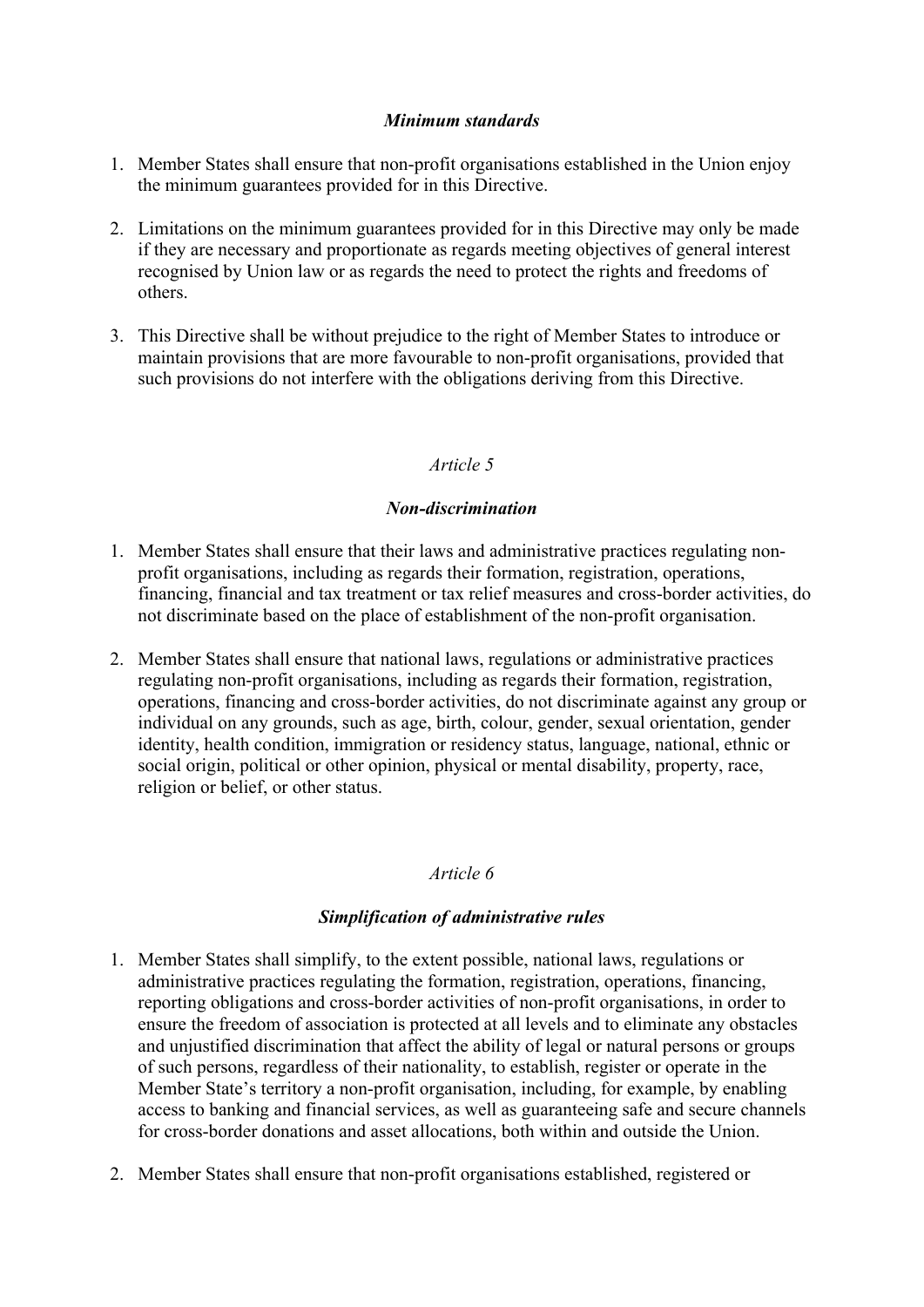operating on their territory have access to electronic identification schemes for the purpose of carrying out administrative procedures, in accordance with relevant provisions of Regulation (EU) No 910/2014 of the European Parliament and of the Council<sup>1</sup> (eIDAS Regulation).

### *Article 7*

### *Right to good administration*

- 1. Member States shall take the measures necessary to ensure that the application of national laws, regulations or administrative practices regulating the formation, registration, operations, financing, reporting obligations and cross-border activities of non-profit organisations established, registered or operating in their territory is undertaken by a designated regulatory authority whose powers and functions shall be clearly defined by law and exercised in accordance with the right to good administration, including as regards the right to have one's affairs handled impartially, fairly and within a reasonable time.
- 2. Member States shall take the measures necessary to ensure that non-profit organisations found to be in violation of national laws, regulations or administrative practices regulating the formation, registration, operations, financing, reporting obligations and cross-border activities of non-profit organisations are provided with adequate notice about the alleged violation and are given ample opportunity to remedy infractions of an administrative nature.
- 3. Member States shall take the measures necessary to ensure that regulations and practices on oversight and supervision of non-profit organisations are prescribed by law and proportionate to the legitimate aims they pursue. This shall include ensuring that such regulations and practices are not, as a rule, more exacting than those applicable to private businesses, and that their implementation does not interfere with the internal management of non-profit organisations and does not result in an undue administrative or financial burden for the organisations concerned.
- 4. Member States shall take the measures necessary to ensure that oversight and registration of non-profit organisations is undertaken by designated supervisory authorities whose powers and functions shall be clearly defined by law and exercised with independence in accordance with the right to good administration, including as regards the grounds for possible inspections and audits, the procedures, duration and scope of inspections and audits and the powers of inspecting and auditing officers.
- 5. Member States shall take the measures necessary to ensure that comprehensive and easily accessible and understandable information is available to the public concerning the national laws, regulations or administrative practices regulating the formation, registration, operations, financing, reporting obligations and cross-border activities of

<sup>1</sup> Regulation (EU) No 910/2014 of the European Parliament and of the Council of 23 July 2014 on electronic identification and trust services for electronic transactions in the internal market and repealing Directive 1999/93/EC (OJ L 257, 28.8.2014, p. 73).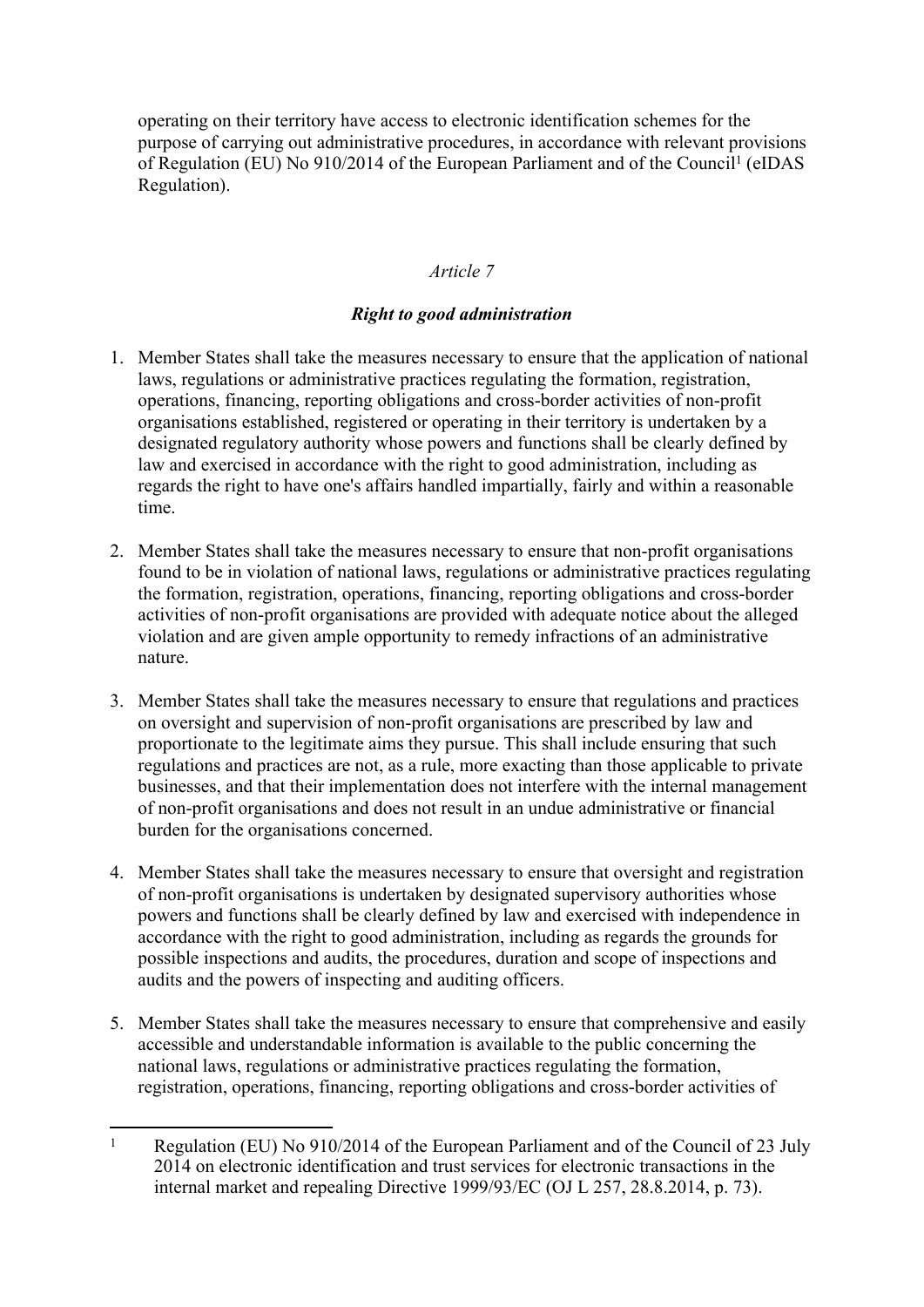non-profit organisations established, registered or operating in their territory, as well as the competence, procedures and functioning of the competent regulatory and supervisory authorities.

### *Article 8*

## *Right to an effective remedy*

- 1. Member States shall ensure that all persons with a legitimate interest related to the formation, registration, operations, financing, reporting obligations and cross-border activities of non-profit organisations established, registered or operating in a Member State's territory have access to effective complaint mechanisms before a competent independent authority such as an ombudsperson or the national Human Rights Institution in order to seek assistance to assert their rights, and have access to an effective administrative and judicial remedy in order to seek review of those acts or decisions affecting the exercise of their rights and obligations. Such persons shall include non-profit organisations, their founders, directors, staff members, and beneficiaries of the activities of the non-profit organisations.
- 2. Member States shall ensure that any appeal against or challenge to a decision to prohibit or dissolve a non-profit organisation, to suspend its activities or to freeze its assets has, as a rule, a suspensive effect on such decision, unless such suspensive effect results in preventing the enforcement of criminal law provisions.
- 3. Member States shall take all the measures necessary to ensure that non-profit organisations with legal personality are granted legal standing before national courts, including, where relevant, for submitting third party testimony in judicial proceedings.
- 4. Member States shall ensure that non-profit organisations that do not have legal personality can be represented by designated individuals before the competent national authorities and courts for the purpose of accessing the remedies referred to in this Article.

# *Chapter III*

### *Regulatory framework*

### *Article 9*

### *Objectives and activities*

1. Member States shall ensure that the freedom for non-profit organisations operating in their territory to determine their objectives and to carry out the activities necessary for the pursuit of such objectives can only be limited for exceptional reasons of public security. They shall remove any obstacles or restrictions affecting the ability of non-profit organisations to pursue such objectives and carry out such activities.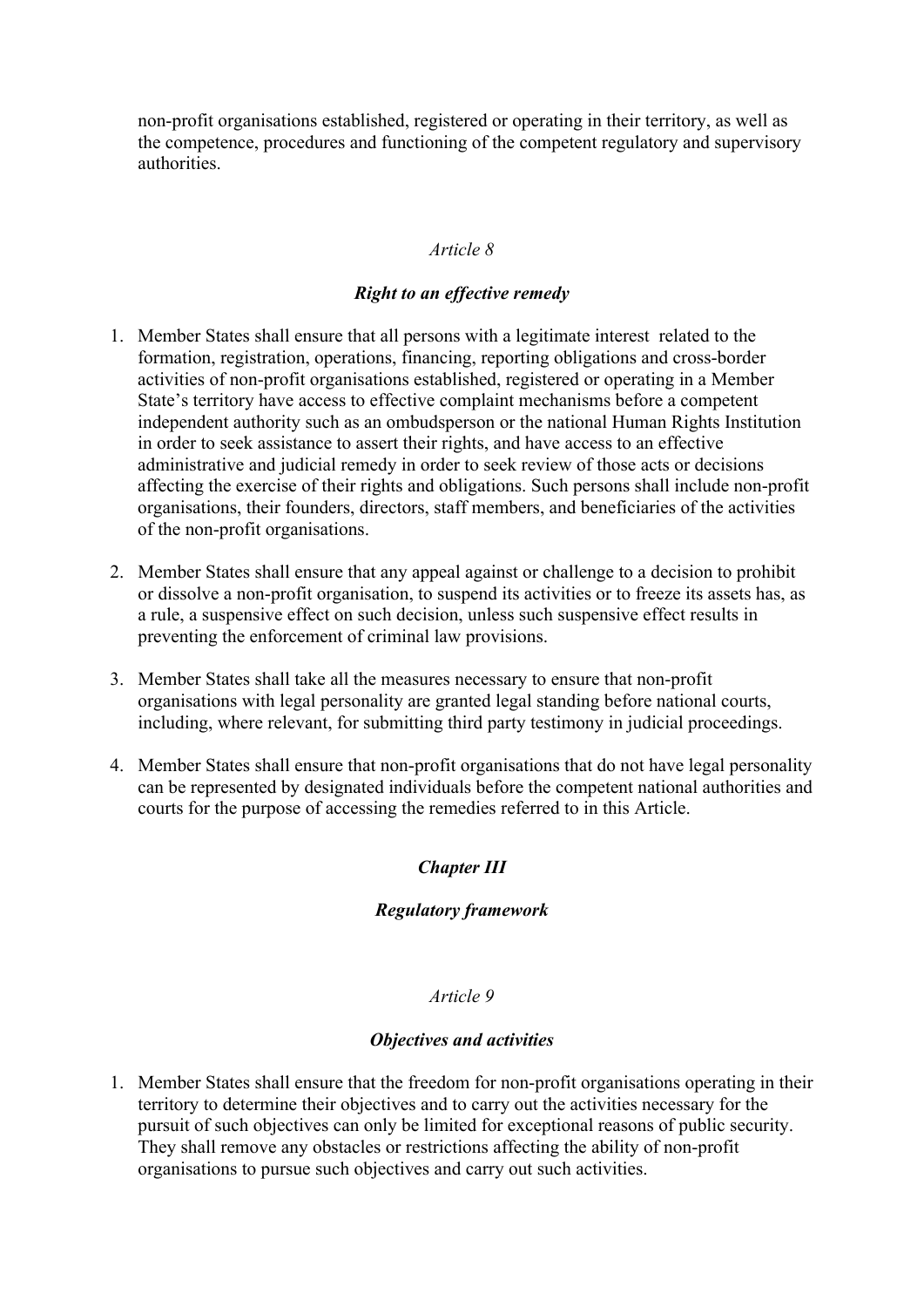- 2. Member States shall ensure that non-profit organisations in their territory are free to determine the scope of their operations, be it local, regional, national or international.
- 3. Member States shall ensure that any formalities governing the formation and operations of a non-profit organisation on their territory, as provided for in national law, regulations or administrative practices, do not constitute an undue financial and administrative burden. This shall include, in the case of non-membership-based organisations, the possibility of legally establishing such organisations by way of gift or bequest.
- 4. Member States shall ensure that non-profit organisations in their territory can become members of another non-profit organisation, a federation or confederation established or registered in their territory or in the territory of another Member State, and shall ensure that such membership does not result in any disadvantage for the organisation concerned.

### *Article 10*

### *Membership*

- 1. Member States shall ensure that any natural or legal person may apply for membership*,*  where possible in view of its legal form, of a non-profit organisation established, registered or operating in their territory, in accordance with that organisation's statutes and constitutions, and that they may freely exercise membership rights subject to the organisation's statutes and regulatory limitations.
- 2. Member States shall ensure that no penalties or restrictive measures are applied as a consequence of the membership of a non-profit organisation established, registered or operating in their territory pursuant to national laws, regulations or administrative practices, except when such consequences are the result of the enforcement of criminal law provisions.
- 3. Member States shall ensure that non-profit organisations established, registered or operating in their territory are free to decide upon the composition of their membership. This may include the determination of special requirements for members, based on reasonable and objective criteria.

#### *Article 11*

#### *Statutes*

- 1. Member States shall ensure that non-profit organisations established, registered or operating in their territory are free to adopt their own statutes, constitutions and rules, including rules determining their internal management structure and appointing their boards and representatives.
- 2. Member States shall ensure that national laws, regulations or administrative practices on the statutes of non-profit organisations do not require non-profit organisations to provide in their statutes any information other than: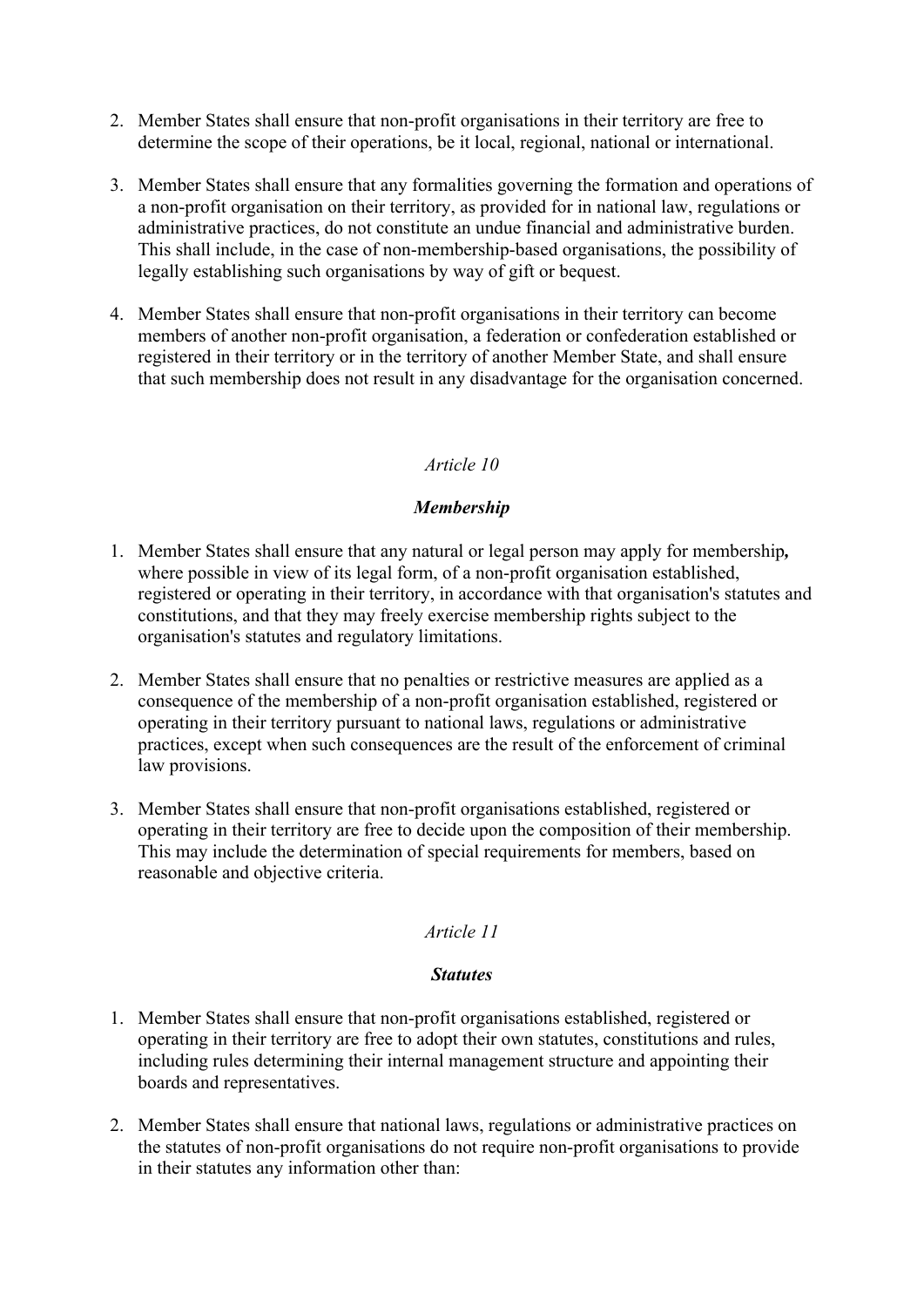- (a) the organisation's name and address (registered office);
- (b) the organisation's objectives and activities;
- (c) the organisation's governance rules, the powers of its governing bodies and, where applicable, the designation of persons who are entitled to act in its name;
- (d) the rights and obligations of the organisation's members;
- (e) the date when the statutes were adopted and the name and address of the registered office of the founding members if they are legal persons;
- (f) the procedure applicable for changing the statutes; and
- (g) the procedures applicable for dissolving the organisation or merging it with another non-profit organisation.
- 3. Non-profit organisations may be required to disclose and make public, in their statutes or by means of annual reporting, further information on their operations, their functioning, the members of their governing bodies, their representatives and their financing, insofar as this meets the objective of general interest, with regard to the objectives and activities of the organisation.

### *Article 12*

### *Legal personality*

- 1. Member States shall ensure that a non-profit organisation on their territory is free to decide whether to acquire legal personality, notwithstanding the fact that Member States may stipulate which forms of organisation have legal personality.
- 2. Where a non-profit organisation has acquired legal personality, Member States shall ensure that the organisation's legal personality can be clearly distinguishable from that of their members, founders or other legal persons linked to such organisation.
- 3. Member States shall take the measures necessary to ensure that registration, where required, or finalisation of the act of establishment is sufficient for non-profit organisations to acquire legal personality.
- 4. Member States shall ensure that prior authorisation is never a precondition for the acquisition of legal personality by a non-profit organisation and for the exercise of the corresponding legal capacity.
- 5. Member States shall ensure that groups of natural or legal persons that cooperate and that have not sought to acquire legal personality are not deemed to constitute a non-profit organisation with legal personality for the sole purpose of subjecting them to national laws, regulations or administrative practices and thereby regulating or affecting their operations, financing and cross-border activities, unless there are grounds to maintain that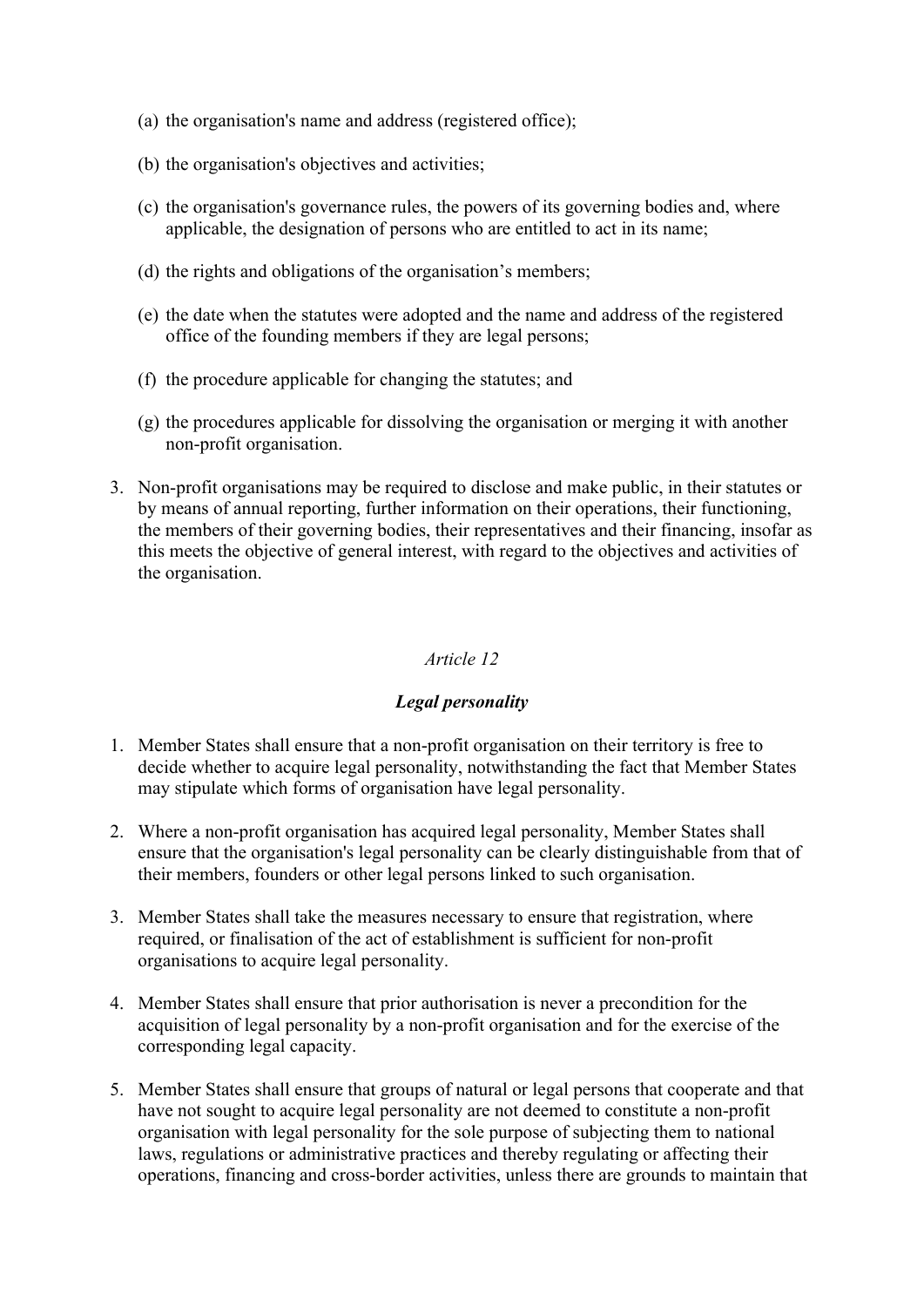the non-profit organisation is a criminal organisation pursuant to national law.

## *Article 13*

### *Registration*

- 1. Member States shall ensure that formal registration is not a precondition for or an obstacle to the formation or operations of non-profit organisations established or operating in their territory.
- 2. Member States shall ensure that the procedures for registration of non-profit organisations on their territory are accessible, user-friendly and transparent.
- 3. Member States shall ensure that the formalities applicable to the registration of nonprofit organisations established in their territory pursuant to national laws, regulations or administrative practices do not constitute an undue administrative burden. This shall include providing for a tacit approval mechanism applicable within 30 days following the application for registration and refraining from introducing reregistration and renewal requirements.
- 4. Member States shall ensure that the fees applicable to the registration of non-profit organisations do not exceed the administrative costs thereof, and do not in any case constitute an undue financial burden, subject to the principle of proportionality.
- 5. Member States shall take the measures necessary to ensure that non-profit organisations established in their territory can be registered by electronic means, while ensuring that registration is also possible using non-electronic means.
- 6. Member States shall ensure that appearing in person before a court or other competent national authority for the purpose of registration of a non-profit organisation is required only when necessary to determine the identity of an applicant.
- 7. Member States shall ensure that applicants who reside or have their registered office in another Member State and who are required to appear before a court or other competent national authority for the purpose of registering a non-profit organisation can do so before the competent court or other competent authority in the Member State of their residence and that such appearance will be deemed sufficient for the purpose of registration in the registering Member State.
- 8. Member States shall maintain a database of registered non-profit organisations that is accessible to the public, including statistical information on the number of accepted and rejected applications, with due consideration for data protection principles and the right to privacy.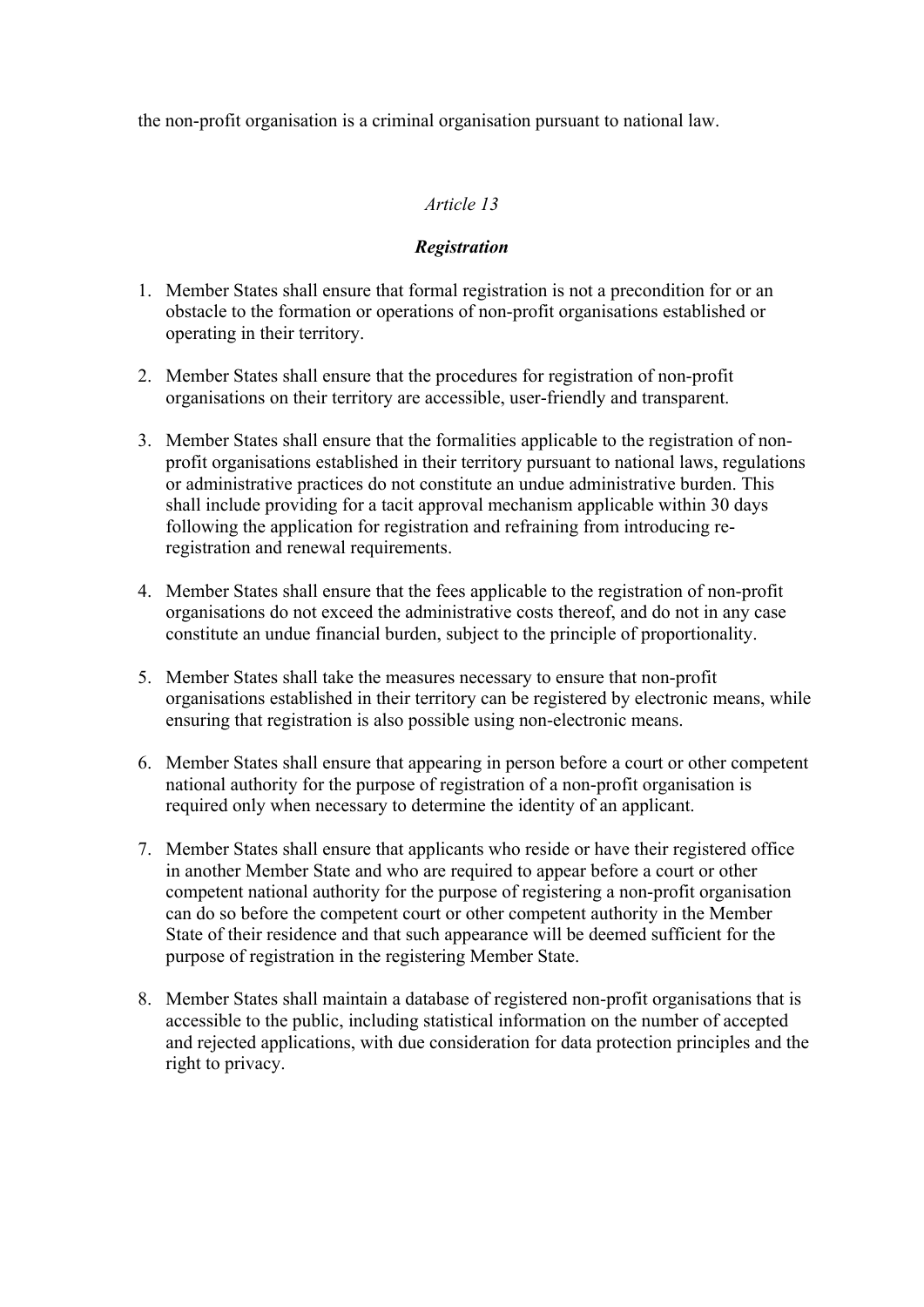### *Article 14*

### *Public benefit status*

- 1. Member States shall ensure that a non-profit organisation established or registered in a Member State of the Union can apply to be recognised as contributing to the public benefit and can be granted a corresponding status as provided for by national laws, regulations or administrative practices, solely based on its declared or factual purpose, structure and activities related to the territory of the status-granting Member State.
- 2. Member States shall adopt the national laws, regulations or administrative practices necessary to allow non-profit organisations to be recognised as contributing to the public benefit and be granted a corresponding status if the following cumulative conditions are met:
	- (a) the organisation's purpose and actual activities pursue a public benefit objective which serves the welfare of society or of part of it and is thus beneficial for the public good, except where such pursuit is systematically and directly aimed at benefitting the structures of a specific political party. The following purposes, inter alia, shall be considered as oriented towards the public benefit:
		- (i) arts, culture or historical preservation;
		- (ii) environmental protection and climate change;
		- (iii) the promotion and protection of fundamental rights and Union values, including democracy, the rule of law, the elimination of any discrimination based on gender, race, ethnicity, religion, disability, sexual orientation or any other grounds;
		- (iv) social justice, social inclusion and poverty including prevention of or relief from poverty;
		- (v) humanitarian assistance and humanitarian aid, including disaster relief;
		- (vi) development aid and development cooperation;
		- (vii) protection of, assistance to and support for vulnerable sectors of the population, including children, the elderly, people with disabilities, persons seeking or benefitting from international protection and people in a situation of homelessness;
		- (viii) protection of animals;
		- (ix) science, research and innovation;
		- (x) education and training and youth involvement;
		- (xi) promotion and protection of health and well-being, including the provision of medical care;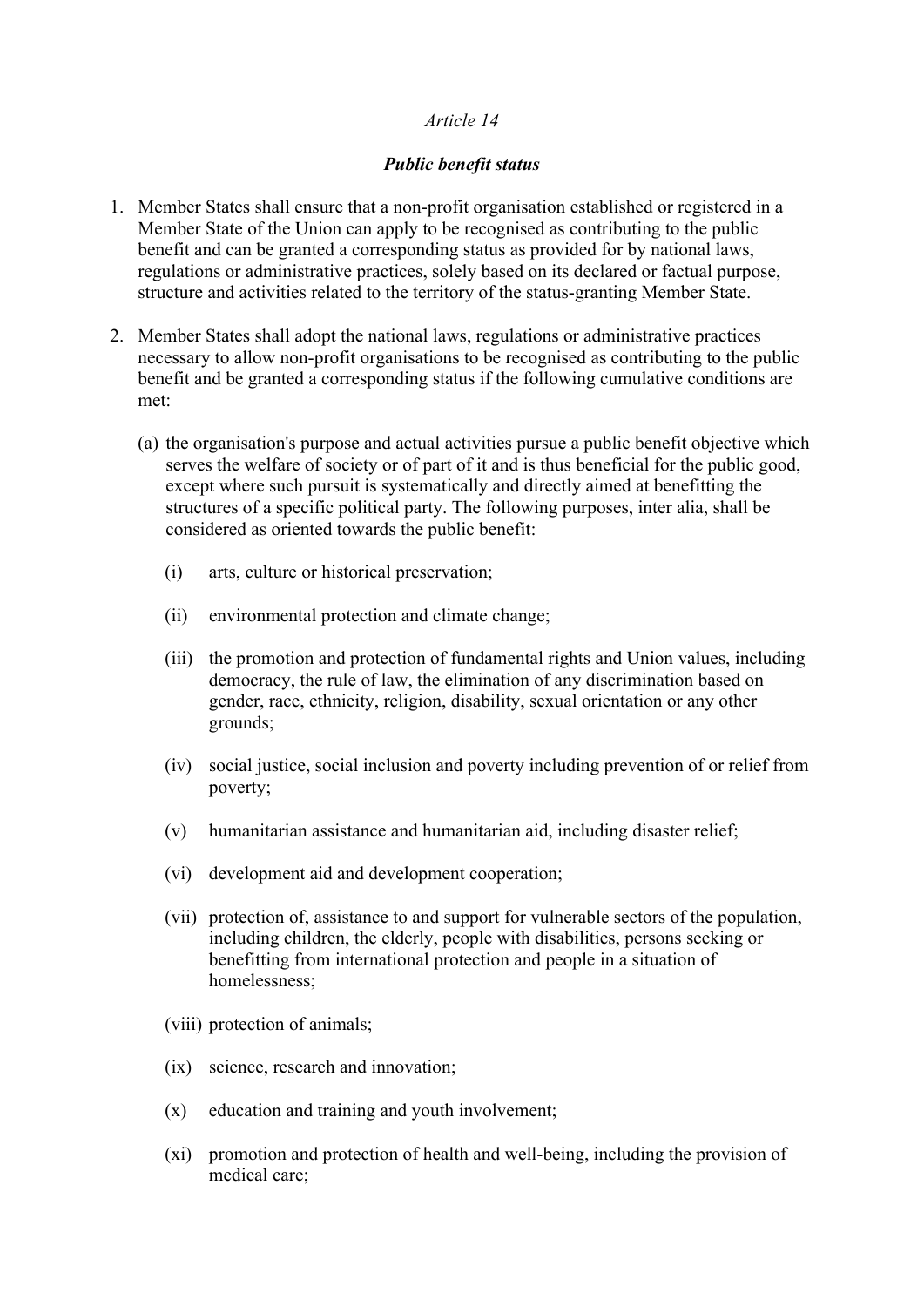- (xii) consumer protection;
- (xiii) amateur sports and their promotion.
- (b) the surplus from any economic or other income-earning activity generated by the nonprofit organisation is used solely to promote the organisation's public benefit objectives;
- (c) in the event of dissolution of the non-profit organisation, statutory safeguards guarantee that all of its assets will continue to serve public benefit objectives;
- (d) members of the organisation's non-staff governing structures are not eligible for remuneration beyond adequate expense allowances.
- 3. Member States shall ensure that a non-profit organisation recognised as contributing to the public benefit and granted a corresponding status pursuant to national laws, regulations or administrative practices may only have such status revoked where the competent regulatory authority has produced sufficient evidence that the non-profit organisation no longer fulfils the conditions laid down in paragraph 2.

# *Article 15*

# *Termination, prohibition and dissolution*

- 1. Member States shall ensure that the existence of a non-profit organisation may only be terminated by decision of its members or by way of a decision of a court or tribunal.
- 2. Member States shall ensure that involuntary termination, prohibition or dissolution of a non-profit organisation may only occur as the consequence of infringements of national law that cannot be rectified or remedied.
- 3. Member States shall ensure that involuntary termination, prohibition and dissolution of a non-profit organisation may only be the consequence of bankruptcy, prolonged inactivity or serious misconduct contrary to public security as recognised by Union law.
- 4. Member States shall ensure that individual wrongdoings of founders, directors, staff members or members of a non-profit organisation, when not acting on behalf of the organisation do not result, as a rule, in the involuntary termination, prohibition and dissolution of the organisation.
- 5. The protection provided for in this Article shall also apply to the suspension of the activities of a non-profit organisation where such suspension may result in a freezing of the operations of the organisation that is tantamount to dissolution.

*Chapter IV*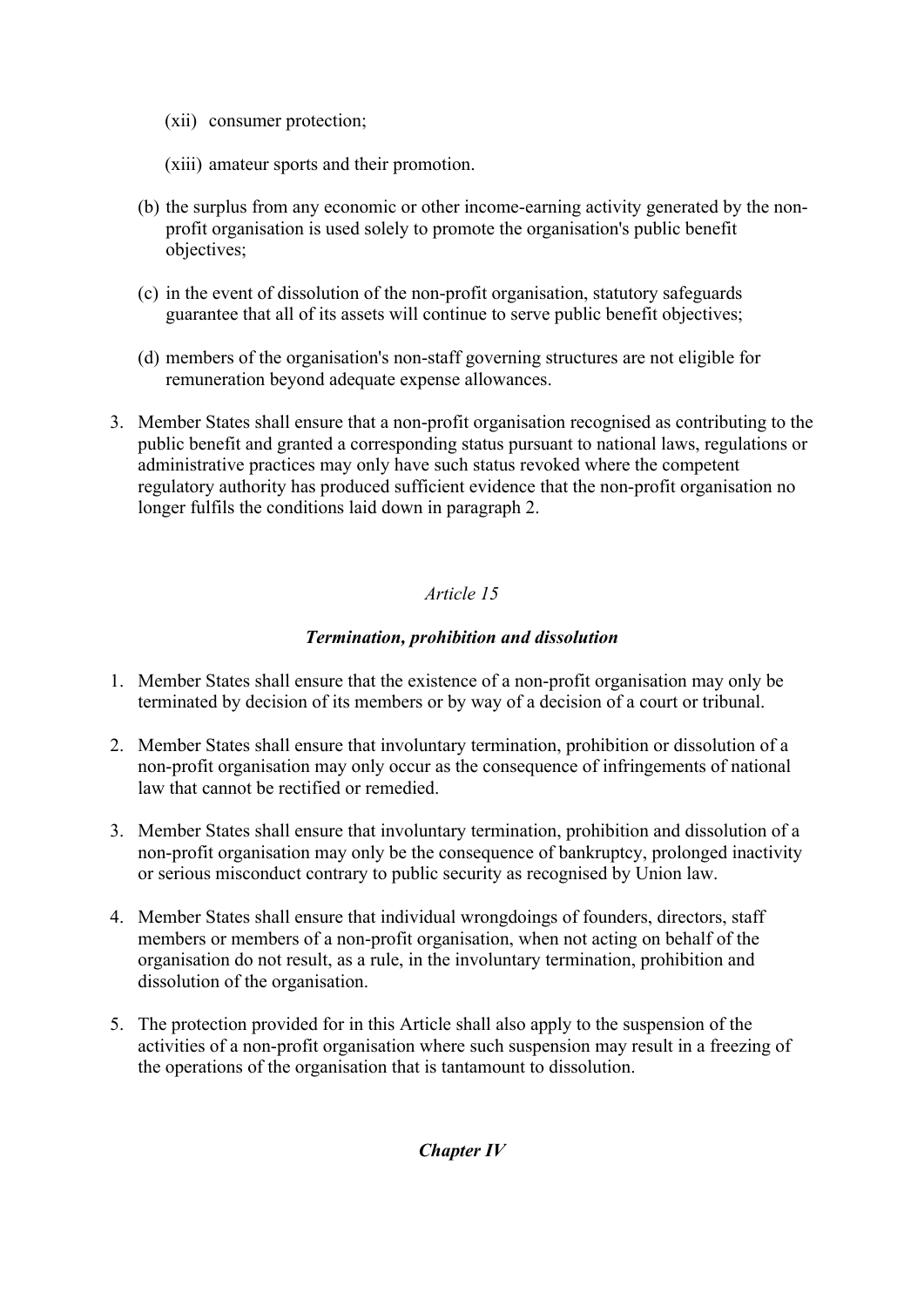#### *Equal treatment and mobility*

### *Article 16*

### *Equal treatment*

- 1. Member States shall ensure that non-profit organisations operating in their jurisdiction which have been established or registered in another Member State are treated in the same manner as non-profit organisations established or registered in their jurisdiction, including as regards access to services, such as banking services, the granting of authorisations and, where relevant, financial and tax treatment subject to applicable national laws, regulations and administrative practices as well as access to funding for activities taking place in the jurisdiction of the Member State or benefiting the public good in the Member State.
- 2. For the purpose of paragraph 1, Member States shall not require non-profit organisations established or registered in another Member State but operating in their jurisdiction to provide any proof other than evidence of establishment or registration as a non-profit organisation in another Member State.

### *Article 17*

### *Principle of non-arbitrary treatment*

Member States shall ensure that national rules governing non-profit organisations established, registered or operating on their territory do not result in unjustified discrimination based solely on the political desirability of an organisation's purpose, on its field of activities or on its sources of financing.

### *Article 18*

#### *Cross-border mobility and continuity*

- 1. Member States shall eliminate any obstacles which affect the exercise by non-profit organisations established or registered in another Member State of their right to freedom of establishment, free movement of services and free flow of capital in their territory. This is without prejudice to Member States' prerogative to require, in order for a non-profit organisation to be granted a formal status, that the organisation has acquired legal personality or is included in a national register, in line with the law of the Member State where it has been established and/or seeks to operate.
- 2. Member States shall take the measures necessary to ensure that a non-profit organisation registered in another Member State has the right to:
	- (a) move its registered office to their territory without the necessity of founding or incorporation as a new legal person;
	- (b) have access to a simplified registration procedure which recognises the information and documentation already provided by the non-profit organisation to the Member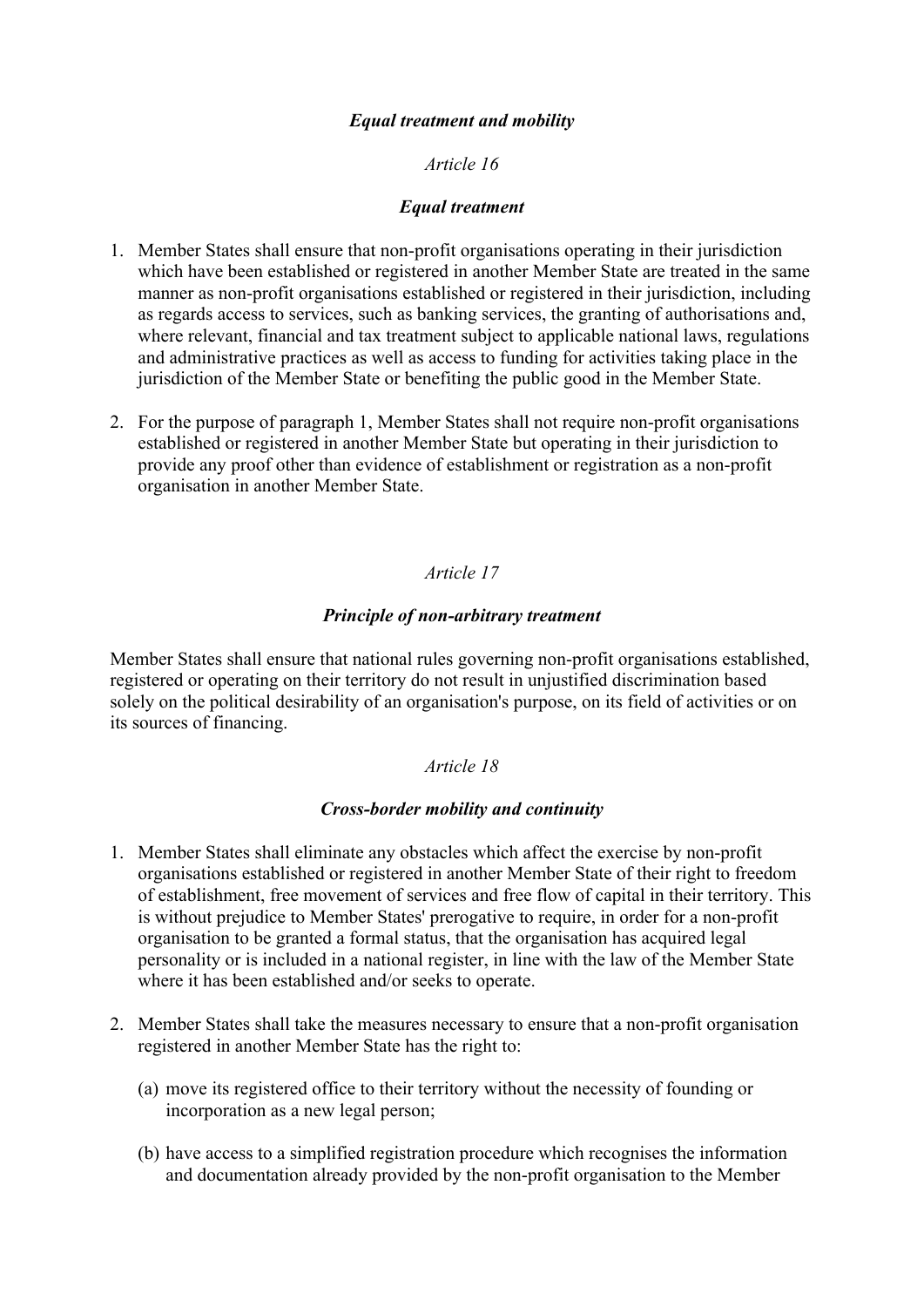State in which it was previously registered.

## *Article 19*

### *Cross-border conversions and mergers*

- 1. Member States shall ensure that a non-profit organisation established or registered in their jurisdiction can convert into or merge with another non-profit organisation established or registered in another Member State, without such merger or conversion resulting in the involuntary termination, prohibition or dissolution, or suspension of the activities of the organisation.
- 2. Member States shall ensure that, in the event of a conversion or merger as referred to in paragraph 1, the converting or merging non-profit organisation is free to set up office or operations in the Member State of destination.
- 3. Member States shall establish the legal form the converted or merged organisation is to take, based on the principle of equivalence.
- 4. Member States shall ensure that, should the non-profit organisation which results from a conversion or merger referred to in paragraph 1 fail to comply with the conditions and requirements set out in the national laws, regulations or administrative practices of the host Member State, the non-profit organisation is granted a reasonable deadline to take the necessary measures to regularise its position.
- 5. Member States shall ensure that neither cross-border conversions nor mergers have the effect of undermining workers' or trade union rights, or working conditions. They shall ensure that, in line with applicable collective agreements and Union and national law, employers' obligations regarding employees and creditors continue to be fulfilled and that employees, volunteers, trade unions and workers' representatives are duly informed and consulted. Collective agreements and workers' board-level representation rights shall be respected and maintained, where applicable.

# *Chapter V*

# *Financing*

### *Article 20*

### *Fundraising and free use of assets*

1. Member States shall remove any obstacles that affect the ability of non-profit organisations established, registered or operating in their territory to solicit, receive, dispose of or donate any resources, including financial, in-kind and material, or solicit or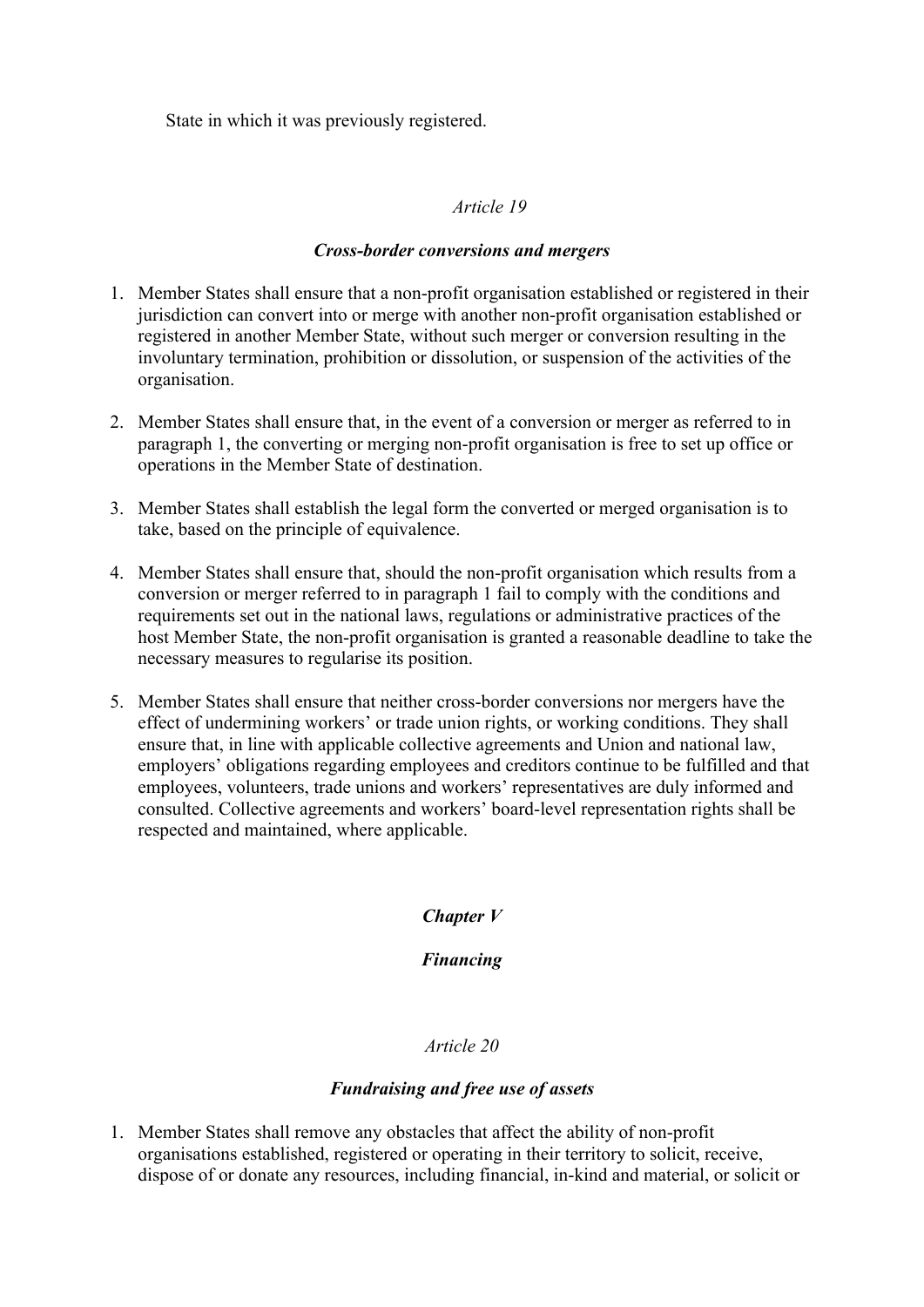receive human resources, from or to any source including domestic, foreign or international entities, be they public bodies, private individuals or private bodies.

- 2. Member States shall ensure that national laws, regulations or administrative practices do not lead to a difference in treatment of non-profit organisations based on their sources or destination of financing.
- 3. Member States shall ensure that non-profit organisations are entitled to own and freely dispose of property and assets subject to national laws applicable to similar entities under their jurisdiction.
- 4. Member States shall minimise the administrative burden with regard to asset allocation across borders and enable non-profit organisations to generate profits for reinvestment in charitable projects.

## *Article 21*

# *Public funding*

- 1. Member States shall ensure that public funding is made available and allocated to nonprofit organisations through clear, transparent and non-discriminatory procedures.
- 2. Paragraph 1 shall also apply to Union funding disbursed by Member States under shared management, subject to the provisions of Regulation (EU) 2021/1060 of the European Parliament and of the Council<sup>1</sup>.

# *Article 22*

### *Cross-border funding*

- 1. In accordance with Union rules on the free movement of capital, Member States shall ensure that non-profit organisations established, registered or operating in their territory suffer no disadvantage as a consequence of soliciting or receiving funding from natural or legal persons residing or established in the Union or in the EEA, but outside their territory.
- 2. In accordance with Union rules on the free movement of capital, Member States shall ensure that natural or legal persons suffer no disadvantage as a consequence of providing

<sup>1</sup> Regulation (EU) 2021/1060 of the European Parliament and of the Council of 24 June 2021 laying down common provisions on the European Regional Development Fund, the European Social Fund Plus, the Cohesion Fund, the Just Transition Fund and the European Maritime, Fisheries and Aquaculture Fund and financial rules for those and for the Asylum, Migration and Integration Fund, the Internal Security Fund and the Instrument for Financial Support for Border Management and Visa Policy (OJ L 231, 30.6.2021, p. 159).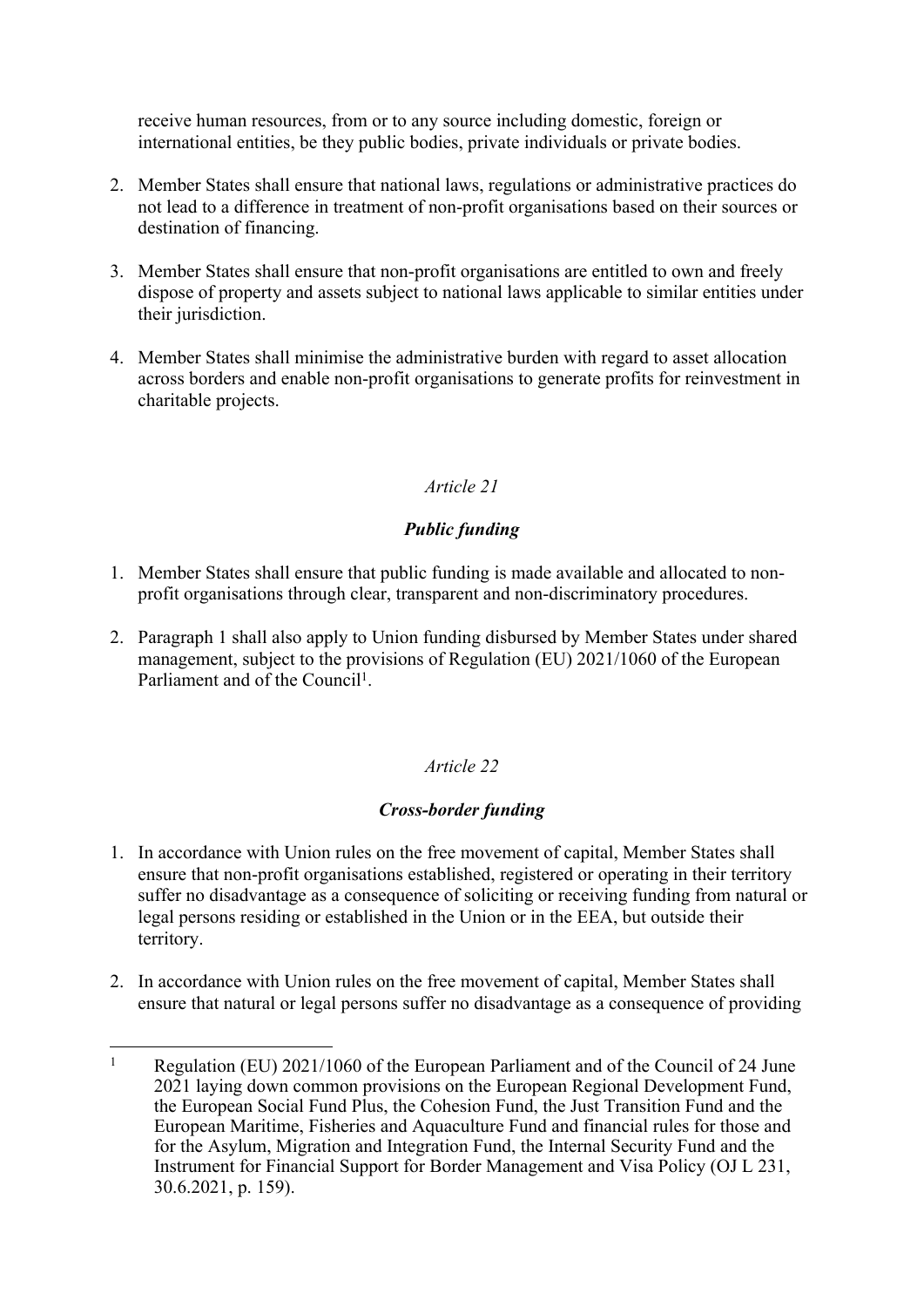funding to non-profit organisations established, registered or operating outside their territory.

# *Article 23*

# *Economic activities*

Member States shall ensure that non-profit organisations established, registered or operating in their territory are free to engage in any lawful economic, business or commercial activities, provided that such activities directly or indirectly support their nonprofit objectives, subject to the licensing or regulatory requirements generally applicable to the activities concerned pursuant to national laws, regulations and administrative practices.

# *Article 24*

# *Reporting and transparency on financing*

- 1. Member States shall ensure that reporting and transparency obligations applicable to nonprofit organisations pursuant to national laws, regulations and administrative practices are not unnecessarily burdensome and are proportionate to the size of the organisation and the scope of its activities, taking into consideration the value of its assets and income.
- 2. For the purpose of paragraph 1, Member States shall take the measures necessary to ensure that reporting and transparency obligations applicable to non-profit organisations. pursuant to national laws, regulations and administrative practices on countering money laundering and terrorist financing, including those implementing Union and international obligations, are based on a targeted and up-to-date risk-based assessment of the sector and of the organisations concerned and do not result in disproportionate requirements or in the undue limitation of non-profit organisations' access to financial services.
- 3. Pursuant to Article 11(3), non-profit organisations shall report annually on the accounts of the non-profit organisations and shall make those reports public. Those reports shall include information on the funding received during the previous calendar year, information on the origin and value of funding, credits, bank loans and donations or uncompensated receipt of cash or property.
- 4. Member States shall ensure that reporting and transparency obligations applicable to nonprofit organisations, pursuant to national laws, regulations and administrative practices, do not lead to a difference in treatment of such organisations or to any limitations on their rights or obligations, based on the sources of the organisations' funding, their objectives or their activities.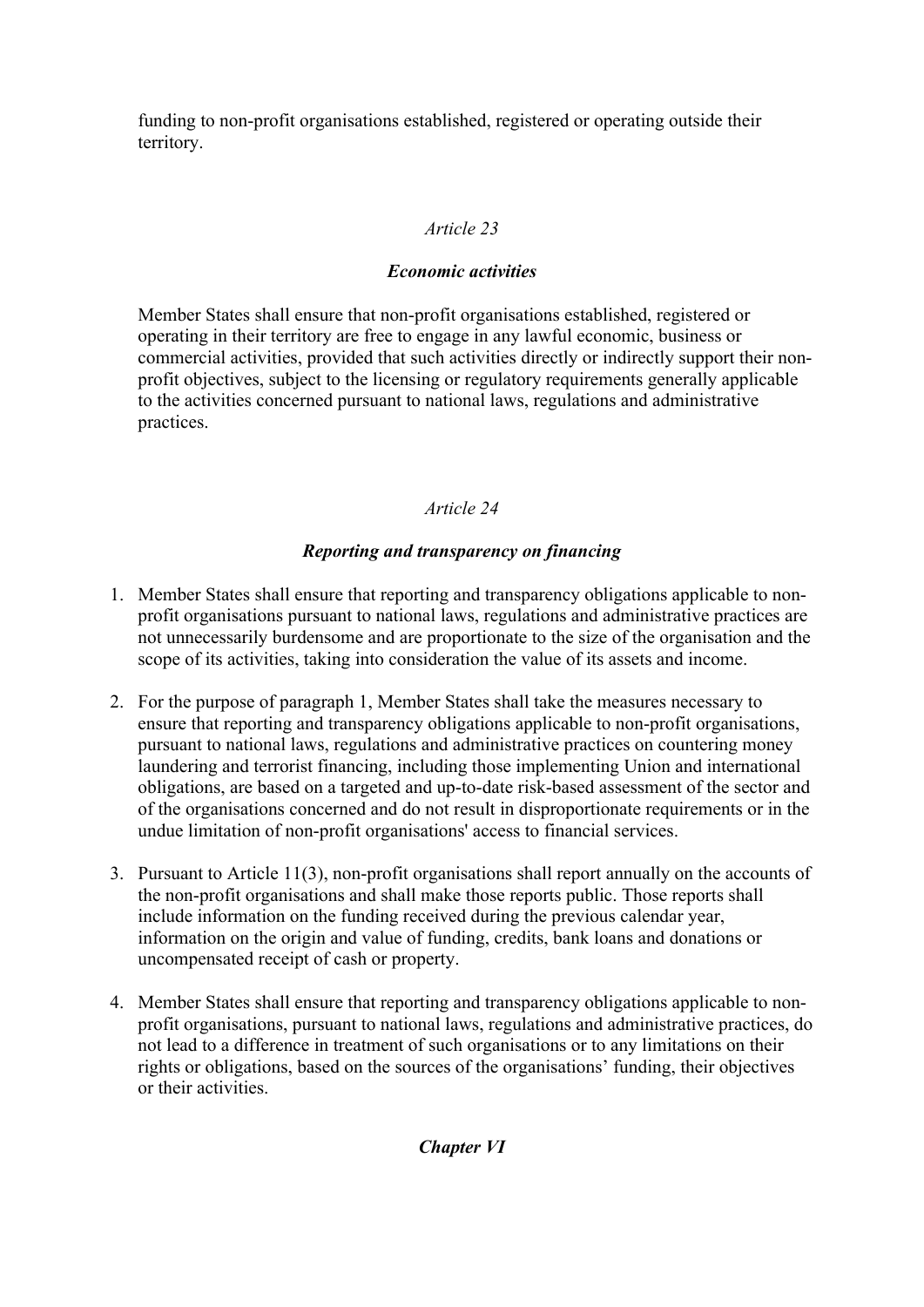# *Confidentiality*

## *Article 25*

## *Confidentiality of membership*

- 1. Where a non-profit organisation is membership-based, Member States shall take the necessary measures to ensure that information concerning members can remain confidential.
- 2. Member States shall ensure that information concerning membership of a non-profit organisation in relation to members who are natural persons may only be accessed by a competent authority where such access is necessary for the purpose of a public criminal investigation concerning criminal offences punishable by a custodial sentence of a maximum of at least one year, and following a decision by an independent court or tribunal.

### *Article 26*

### *Confidential and sensitive information*

- 1. Member States shall ensure that national laws, regulations or administrative practices do not have the effect of requiring non-profit organisations established, registered or operating in their territory to publicly disclose confidential and sensitive information such as personal data relating to the organisation's staff, volunteers, members, founders or donors.
- 2. Member States shall ensure that non-profit organisations established, registered or operating on their territory have access to effective remedies in order to prevent, or obtain redress for the unlawful acquisition, use or disclosure of their confidential or sensitive information.
- 3. Member States shall take the measures necessary to ensure that protection against the unlawful acquisition, use or disclosure of confidential or sensitive information of nonprofit organisations, pursuant to this Article, applies in relation to inspections, audits and any other supervisory activities carried out by the competent authorities.

### *Article 27*

### *Surveillance*

Member States shall ensure that non-profit organisations are not subject to unjustified and disproportionate surveillance, in particular of their operations or communications, or of those of the organisation's founders, members of its governing structures, other members, staff, volunteers, donors, or other private parties relating to it, unless where justified for purposes of public security.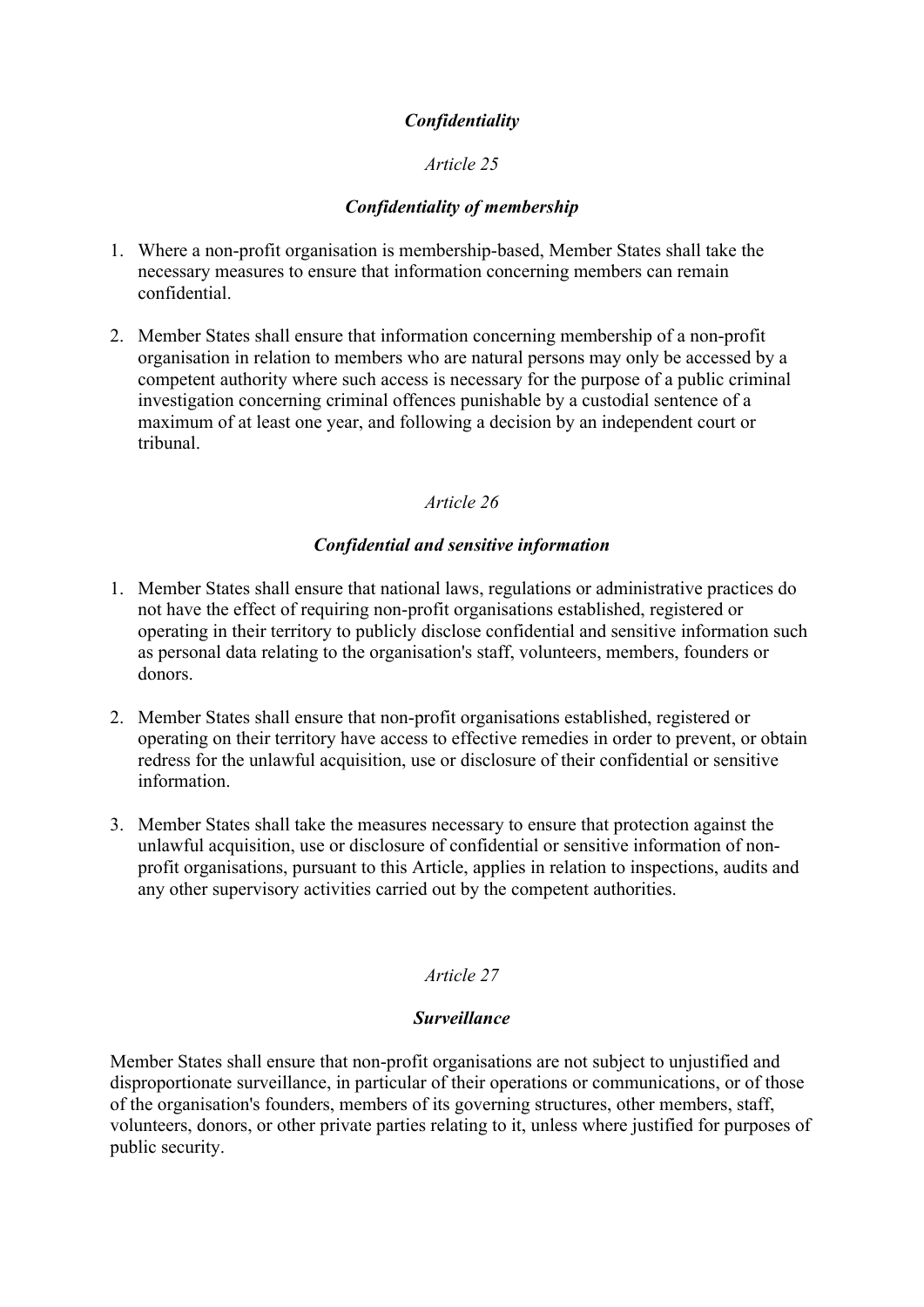## *Chapter VII*

## *Final provisions*

### *Article 28*

### *More favourable treatment and non-regression clause*

- 1. Member States may introduce or retain provisions which afford more favourable treatment to non-profit organisations established, registered or operating in their territory than that prescribed by this Directive.
- 2. The implementation of this Directive shall not constitute grounds for a reduction in the level of protection already afforded by national, Union or international law, including as regards fundamental rights, in the areas covered by this Directive.

## *Article 29*

### *Transposition*

- 1. By ... [1 year after the date of entry into force of this Directive] Member States shall adopt and publish the measures necessary to comply with this Directive. They shall immediately inform the Commission thereof.
- 2. Member States shall consult non-profit organisations already established, registered or operating in their territory in a timely, transparent and meaningful manner about the transposition and implementation of the provisions of this Directive.

#### *Article 30*

#### *Reporting, evaluation and review*

- 1. Member States shall provide the Commission with all relevant information regarding the implementation and application of this Directive. On the basis of the information provided, the Commission shall present a report to the European Parliament and the Council on the implementation and application of this Directive no later than three years after the deadline for its transposition.
- 2. The Commission shall, taking into account its report submitted pursuant to paragraph 1, present a report to the European Parliament and to the Council on the impact of national law transposing this Directive, no later than three years after the deadline for its transposition. The report shall evaluate the way in which this Directive has functioned and